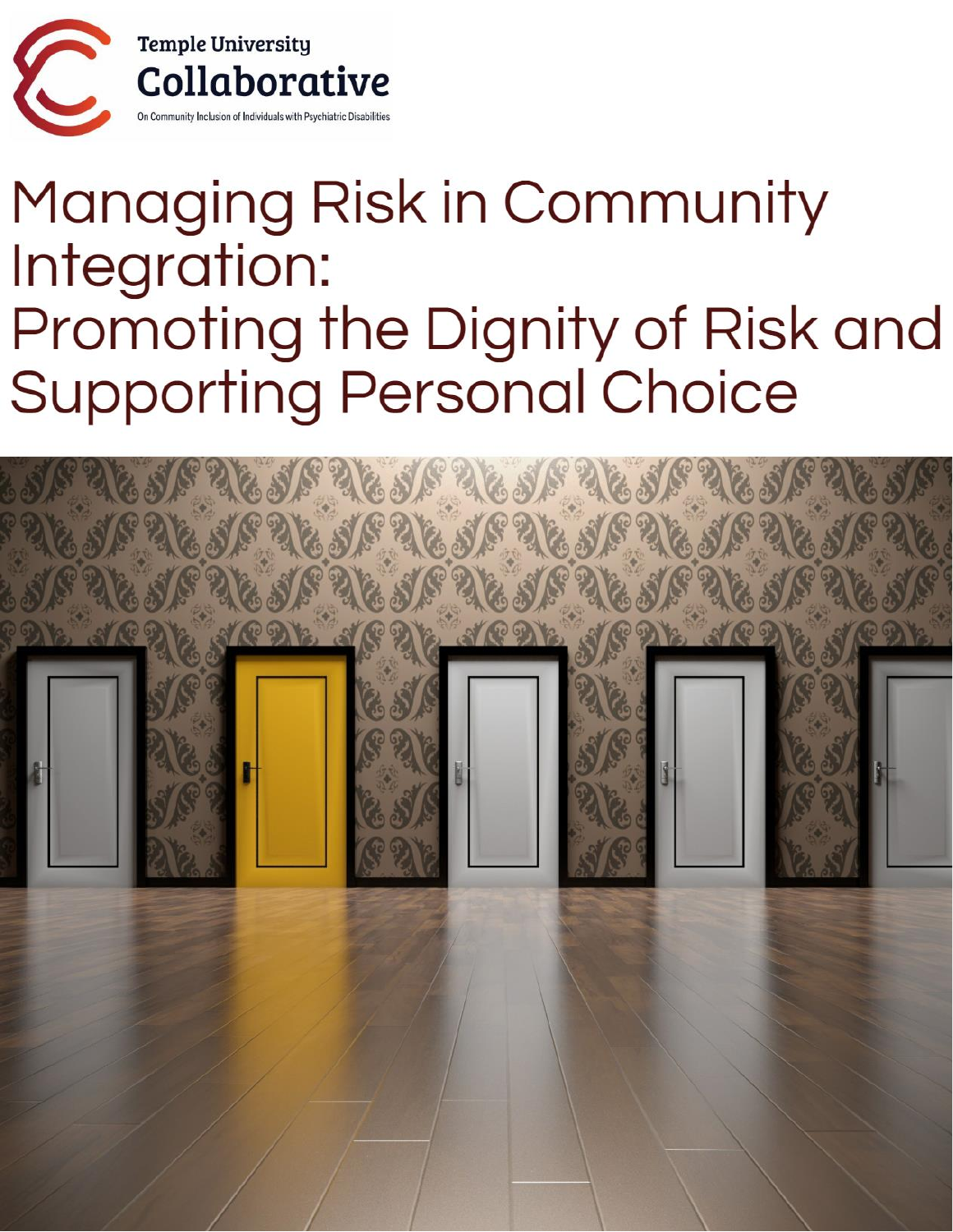## Managing Risk in Community Integration: Promoting the Dignity of Risk and Supporting Personal Choice

Bill Burns-Lynch, University of Medicine & Dentistry of New Jersey Mark S. Salzer, The Temple University Collaborative on Community Inclusion Richard Baron, The Temple University Collaborative on Community Inclusion

**January 2011**

The contents of this document were developed under a grant to the Temple University from the Department of Education, NIDRR grant number H133B080029 (Salzer, PI). However, those contents do not necessarily represent the policy of the Department of Education, and do not imply endorsement by the Federal Government. Suggested citation: Burns-Lynch, W., Salzer, M., & Baron, R.C. (2010). Managing Risk in Community Integration: Promoting the Dignity of Risk and Supporting Personal Choice Philadelphia, PA: Temple University Collaborative on Community Inclusion of Individuals with Psychiatric Disabilities. Available at [www.tucollaborative.org.](http://www.tucollaborative.org/))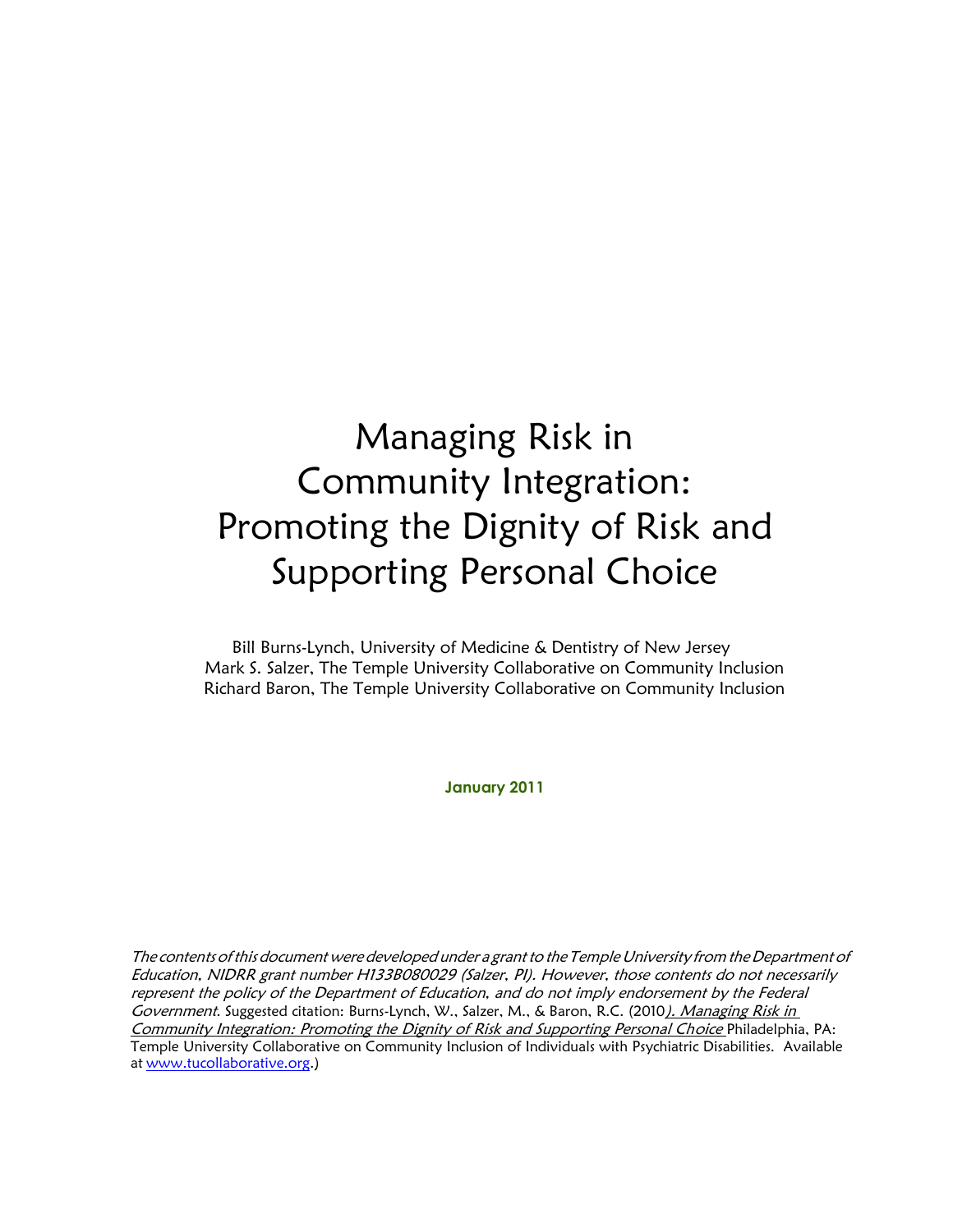#### Acknowledgements

This guidebook is made possible through the efforts of a variety of people committed to promoting Community Integration and offering opportunities for recovery.

The development of this guidebook has been supported by the Temple University Collaborative on Community Inclusion of Individuals with Psychiatric Disabilities, which is funded by the National Institute on Disability and Rehabilitation Research (NIDRR).

Thanks to John Rose, Vice President of Irwin Siegel Agency, for his work on Individual Risk Management Planning; we adapted his work in developing the Individual Risk Management Assessment Tool for use in this guide. Also, thanks to Christine Simiriglia for her early work on this document.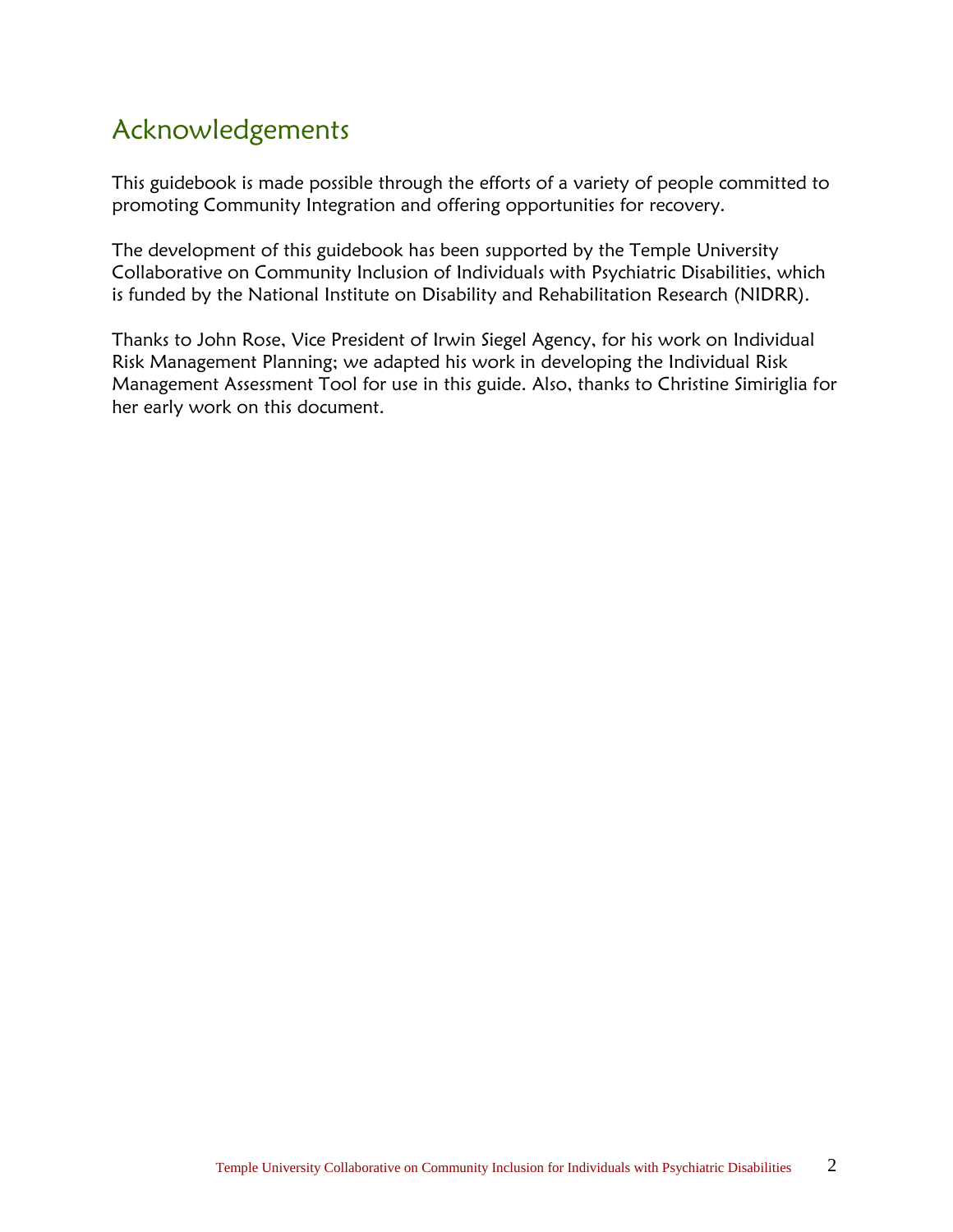### Table of Contents

| Chapter 1:<br>Purpose of this Guide                                                                                               | 4               |
|-----------------------------------------------------------------------------------------------------------------------------------|-----------------|
| Chapter 2:<br>Overview of Community Integration                                                                                   | 10 <sup>°</sup> |
| Chapter 3:<br>Managing Risk in Community Integration:<br>Promoting the Dignity of Risk and Supporting<br><b>Individual Choice</b> | 17              |
| Chapter 4:<br><b>Community Integration and Managing Risk</b><br>for the Agency or Organization                                    | 28              |
| Chapter 5:<br>Examples of Community Integration in Practice                                                                       | 33              |
| Appendices:<br>Tools to Assess and Manage Individual<br>and Organizational Risk                                                   | 40              |
| Managing Individual Risk Assessment Tool                                                                                          | 41              |
| Community Integration Support Plan – Part 1                                                                                       | 42              |
| Community Integration Support Plan - Part 2<br>(Contingency Plan)                                                                 | 43              |
| Community Integration Support Plan Review                                                                                         | 44              |
| Agency/Organizational Monitoring Tool                                                                                             | 45              |
| References                                                                                                                        | 46              |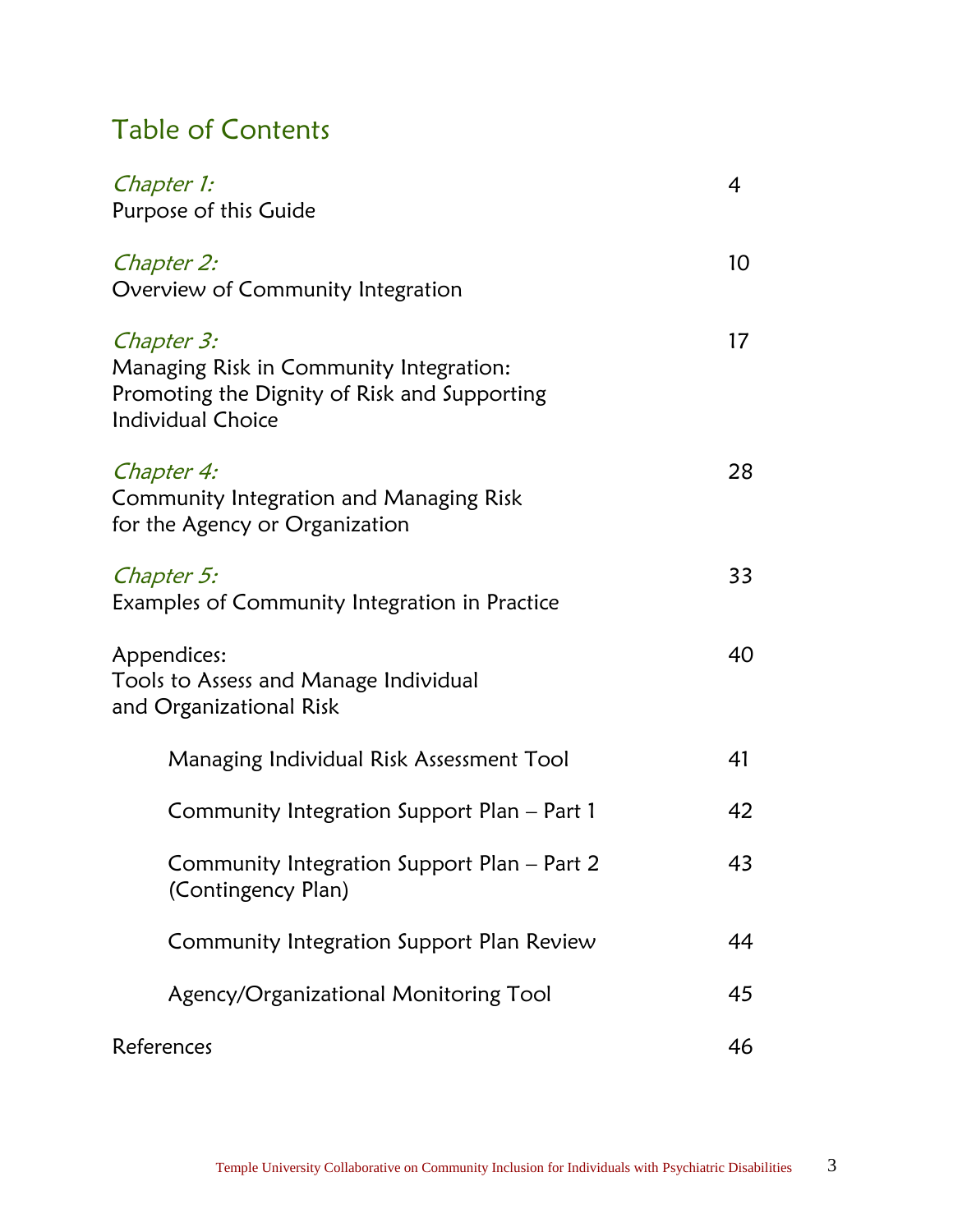## Chapter 1: Purpose of this Guide

Simply stated, community integration is about creating opportunities for increased presence and participation in the community for individuals living with mental illnesses. It is about encouraging and supporting individual choices to actively pursue valued adult roles in life. The purpose of this guide is two-fold:

- 1. To assist mental health providers in supporting individuals living with psychiatric disabilities to pursue valued adult roles in the community, that is to say, to adopt a community integration framework to guide service provision; and
- 2. To provide a strategy or template for use in identifying and managing the potential risk persons in recovery may experience as a result of their increased presence and participation in the community.

Community integration demands that we encourage persons in recovery to expect nothing less than that which individuals living without disabilities look forward to in their lives. The moral imperative aside, these demands find their legal underpinnings with the Americans with Disabilities Act (ADA), the Department of Justice's "Integration Regulation," which requires that people with disabilities have the opportunity to interact with people who are not disabled in services, programs, and activities, and the 1999 Olmstead ruling of the U.S. Supreme Court - the landmark decision that concluded unnecessary institutionalization is a form of discrimination prohibited by the ADA. Applied to individuals with psychiatric disabilities, it led to a presidential executive order in which states were required to develop a plan for identifying and moving individuals with psychiatric and other disabilities from institutions into community settings.

This notion of supporting the pursuit of valued adult roles in the community is also a key component in the current climate of transforming mental heath systems to recoveryoriented systems of care. The emphasis on community integration and recovery is important because the system of care that has existed for most of the last century was based on the notion that recovery was not possible, and that basic maintenance and ongoing care of people with serious mental illnesses should be the goal (Anthony, 2000). There have been many developments over the last 50 years that have helped to dispel these beliefs, including the untiring voice and advocacy of the mental health consumer/survivor movement, the empirical research on the variable course of serious mental illnesses, the development of the field of psychiatric rehabilitation, and the successes of many individuals living with mental illnesses in reclaiming valued adult roles in their lives. Additionally, the ADA and the *Olmstead* decision set in motion exciting policy developments in which the promotion of community integration and recovery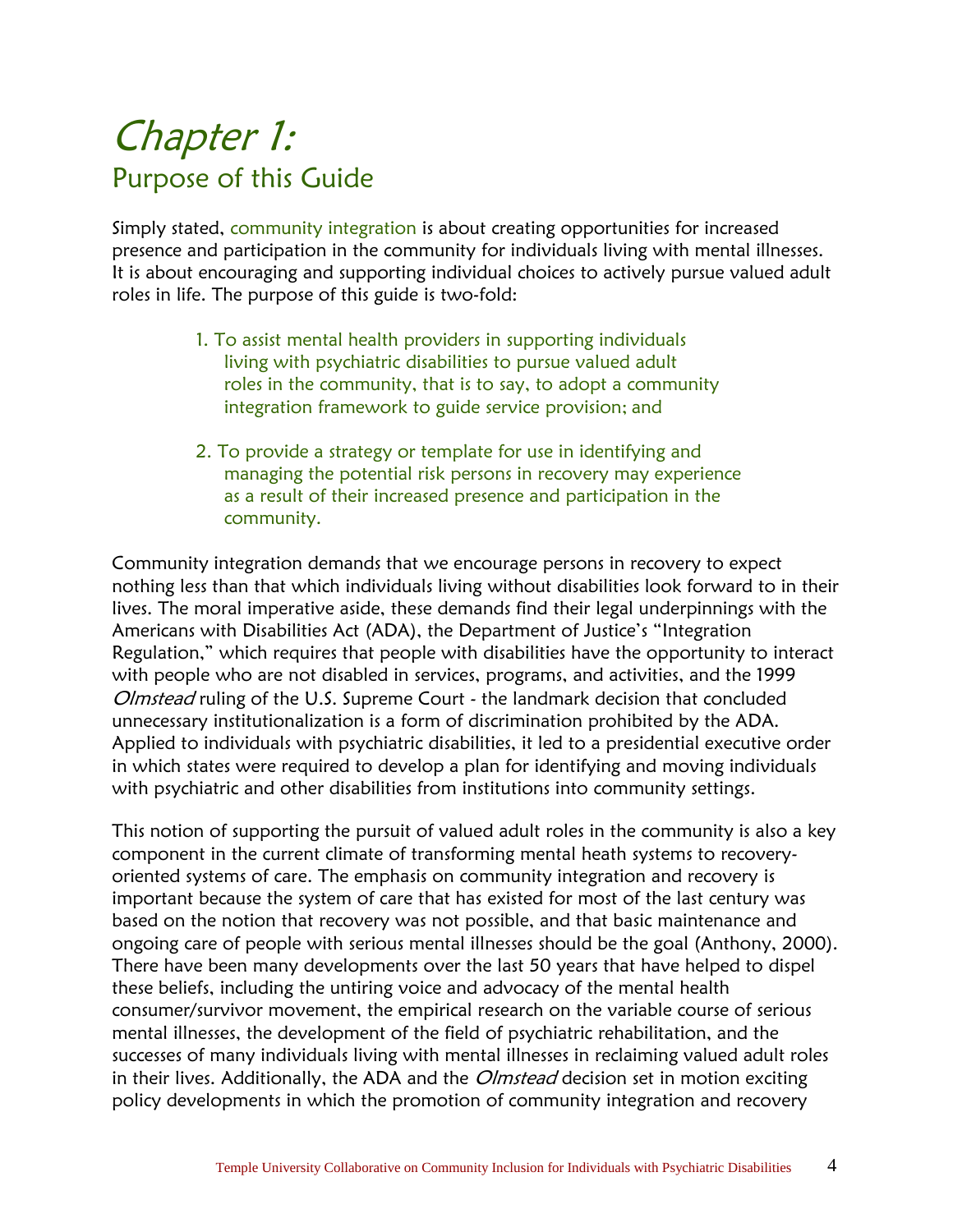were a central focus. The final draft of the President's New Freedom Commission on Mental Health Report: Achieving the Promise: Transforming Mental Health Care in America (DHHS, 2003), articulated the following vision:

"We envision a future when everyone with a mental illness will recover…when everyone with <sup>a</sup> mental illness…has accessto effective treatment and supports - essentials for living, working, learning, and participating fully in the community."

We believe that community integration is what recovery is for!

However, a curious juxtaposition in the mental health field has occurred. As we have watched our social service systems evolve through an increased emphasis on recovery, community integration, empowerment, and personal choice, so too, it seems, that our social services structures have devolved to one in which we mostly worry about the risks involved – risks to service users, risks to providers, and risks to the financial stability of our organizations - and not to the broader purposes of working with people to increase their satisfaction with their presence and participation in the community - their quality of life.

Accompanying the increased presence and participation of individuals living with psychiatric disabilities in the community is a concern for consumer safety and agency liability on the part of many service providers (Rose, 2006). What we are talking about with community integration is often perceived by service providers, persons in recovery, and family members alike, as entailing some degree of risk that many would prefer to avoid or think that provider agencies should not engage in. Unfortunately, in mental health, the term "risk" has come to have negative associations, focusing primarily on issues of diminishing capacity to care for one's self and harm to self and/or others. We know there are risks in working with people with serious mental illness as we move from custodial care to community engagement and integration, but the risks involved are neither so great as many fear nor so inevitable that consumers, families, and providers – working collaboratively – cannot anticipate and then minimize them. On the one hand, the assumptions that persons in recovery cannot manage community life independently or that they are violent is mostly unwarranted. Individuals living with mental illnesses are no more likely than individuals in the general population to commit acts of violence and they are more likely to be the victims of violence over the course of their lifetime (Stuart, 2003). On the other hand, we know that with proper supports and services people can avoid most of the risks of concern. Our societal misunderstanding of the nature and course of serious mental illnesses, the public media's misrepresentation of the potential threat of violence to the community posed by individuals living with mental illnesses, and the difficulty people have in accessing mental health treatment and care all contribute to the continued stigma and discrimination experienced by people living with mental illnesses.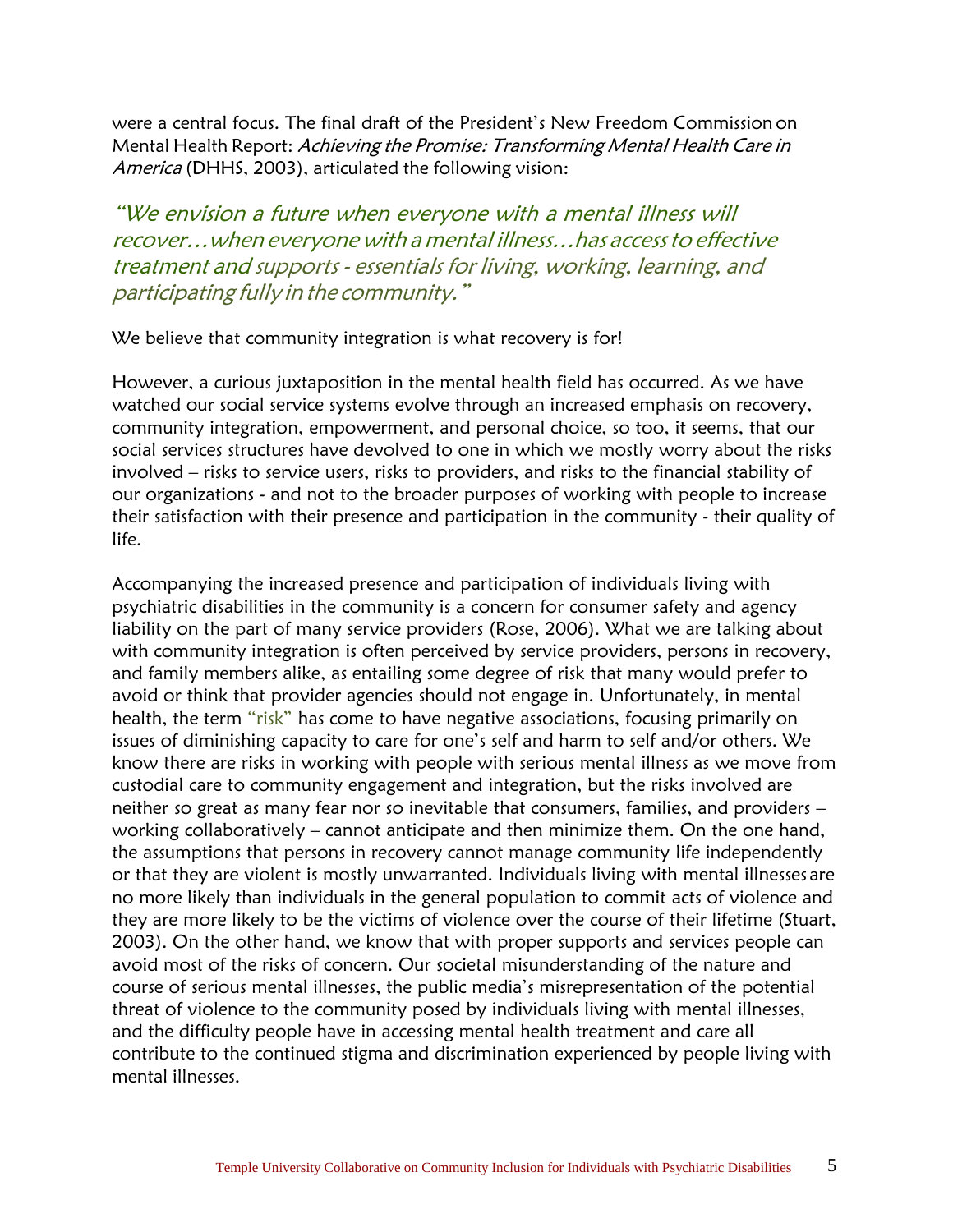One of the consequences of the reduction in psychiatric hospital beds and the expansion of services in the community…is media and public alarm about the presence of mental health service users in the community. The tendency towards greater control over people diagnosed as mentally ill appears to be motivated by public concern, fed by some sections of the media, rather than evidence about the best way to ensure public safety (Langan and Lindow, 2004, p. 2).

Herein lies the challenge. Many would say that up until now we have only paid lip service to the ideas of community integration, self-determination, and recovery and that by and large, our programs and services continue to maintain the status quo. Change is difficult; often perceived as fraught with risk, making it difficult to pursue and difficult to accept.

"Adopting a community integration framework and promoting opportunities for increased presence and participation in the community is not business as usual in the mental health system."

#### The Dignity of Risk

We are transitioning from a system of care that places all of the responsibility for the individuals we serve on the shoulders of mental health providers to one where the people we serve take ever greater responsibility for their own lives and behavior. We do not do this foolishly or light heartedly, but rather with a sense of urgency and in the spirit of collaboration and appropriate concern for the safety and security of the individuals with whom we work. Many suggest that this is a crucial turning point in our service delivery philosophy as self-determination is at the core of what it means to be human. This has become what is known in the disability field as the dignity of risk. We must not only acknowledge that there are risks for persons in recovery as they takemore control over their lives and participate more actively in their communities, but we must also encourage them to do so. Robert Perske (1981) states:

Many of our best achievements came the hard way: We took risks, fell flat, suffered, picked ourselves up, and tried again. Sometimes we made it and sometimes we did not. Even so, we were given the chance to try. Persons [living] with [disabilities] need these chances, too.

It is by trial and error through which we learn our most important lessons.

"I suggest to you that that which makes us most human is our ability to enjoy our successes by having the ability to own our own failures." Chris Lyons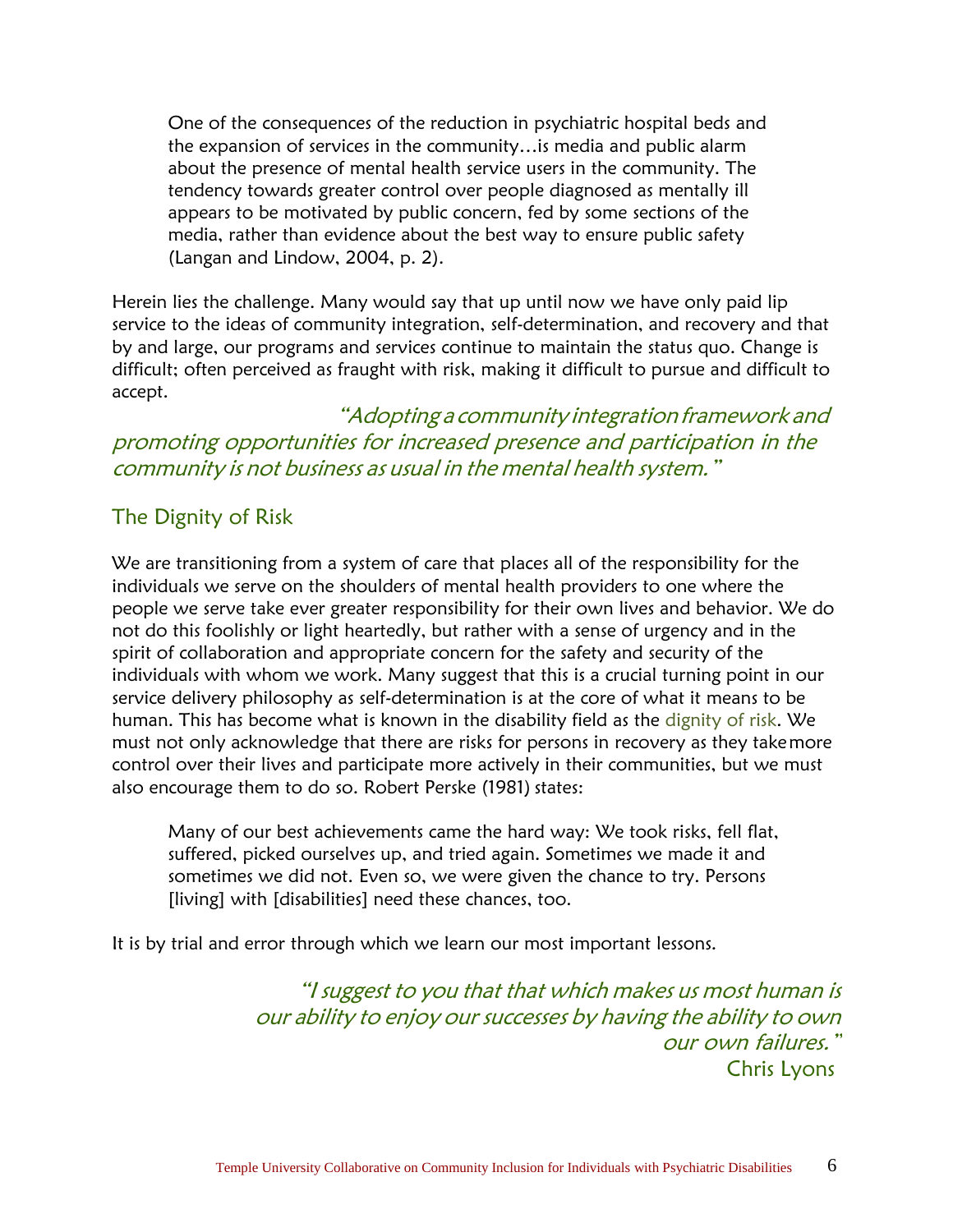It is in the risk taking that we all experience all there is to being human – the bumps and bruises and the happiness and joys.

By addressing universal human needs and desires and aspirations, [community integration] poses several risks not usually contemplated by traditional or typical human service systems. By addressing forced impoverishment people with disabilities face the possibility of failure failure at work or at self-employment. By addressing our connections to our communities people with disabilities face possible rejection. By focusing on the universal human need for friendships and even intimate relationships, self-determination poses the risk of heartbreak. These are the risks that define us as human beings, make us strong and reflective and carry the promise of true community and family membership. With every risk there is a hope of success. With assistance individuals with disabilities including those with intellectual and cognitive disabilities need to face the risks associated with membership in the human race. They need to accept responsibility for the exercise of freedom. They need to understand that the dignity of risk is what makes us human. The possibility of success outweighs the fear of failure in a system of supports that truly values every person and finally aims to re-capture lives lost.

#### The Texas Center for Disability Studies, UniversityofTexas atAustin

We are talking here about taking reasonable, acceptable and prudent risks. We are not advocating, as Perske (1981) says, that people "be expected to blindly face challenges that, without a doubt, will explode in their faces. Knowing which chances are prudent and which are not - this is a new skill that needs to be acquired." This is a key point for service providers and bears repeating here – "this is a new skill that needs to be acquired." Our role will be to acquire the skills necessary to help identify the risks associated with individual choice as reasonable or unreasonable, acceptable or unacceptable and collaboratively develop and implement a support plan to monitor and manage the identified risks (if any). This process will support individuals in achievingtheir chosen goals and increase their ability to make ongoing informed decisions about their life.

"In the past, we found clever ways to build avoidance of risk into the lives of persons living with disabilities. Now we must work equally hard to help find the proper amount of risk people have the right to take. We have learned that there can be healthy development in risk taking... and there can be crippling indignity insafety!"

#### Robert Perske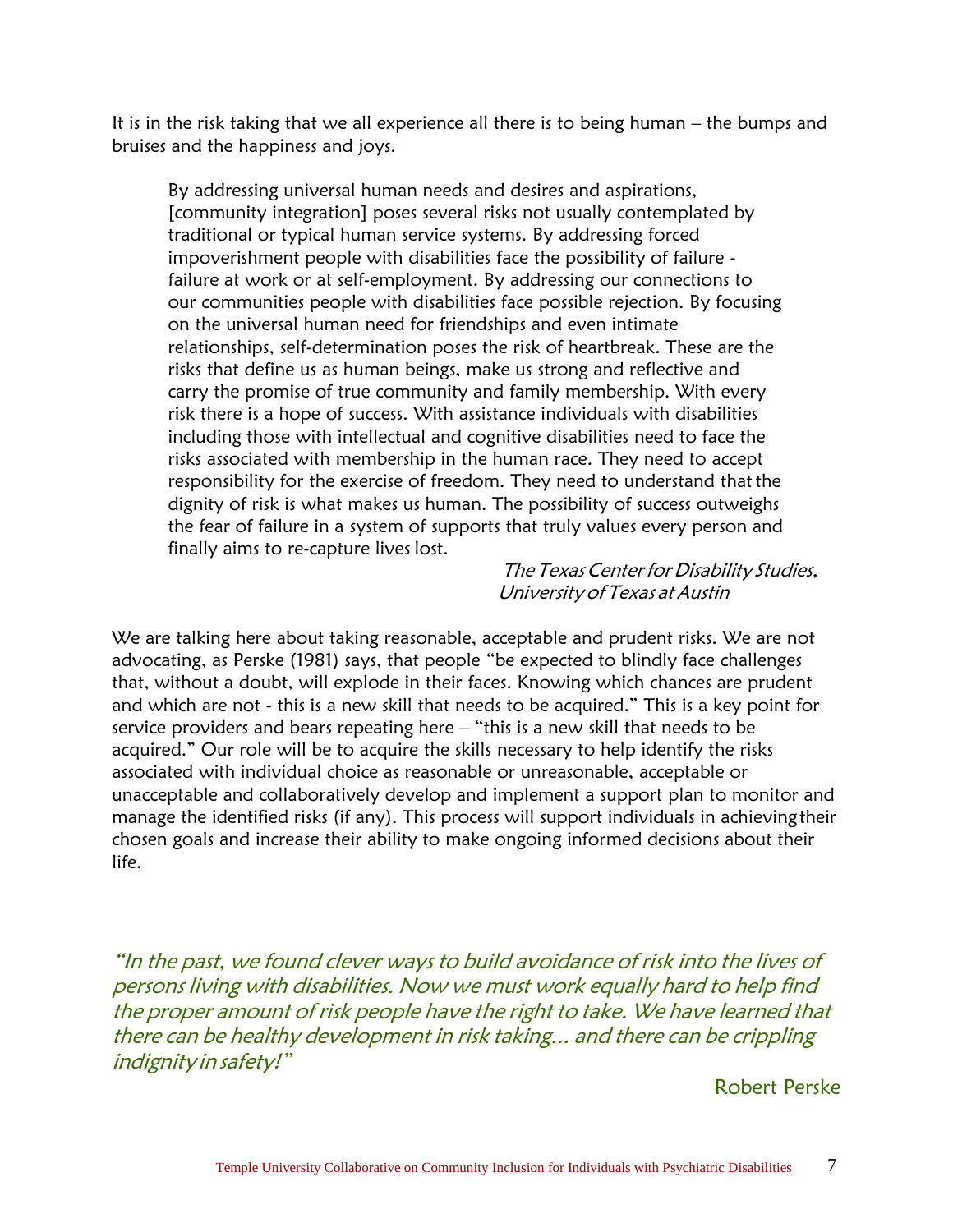#### Acknowledging Risk and Supporting Choice

We need to acknowledge that there is some degree of risk to persons in recovery, some risk the agency may experience, and some risk perceived by the community at large. For most of the individuals with whom we work, these risks are likely to be minimal, however, these real or perceived risks – be they fear of the threat of violence, inconvenience, or annoyance on the part of community members; fear of embarrassment, poor community relations, or of some other kind of serious harm on the part of the provider; and fear of rejection, failure, de-stabilization, and/or rehospitalization on the part of the individual in recovery - must be viewed through the lens of the "dignity of risk" and must be accompanied by a plan of action to be implemented by service providers and the individual in recovery should a crisis arise. These plans ought to give weight to both helping the individual avoid the identified risks, and to helping the individual if something does go wrong.

Challenges and barriers will confront us and the individuals we serve as we support their attempt to move from mere 'presence' in the community to a far more robust sense of 'participation' in community life. Many people have a portion of the burden to shoulder in addressing these challenges and barriers. One significant challenge, that of negative agency attitudes – and of similar resistance to community integration initiatives among clients themselves, their families, and the community - lay in the perception that each effort to heighten client engagement in community life will entail risks that will be difficult for clients to endure, for example, de-stabilization or re-hospitalization, rejection or ridicule, of financial strains or relationship losses. Agencies and families to be sure, are often unwilling to shoulder these risks.

Community attitudes can create substantial barriers to full participation. The negative effects of prejudice in our society run very deep and cut across all of the community integration domains (reviewed in the next chapter). People with almost any disability, often feel invisible and/or unwelcome in the community, thereby limiting job opportunities, social networks, family life, housing opportunities, and religious activity. Public misperceptions about the nature and course of mental illness and of the real risk of threat individuals living with mental illnesses pose to the community contribute to the discrimination and stigma experienced by those living with mental illness. This stigma is likely to cause some community members to have unrealistic fears about exposure to violence, or create annoyance at being inconvenienced while getting on public transportation as an individual in recovery navigates the financial transaction required to get on the bus for the first time.

It is unlikely that persons in recovery, the agency, or members of the community will experience any real or enduring harm as a result of our efforts to increase integration and participation in the community. However, if or when one of these identified risks (or a crisis) does happen, then it is critical that we, the provider and the person in recovery,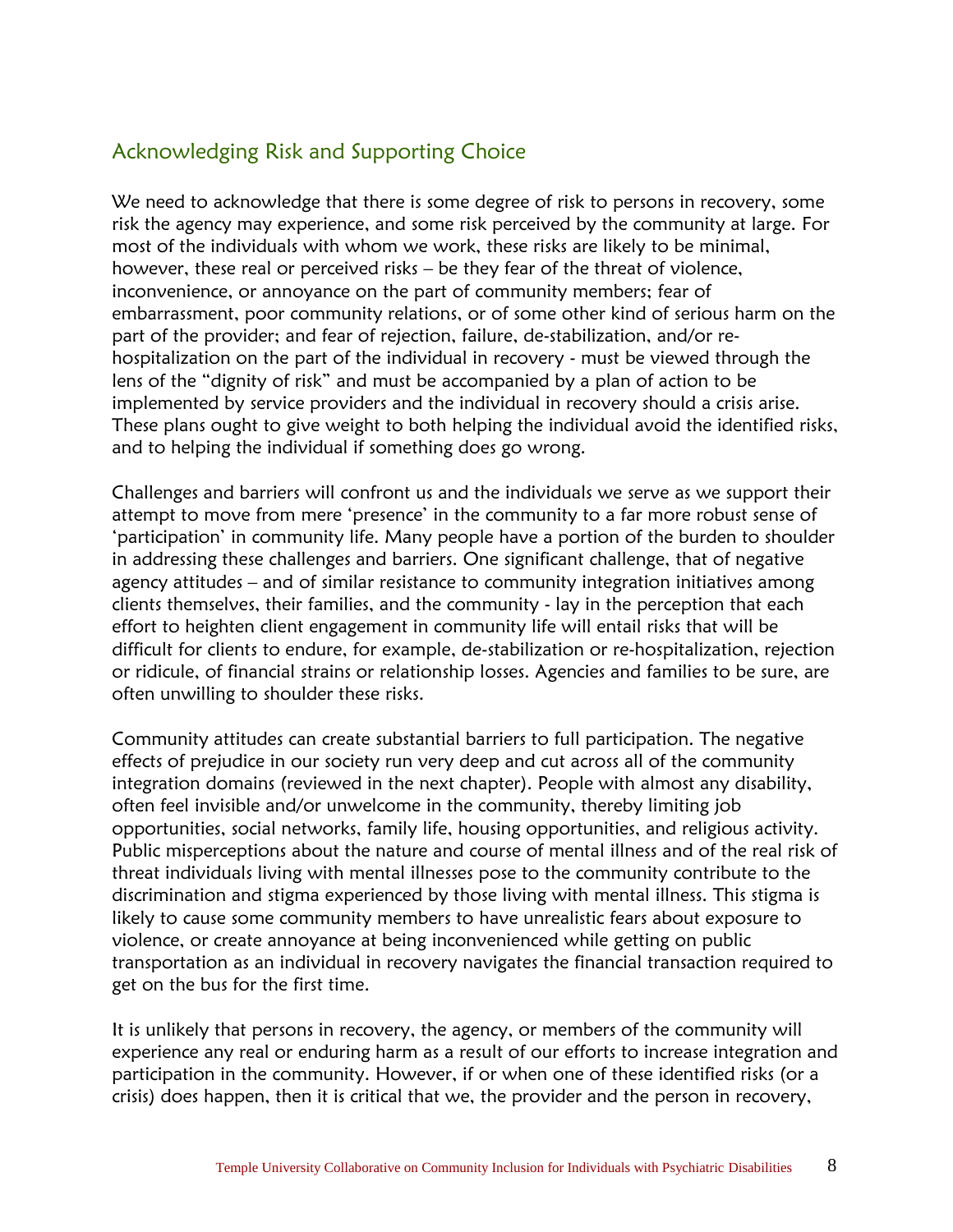have a support plan to address the issues that arise. All of these "risks" do need to be explored in their individual contexts as they relate to each individual's choices and the supports and resources that are available to them. While it is true that an agency or program can never have absolute control over a situation (nor do we as individuals in our own daily lives), and cannot guarantee success in every endeavor, it can anticipate possible risks, plan ahead, and promote a safe environment while increasing opportunities for people with mental illnesses to participate more fully in their personal recovery, as members of a recovery community, and in activities offered by the greater community as a whole.

"We do not do this foolishly or light heartedly, but rather with <sup>a</sup> sense of urgency and in the spirit of collaboration and appropriate concern for the safety and security of the individuals with whom we work."

#### In this Guide

Included in this guide you will find principles and strategies to promote opportunities for increased community integration, processes for exploring the risks or consequences (both positive and negative) associated with the individual choices people make in their pursuit of valued adult roles, tools to assist in the development of comprehensive support plans to monitor and manage the identified risks, as well as useful real life examples to demonstrate the implementation of a community integration framework. It is our hope that you will find this information useful in designing programs, policies, procedures, and training for your staff, board, volunteers, and those to whom you provide service.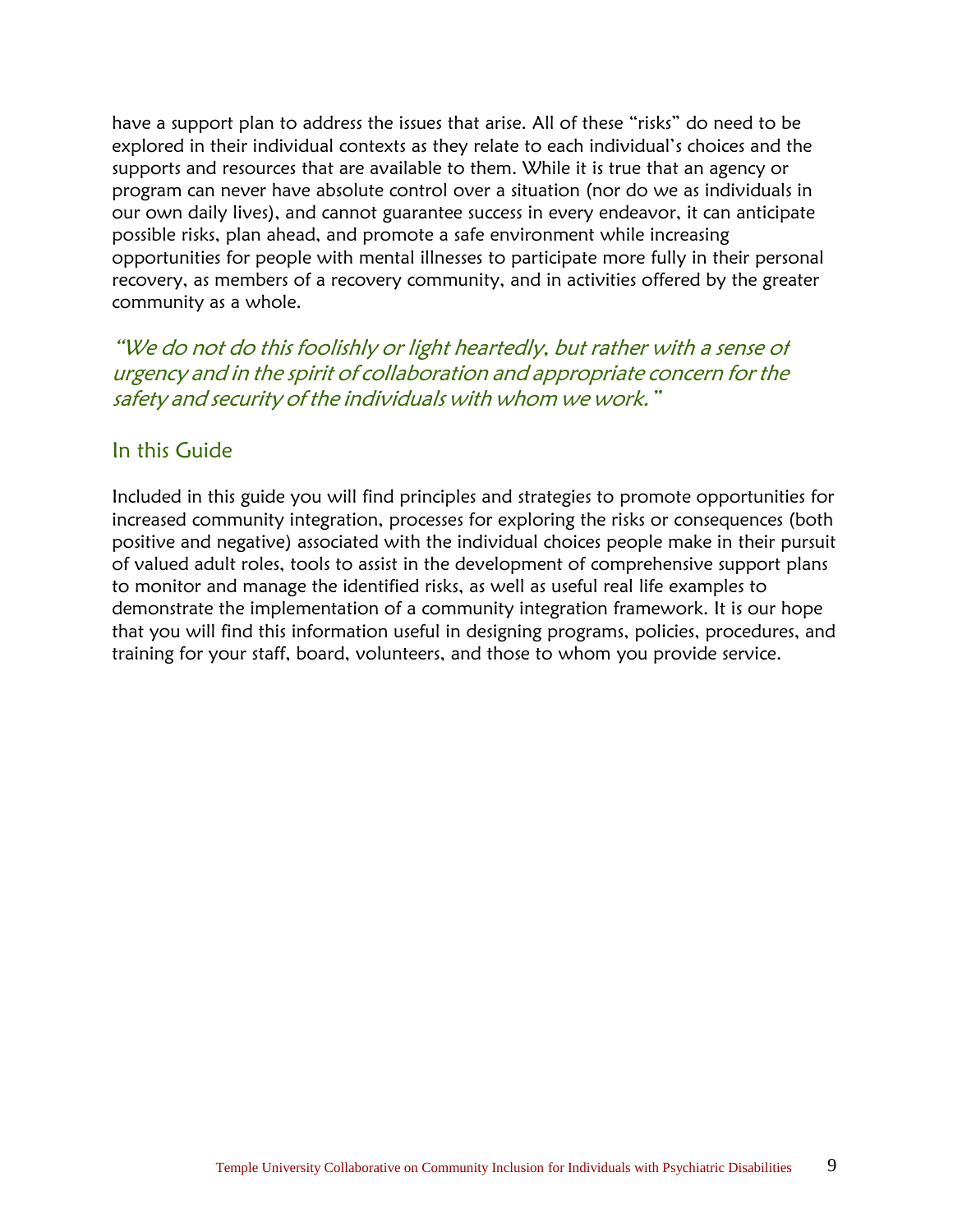## Chapter 2: Overview of Community Integration

For individuals living with psychiatric disabilities, the concept of community integration has generally been thought of in terms of greater physical presence in the community but not necessarily in terms of participation as full members in the community, in the sense of psychological and/or social belonging. It is important, therefore, that we define and promote community integration as not only the right to live in the community (presence), but also the right to participate in the community with opportunities to live, study, work, and recreate alongside and in the same manner as people without disabilities.

#### "Community Integration isthe opportunity to live in the community and be valued for one's uniqueness and abilities, like everyone else." Mark Salzer, Ph.D.

A concept in the field of mental health related to community integration that may be more readily familiar to most is that of recovery. Current federal, state and local mental health authorities are mandating the transformation of the mental health service delivery system to one that is recovery-oriented. Recovery is defined in many sources as an ongoing process, an individual journey that involves the rekindling of hope, belief in one's self, opportunities for choice and self-determination, the compassionate support of others, of making meaning and finding purpose in one's life, and participating fully in valued roles in communities of choice. In recovery-oriented mental health systems, policies, practices and programs are built on the principles, values, and relational processes that promote and support individual recovery and community integration.

According to William Anthony (1993):

Recovery is described as a deeply personal, unique process of changing one's attitudes, values, feelings, and goals, skills, or roles. It is a way of living a satisfying, hopeful, and contributing life even with the limitations caused by mental illness. Recovery involves the development of new meaning and purpose in one's life as one grows beyond the catastrophic effects of mental illness (p. 15).

"The concept ofrecovery isrooted in the simple yet profound realization that people who have been diagnosed with mental illness are human **beings.**" **Patricia Deegan, Ph.D.**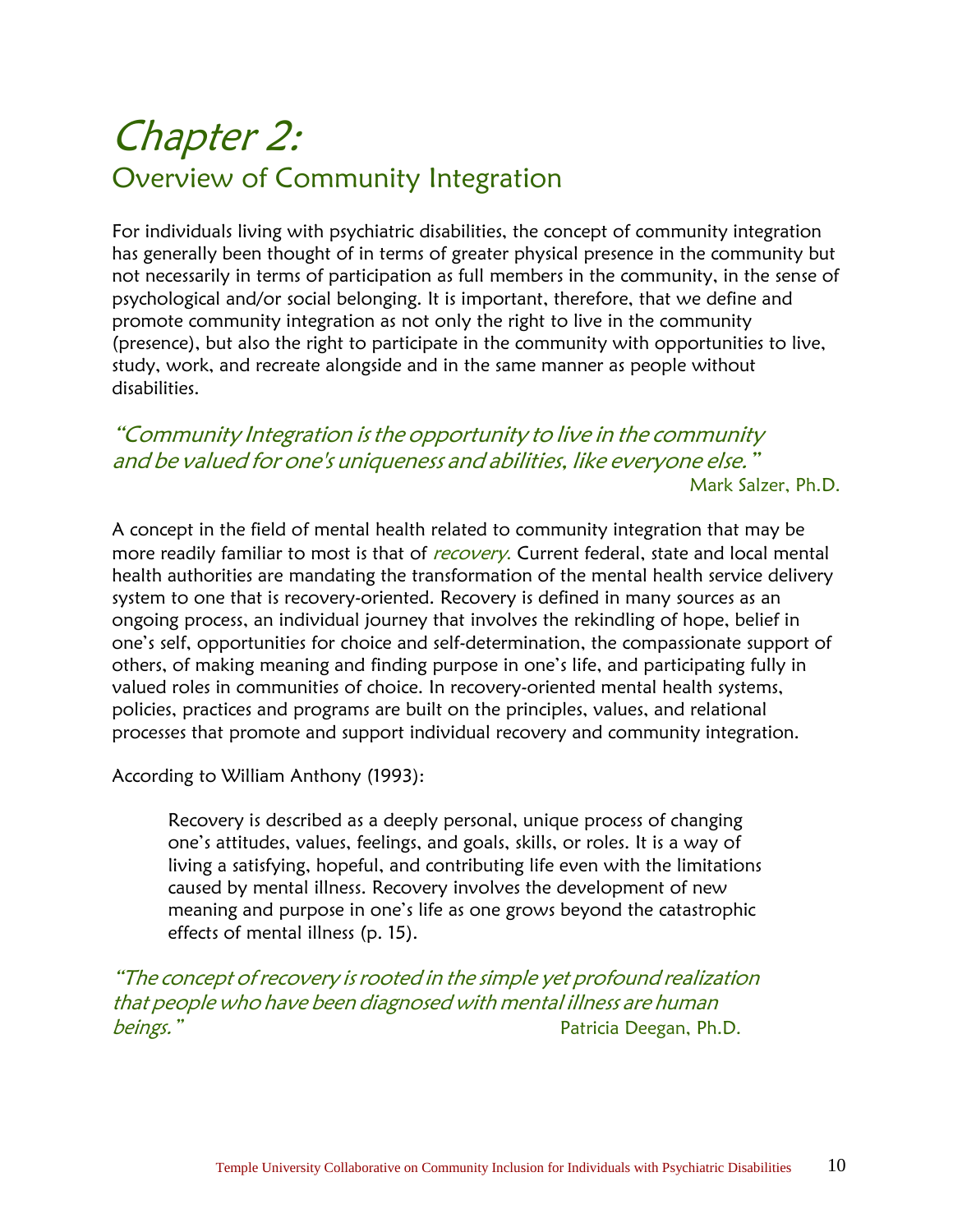Patricia Deegan tells us:

Those of us who have been diagnosed are not objects to be acted upon. We are fully human subjects who can act and in acting, change our situation. We are human beings and we can speak for ourselves. We have a voice and can learn to use it. We have the right to be heard and listened to. We can become self determining. We can take a stand toward what is distressing to us and need not be passive victims of an illness. We can become experts in our own journey of recovery (Deegan, 1996, p. 92).

#### Community Integration and Recovery

What then is relationship between community integration and recovery? The diagram below presents a framework for understanding this relationship. It is believed that increases in opportunities to live like everyone else should result in increased presence and participation of people with serious mental illnesses in the community – more people working, going to school, developing relationships with peers and non-peers, etc. Increased opportunities and participation should also facilitate an individual's well-being and recovery, and vice versa. This notion is confirmed in preliminary research conducted at the Temple University Collaborative on Community Inclusion, where we have found a positive relationship between the extent to which people feel they have opportunities to participate in the community (integration) and their reported levels of well-being and recovery.



Practice: A CPRP Preparation and Skills Workbook. Columbia, MD.: United States Psychiatric Rehabilitation Association.

At its core, community integration is about increasing opportunities for presence and, equally important, participation in the community for individuals living with psychiatric disabilities. Our task is to collaborate with individuals to create real opportunities for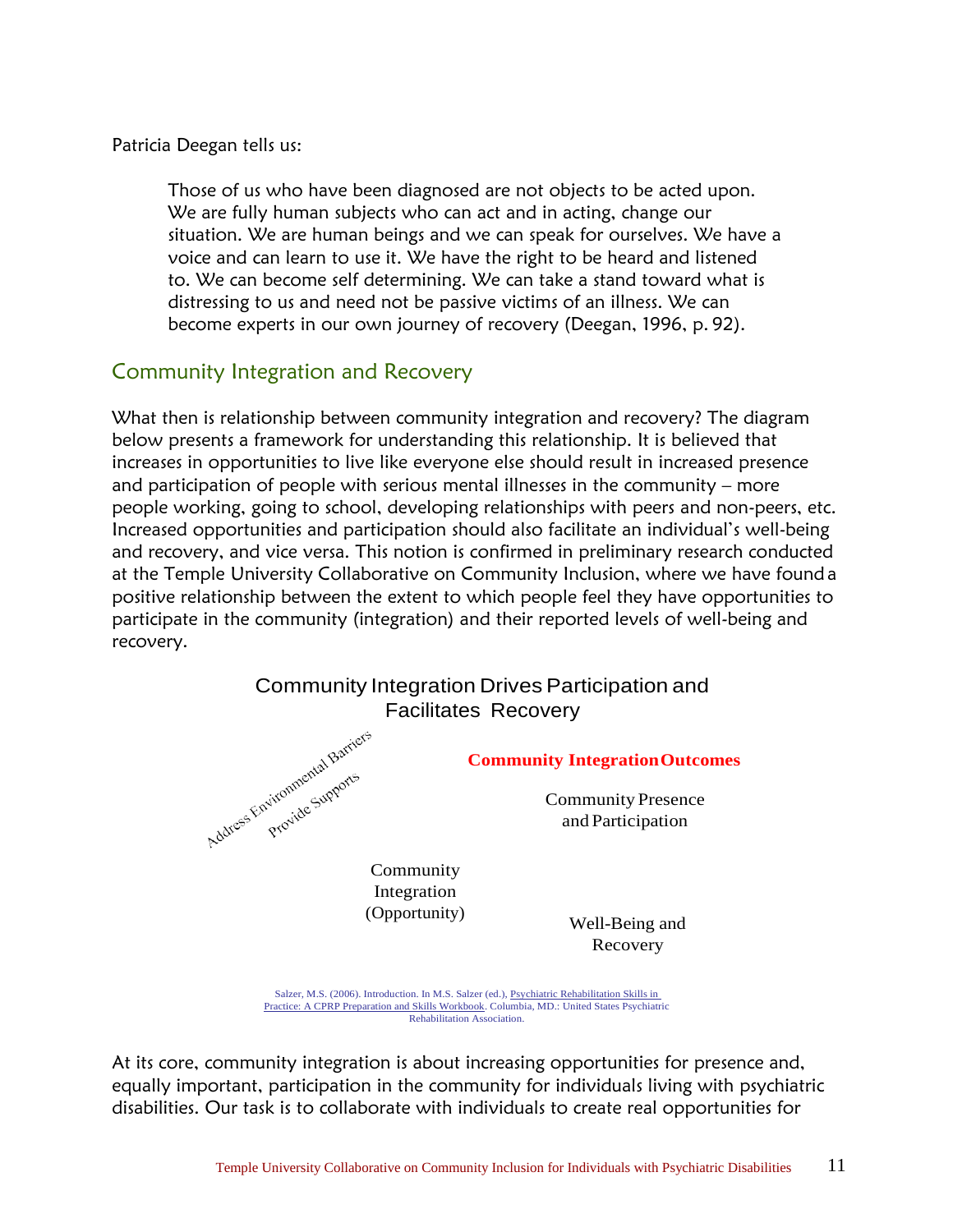participation and integration in the valued social, vocational, community, civic, and family roles of their choice. After all, recovery is about hope – hope of finding meaning, purpose, and satisfaction in one's life. How better to pursue that meaning, purpose, and satisfaction than through participation in valued adult roles in the community?

#### The Community Integration Domains

The community integration approach recognizes that many people with psychiatric disabilities have not participated in community life simply because of their disability: either the community has closed its doors or mental health systems have gone too far in providing alternative opportunities within the psychiatric milieu. Working toward broader community integration means addressing both sets of these issues, but doing so also means recognizing that there are a wide range of opportunities to participate in the life of the community, what we refer to here as 'domains' – housing, employment, social life, family, religion, civic activity, recreational activity, and financial independence, etc. These are all the areas of life in which most people connect to other individuals and everyday organizations in their communities. In this section, we look first at the historical patterns of exclusion across several domains, and then at the risks that integration may suggest.

#### Patterns of Exclusion

Historically, people with psychiatric disabilities have often had limited opportunities to participate in community life, across several domains:

Housing – A good deal of research (Carling, 1990; Dear & Wolch, 1987; Metraux, Caplan, Klugman, & Hadley, 2007; Wolch & Philo, 2000; Wong & Stanhope, 2009) confirms that many of those with serious psychiatric disabilities live in substandard housing in challenging neighborhoods, often isolated from family, friends, and services. Many people continue to live in group living situations when they would prefer smaller settings or more independent apartments, and still, others have tired of renting and want to own a home of their own. Community resistance to both group living and independent apartment programs continues.

Education – Many consumers, and particularly those who want to return to work, have been unable to finish their educations when their illnesses have been most acute, and then have difficulty returning to school – to GED classes, community colleges, career colleges, or universities – as they recover. Educational levels among consumers are lower than among their non-disabled peers, and discrimination in academic settings is common (Kessler, Foster, Saunders, & Stang, 1995; Megivern, Pellerito, & Mowbray, 2003; Murphy, Mullen, & Spagnolo, 2005; Stodden & Dowrick, 2000; Unger, 1999).

Employment – While individuals with psychiatric disabilities say that they want to work, no more than 25% are working or looking for work. On the one hand, supported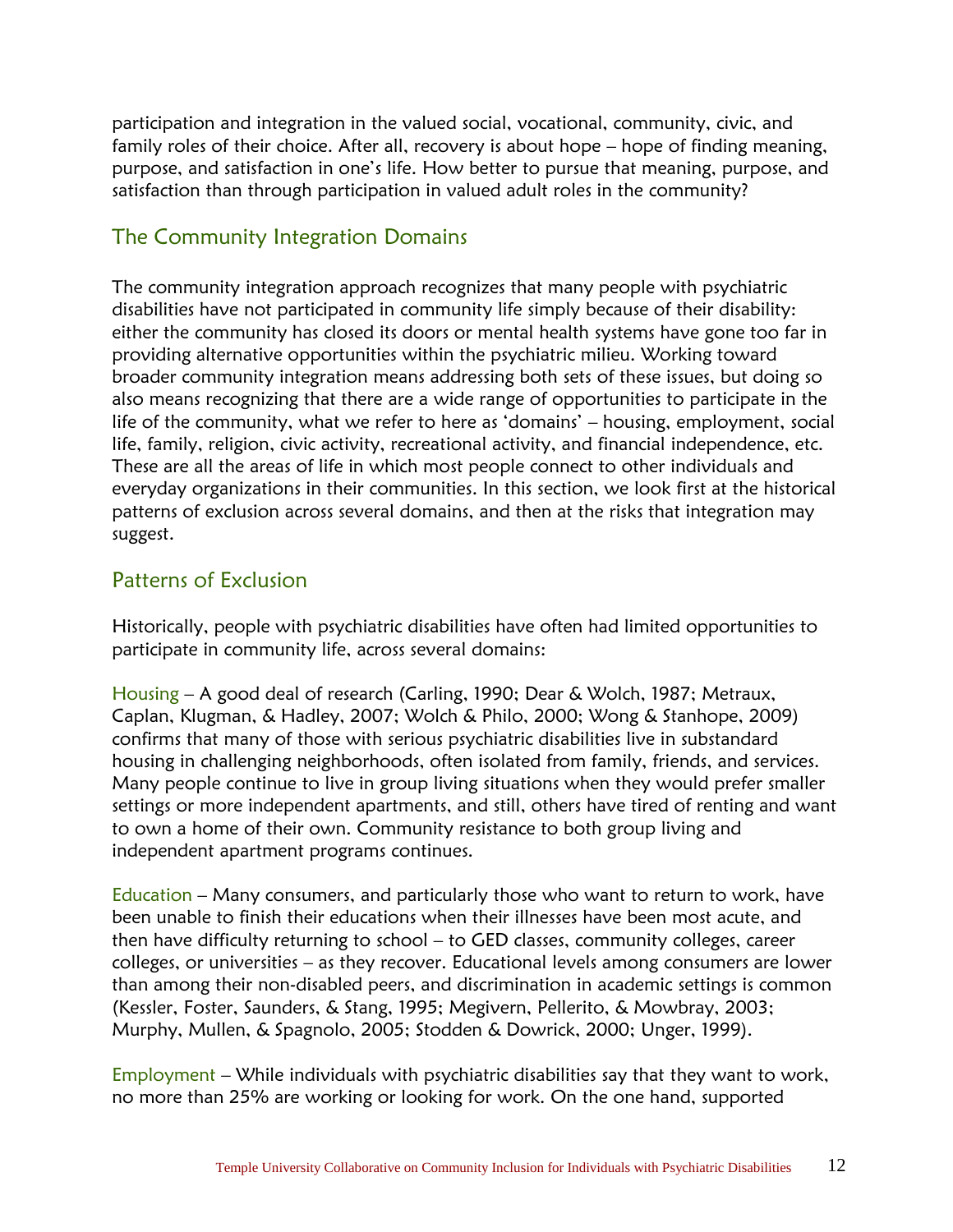employment programs have proven effective at helping people return to work; on the other hand, many of those jobs are in entry-level, part-time, short-term, and poorly paid positions, and most people with psychiatric disability have difficulty finding programmatic support for their employment aspirations (Baron & Salzer, 2002; Becker & Drake, 2003; Bond, 2004; Crowther, Marshall, Bond, & Huxley, 2001; Lehman et al., 2002; Mueser, Becker, & Wolfe, 2001; Mueser et al., 2004; Salzer & Baron, 2009).

Health Care – Many people diagnosed with mental illnesses also struggle with serious physical health issues, including heart disease, high blood pressure, and diabetes: not surprisingly, research (Druss & von Esenwein, 2006; Gill, Murphy, Zechner, Swarbrick, & Spagnolo, 2009; Green, Canuso, Brenner, & Wojcik, 2003; Kelly, Boggs, & Conley, 2007; Lambert, Velakoulis, & Panelis, 2003; Manderscheid & del Vecchio, 2008; Nasrallah et al., 2006; Parks, Svendesen, Singer, Foti, & Mauer, 2006) suggests that people with serious mental illnesses die, on average, 25 years earlier than those in the general population. Yet many people with mental illnesses have no doctor they see regularly and few participate in health awareness programs.

Leisure and Recreation – This domain is all too often forgotten in community mental health practice, even though research demonstrates the benefits of both physical and social forms of recreation (Daumit et al., 2005; Davidson, Shahar, Lawless, Sells, & Tondora, 2006; Ellis, Crone, Davey, & Grogan, 2007; Goodwin, 2003; Petryshen, Hawkins, & Fronchak, 2001; Rudnick, 2005). These benefits include improvements in physical health, increases in self-esteem; improvements in energy and activity levels, and reductions in stress and symptoms. Yet most people with psychiatric disabilities make little use of the clubs and gyms and ball fields and public parks in their neighborhoods.

Spirituality/Religion – Religion and spirituality are often associated with recovery, from both substance abuse and psychiatric disabilities (Corrigan, McCorkle, Schell, & Kidder, 2003; Fallot, 2001; Gartner, 1996; Schumaker, 1992; Sells et al., 2006), and nearly half of those with mental illnesses report that spirituality is an important part in theirrecovery process. Yet many people with psychiatric disabilities do not participate in the religious life of the congregations in their communities or find their way to other spiritual settings, and still others who do attend services never really connect to other parishioners.

Civic Engagement – Many of those with psychiatric disabilities are concerned about the world around them – about the safety of their neighborhoods, the needs of children in their city, the direction of the country – and would like to be involved in civic organizations that gives them a chance to feel a part of something beyond the confines of the specialized world of psychiatric disability (Temple University Collaborative on Community Inclusion, N.D.; Ware, Hopper, Tugenberg, Dickey, & Fisher, 2007). Volunteering provides a wonderful opportunity to connect to the community, yet few consumers make that connection.

Family and Friends – Some of the domains described here provide individuals with opportunities for participating in valued social roles; however, research indicates (Albert,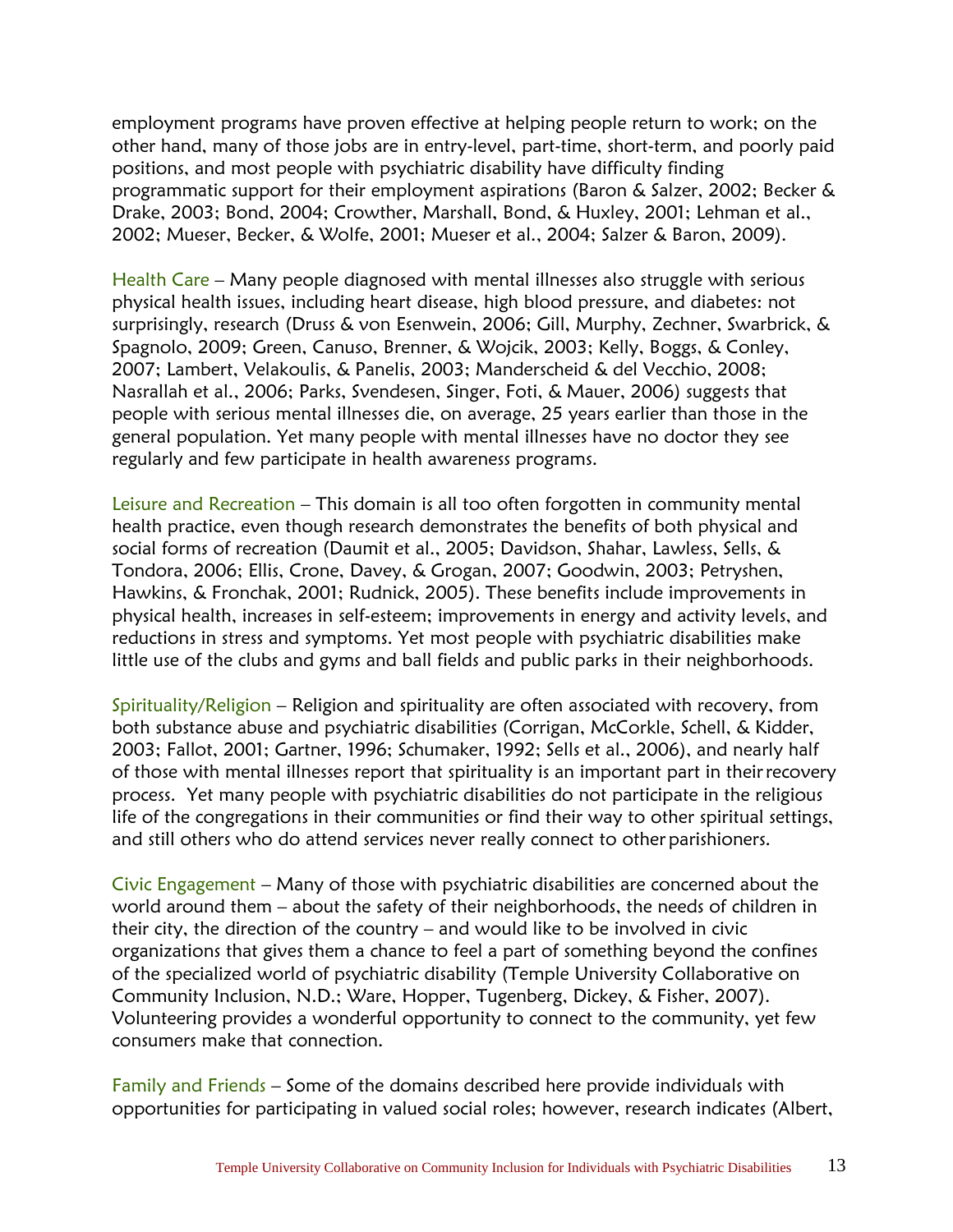Becker, McCrone, & Thornicroft, 1998; Borge, Martinsen, Ruud, Watne, & Friis, 1999; Corrigan & Phelan, 2004; Holmes-Eber & Riger, 1990; Mowbray, Oyserman, Bybee, MacFarlane, & Rueda-Riedle, 2001; Nicholson, Biebel, Williams, & Katz-Leavy, 2004; Parks, Solomon, & Mandell, 2004) the people with serious mental illnesses have much smaller social networks, are less satisfied with their relationships, and experience much greater loneliness than those in the general population. Finding ways to regain social roles – as children, as parents, as brothers and sisters, uncles and aunts, and friends – has been tremendously difficult.

#### The Risks of Integration

While community resistance and the prejudice of realtors, employers, educators, and others play a part in these historic patterns of exclusion, there is also fearfulness – on the part of clinicians, family members, communities and consumers themselves – about the risks that integration, in any or many of these domains seem to pose. What are these risks, and how serious are they? It can be useful to think of the risks of community integration in four broad categories, each with its own array of consequences:

Rejection – Many times we worry that the individual with a psychiatric disability will be rejected in community settings – ignored, isolated, or even ridiculed. We worry that either community prejudice or the awkward social skills of the individual will result in social rejection, and that this in turn may lead to the consumer's depression or – worse – decompensation. While everyone runs these risks in a new social situation, we worry more about the reaction to and response of consumers.

Failure – While we all know that failure is often necessary for individual growth, we don't want to 'set people up for failure' – whether at the job or in an independent apartment or in a bowling league – if we feel they are not yet ready to succeed or able to manage failure without a loss of hope, a decline in confidence, and a growing passivity. Learning from failure sounds good in the abstract, but raises real concerns for people who have struggled to succeed in the past.

Embarrassment – Consciously or unconsciously, staff and families and consumers themselves worry about whether the consumer in new situations will embarrass them. Sometimes this is only a mild concern, but sometimes – particularly for agencies that have to worry about public perceptions of their programs – it is a more serious concern. Will consumers 'ruin' relationships with neighbors, or an employer, or a volunteer site – all questions that impact on the agency's ability to thrive.

Dangerous Consequences – And, sometimes, there are still more serious fears – that the consumer will be physically or emotionally damaged, or display threatening or suicidal behaviors, and in one way or another raise questions about the appropriateness – for them and the community – of pursuing integration as an individual or programmatic or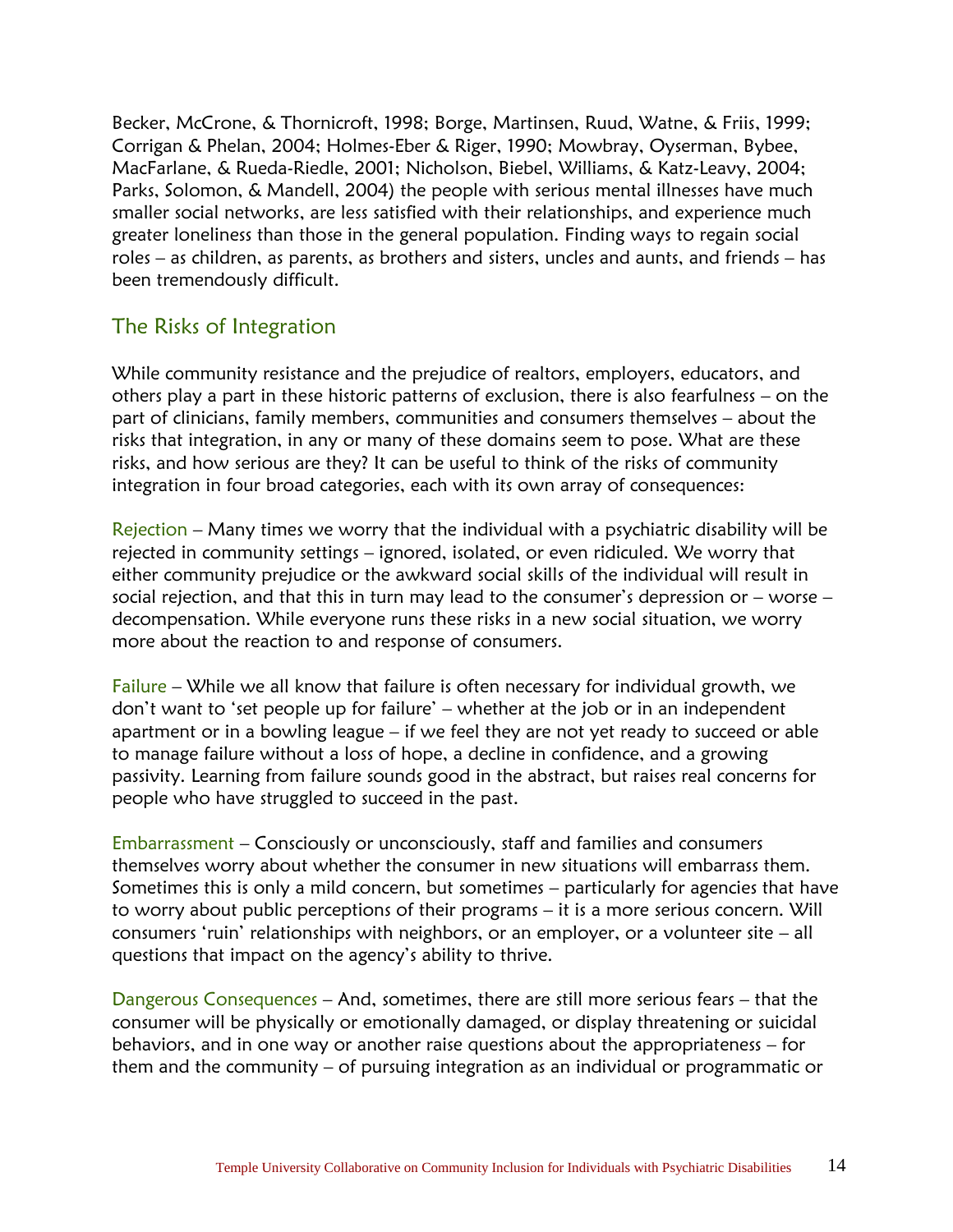public policy goal. We worry about these things in general, but we worry about the consumer with psychiatric disability in particular.

Yet, a quarter century of community-based mental health care suggests that we worry too much: while some people are rejected and do fail or cause embarrassment, and while there is the occasional 'incident' – for the most part individuals living with psychiatric disabilities thrive in the community and are better able to rebound from setbacks with surprising resiliency. At the heart of this document is the belief not only that disappointment is relatively rare, but also that effective planning – recognizing the risks involved and taking steps to better insure success and respond to the occasional failure – can make integration a reasonable and responsible goal.

"The possibility of success outweighs the fear of failure in a system of supports that truly values every person and finally aims to re-capture lives lost." The Texas Center for Disability Studies University of Texas at Austin

#### Community Integration: A Road Map to Recovery

The application of the community integration framework could be thought of in terms of the table illustrated below that we refer to as the Roadmap to Recovery. It provides a clear strategy for increasing opportunities for community integration and recovery. To create opportunities for community integration, we have to identify the institutional barriers that block community participation, and we have to help people develop the individual supports needed to move forward in each area of their choosing. We maintain that all the domains are of equal importance. However, their true weight will be determined individually by the people with whom we work. The table has three columns: Community Integration Domain, Barriers, and Supports. Listed under Community Integration Domains are housing, employment, education, leisure and recreation, social roles, peer support, health status, citizenship, self-determination and spirituality and religion.

| CI Domain             | <b>Barriers</b> | Supports |
|-----------------------|-----------------|----------|
| Housing               |                 |          |
| Employment            |                 |          |
| Education             |                 |          |
| Leisure/              |                 |          |
| Recreation            |                 |          |
| Social roles          |                 |          |
| Peer support          |                 |          |
| <b>Health status</b>  |                 |          |
| Citizenship           |                 |          |
| Self-determination    |                 |          |
| Spirituality/Religion |                 |          |

Community Integration: Roadmap to Recovery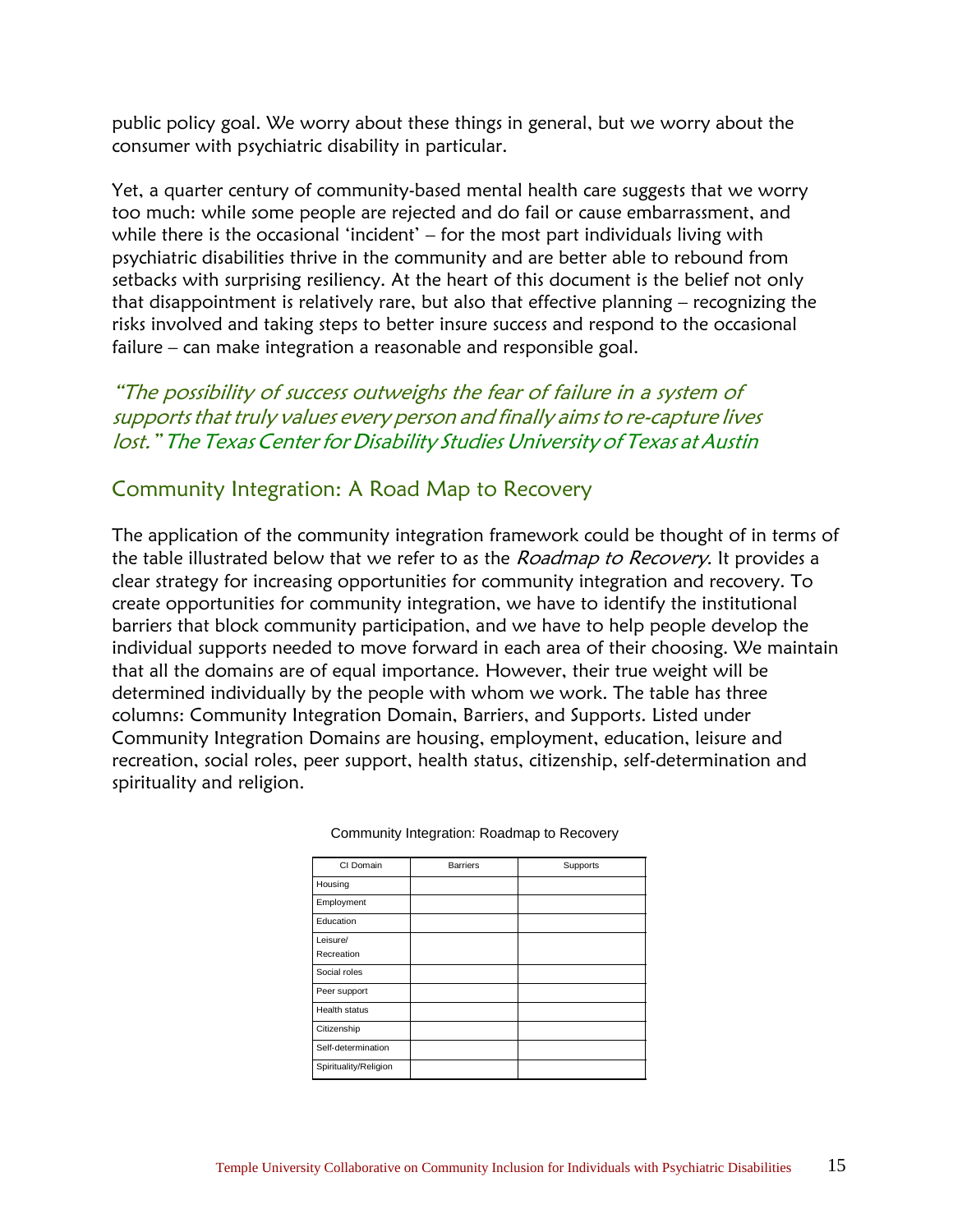At the policy level, one might use this roadmap to identify the barriers that people with serious mental illnesses face in each of the domains in order to develop strategies for addressing the barriers. It would also facilitate the listing of current supports that are funded in each domain and specification of what additional supports that might be needed.

At the agency level, one might use this roadmap to identify the barriers that people face in each of the domains and develop strategies that the agency can take to address these barriers in the community. The agency also could use the roadmap to ensure that they are offering the full range of supports, or utilizing already existing community supports, to increase the community integration of the persons in recovery that they support.

At the program level, a director or manager would use this framework to identify barriers that a specific person in recovery experiences and develop strategies that they could take to address these barriers. They could also use it to review the supports they offer and consider how they might fill some gaps in supporting people in areas where they are not currently providing support.

Finally, individual providers can use this framework to consider the barriers that an individual they are supporting faces in the community and determine how they might be able to address those barriers, in addition to providing necessary supports.

#### Conclusion

Community integration means that we take seriously the promotion of selfdetermination and choice in all decisions. It means that we promote independence rather than dependence, but also ensure that peer, friendship, family, and professional supports are available if the person desires them. It means that we provide mobile supports as much as possible in order to get people out of agencies. It means that we promote the use of mainstream resources whenever possible, and address the barriers that limit opportunities of persons with psychiatric disabilities from using these resources.

> "Recovery is about hope – hope of finding meaning, purpose, and satisfaction in one's life. How better to pursue that meaning, purpose, and satisfaction than through participation in valued adult roles in the community?"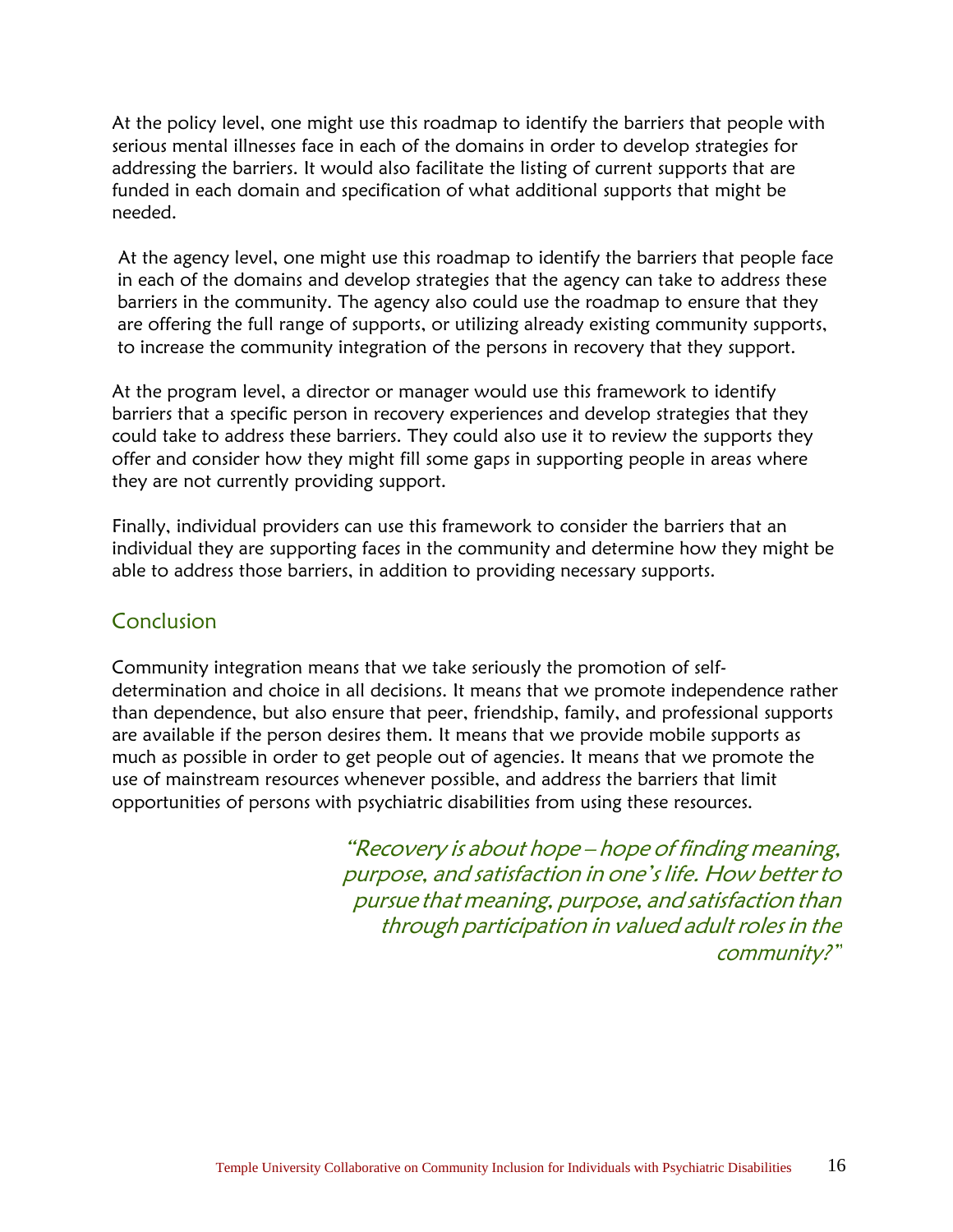## Chapter 3: Managing Risk in Community Integration: Promoting the Dignity of Risk and Supporting Individual **Choice**

#### **Overview**

Each of us makes choices everyday. With those choices often comes some kind of risk. Some risks are generally benign; others may have consequences, both positive and negative, that can be either seen or unforeseen. The bigger the decision, or the newer the choice, the more we need to weigh the possibilities of risk before we act. That is to say, the more we need to explore both the potential positive consequences of our action (what we are hoping to gain) and the potential negative consequences of our action (as noted above, often seen or unforeseen).

> "There is an inherent risk in most everything we do in our lives, this should not exclude us from participating, but rather ensure that we properly plan to mitigate harm that can be associated with the various domains and life activities." John Rose

For example, I am at my favorite Italian restaurant and decide on the pasta with red crab sauce. I have had it before and have always enjoyed it. As I recall that enjoyment, I make an easy choice (a fairly benign choice) between that and the eggplant parmesan. On this particular night, however, it appears that the crab was "tainted" and shortly after I return home from dinner, the stomach cramps, brought on by food poisoning, begin. There really was not anything that I could have done to foresee that outcome. After all, I have made that decision and had the same dish many times before without such a consequence. In the grand scheme of things, I experienced no real enduring harm. In the short-term I had an uncomfortable evening to be sure, but in the long-term I will return to that restaurant and more than likely, at some point, order the pasta with red crab sauce again.

On the other hand, many years ago I decided to drop out of undergraduate school. I was young, not really interested in school, and was motivated by other extra curricular activities that often did not allow time for adequate study. Way beyond the "drop/add" period for the semester; I decided to just stop going to class. At the time, I did not explore the potential consequences of my decision. I saw only the immediate gratification of more free time as a result of my decision. As it turns out, there werequite a number of negative consequences associated with that decision that could havebeen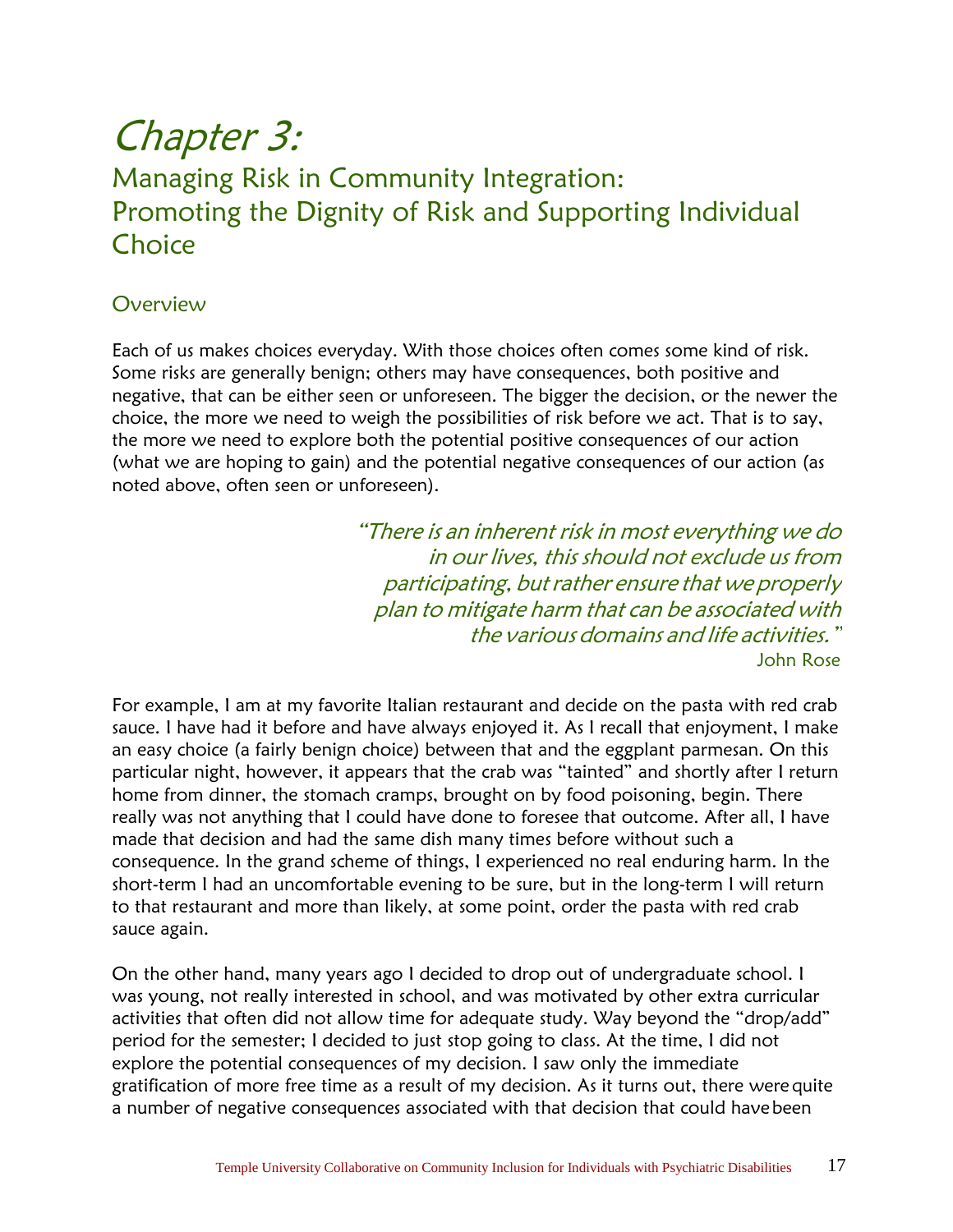mitigated or even eliminated if I had taken the time to explore that choice. In the shortterm, I failed all my courses, my GPA plummeted, and my mother lost disability income that she had been receiving for me based on my father's untimely death years earlier (because I was no longer a full-time college student). In the long-term, I had difficulty transferring to another college because of my academic record; and I had difficulty finding work other than part-time, entry-level, low wage work without more schooling than my high school diploma demonstrated.

The process of making decisions, especially important and meaningful decisions about our lives is, whether we are aware of it or not, a process of managing risk. Generally, living our every-day lives and actively participating in our community involves taking many risks. As individuals begin to embrace recovery and reintegrate into and actively participate in the communities of their choice, they too will experience risk. We must point out, however, that with each of those choices and associated risks, come incredible possibilities for happiness, better quality of life, increased recovery and well-being, and healthy feelings of self-worth.

The role of the service provider in this process is to collaborate with individuals in recovery to develop meaningful goals based on actively participating in valued roles in the community integration domains of their choice. Once a goal is decided upon, the potential consequences (risks), both positive and negative, are identified and explored. This process helps individuals make informed decisions about their choices and identify the necessary supports and resources needed to be successful. Organizations and their staff should provide the opportunity for individuals to choose, from a variety of options, how they may want to achieve a particular goal. The point is to actively identify and assess the possible risks associated with a given choice, and implement a plan involving suitable supports, resources, and practices to reduce the risk (be they to the individual, the agency, or the community at large) and maximize success in pursuit of a goal.

#### Supporting Individual Choice

Managing risk is a discipline for dealing with uncertainty and supporting individual choice. It "involves developing flexible strategies aimed at preventing any negative event from occurring or, if this is not possible, minimizing the harm caused" (Dept. of Health, 2007, p. 5). As noted above, most, if not all of the choices we make are accompanied by uncertainty. The model we will delineate below to assess the potential positive and negative consequences related to the desired goal is based on a process of identification, evaluation, construction, implementation, monitoring and review (adapted from Rose, 2006).

The individualized support plan designed to achieve the identified goal(s) in the community integration domains should be developed collaboratively between the provider, person in recovery and his or her supporters (Rose, 2006). It should focus on recovery and draw upon individual strengths (Dept. of Health, 2007). The process of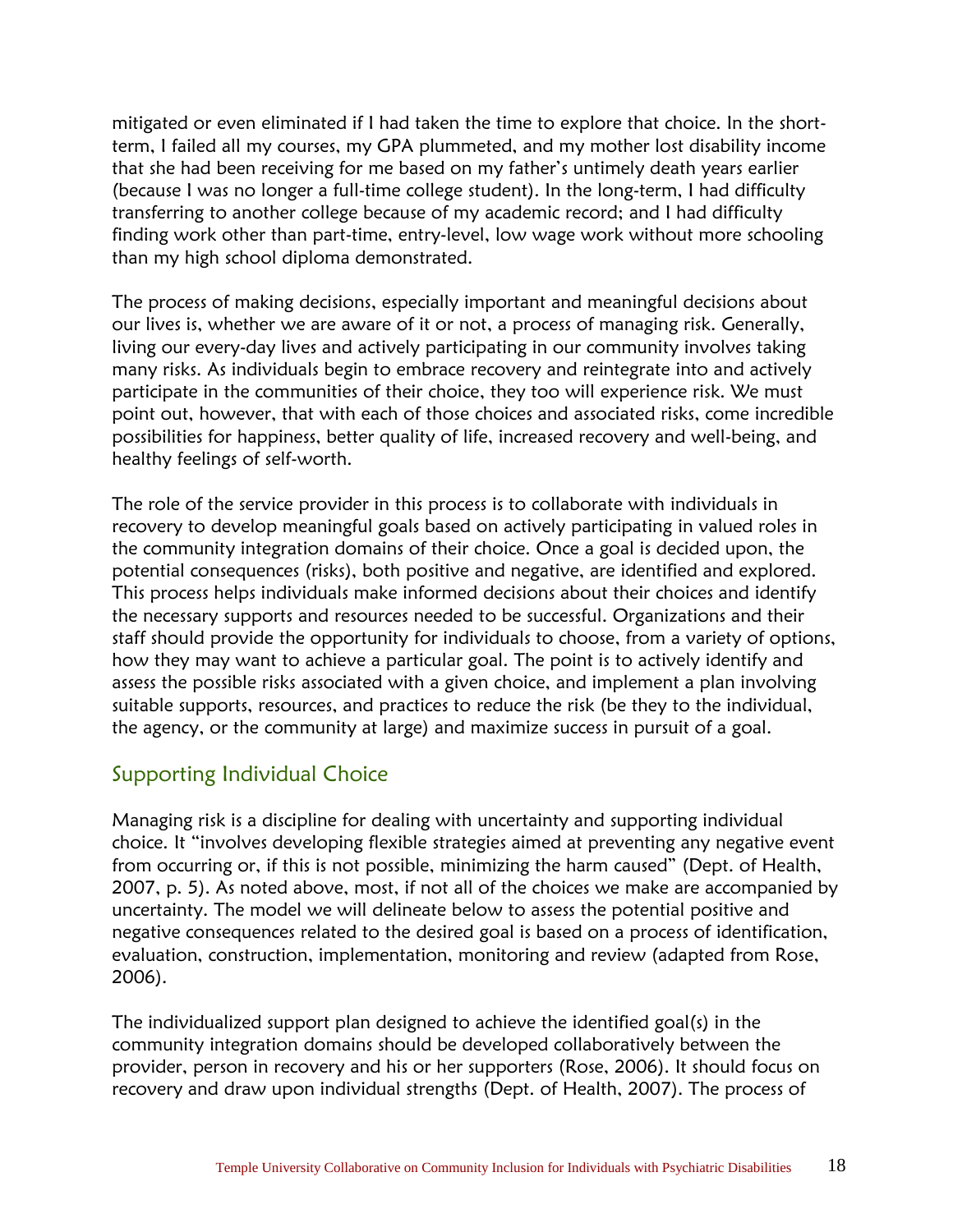developing, executing, and subsequently reviewing a support plan should respect an individual's rights and desires, as well as respond to concerns of his or her capacity to make informed choices. The process of managing risk must promote an environment of safety and support for individuals while advocating independence and self-direction (Rose, 2006).

#### Managing Risk: The Assessment Process

To begin, an individual chooses a goal in one or more of the community integration domains such as going to work or taking classes at a community college. The goal is specific to the person. For example, Selena's goal is to work at a Dunkin Donuts; or Patrick wants to take a photography class at the local community college. After choosing a goal, the managing risk and support planning process can begin with the first step identification.

#### 1. Identification

First, collaboratively IDENTIFY and recognize the person's skills, strengths, and the resources/supports that will help in achieving the goal. Next, identify all possible risks associated with an individual's particular interest and activity. Use the first two rows of our Managing Individual Risk Assessment Tool (included in the appendix) to guide you through the risk identification process.

Let's look at the example of Selena choosing to go to work at Dunkin Donuts.

First, now that Selena has identified a goal in the employment domain, we work with her to identify the strengths, skills, knowledge, and supports that she currently has to help her be successful in achieving the identified goal. Selena's skills include timeliness, a pleasant personality, a willingness to work hard, past experience in a fast food environment, and the ability to make change. An additional support that she has is that her parents are encouraging her to seek employment.

Next, we brainstorm with Selena (and perhaps her parents) to make a list of the risks that may come with this job (or with employment in general). First of all, even though Dunkin Donuts is currently hiring, she might not get the job. A potential risk might be increased feelings of rejection and or depression as a result. Other risks may include changes in the way that her social security entitlements/benefits are received, gaining excessive weight due to eating too many readily available sugary and carbohydrate filled foods, lapses in refilling prescription medications secondary to missing doctor and case management appointments due to her work schedule, getting fired because of making mistakes giving change and/or responding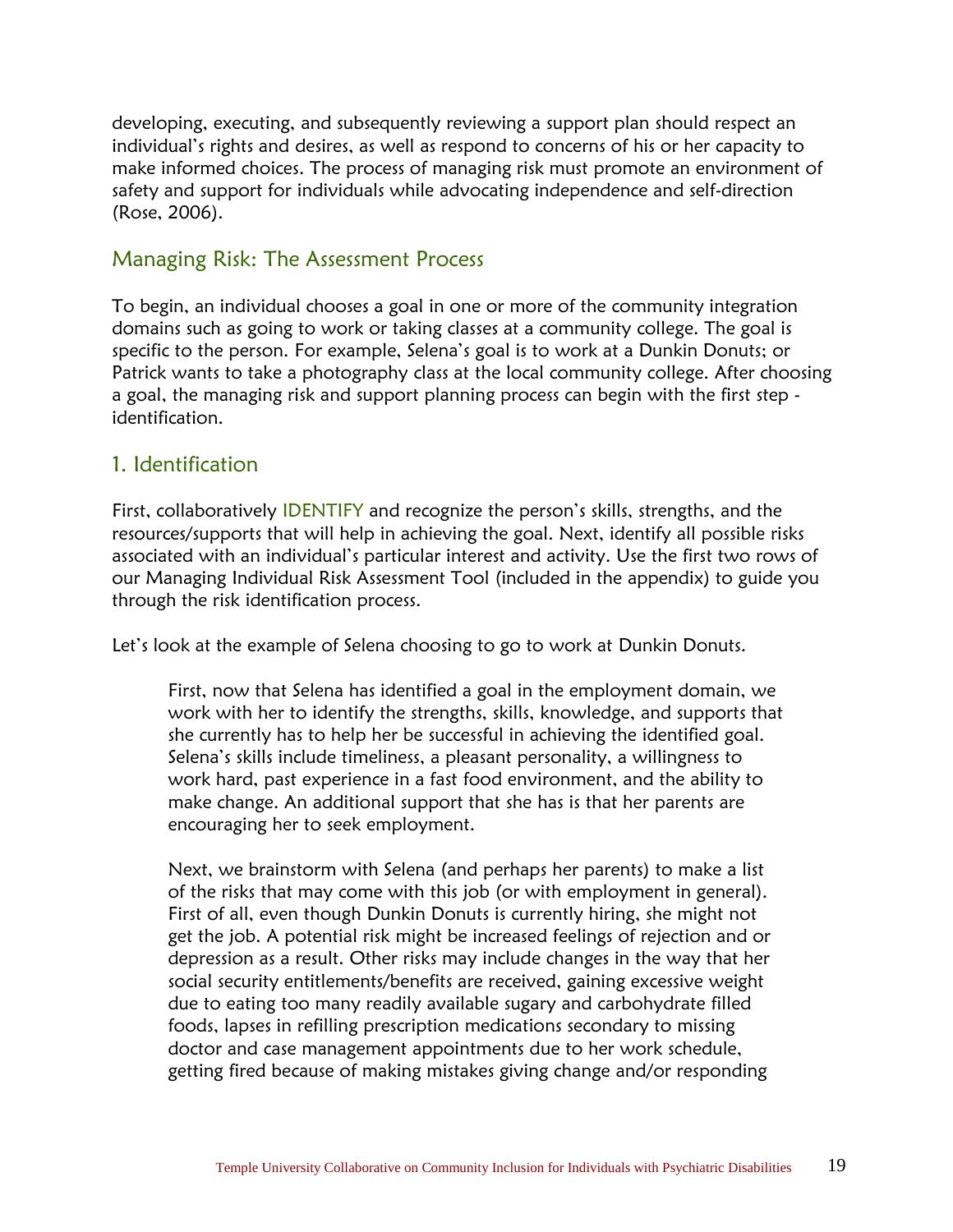rudely to difficult customers, and getting lost travelling to and from work as she is commuting to an unfamiliar neighborhood.

This part of the process and the outcome will be different for each individual. Each individual's perception of the risks associated with pursuing similar goals will be different based on their past experiences, their strengths and resources, and the strength of their beliefs that they can be successful achieving the goal. Take a look below at the Managing Individual Risk Assessment Tool example using Selena's identified strengths and risks.

|                                                                                  | Managing Individual Risk Assessment Tool                   |                                                                                             |                                                                                                                |                                                                                                    |                                                                                                           |                                                                                                         |                                                  |
|----------------------------------------------------------------------------------|------------------------------------------------------------|---------------------------------------------------------------------------------------------|----------------------------------------------------------------------------------------------------------------|----------------------------------------------------------------------------------------------------|-----------------------------------------------------------------------------------------------------------|---------------------------------------------------------------------------------------------------------|--------------------------------------------------|
|                                                                                  |                                                            |                                                                                             | Name: Selena Selena Selena Selena Selena Selena Selena Selena Selena Selena Selena Selena Selena Selena Selena |                                                                                                    |                                                                                                           |                                                                                                         |                                                  |
|                                                                                  |                                                            |                                                                                             | Community Inctegration Domain - Activity or Goal: Employment - "I want to work at Dunkin' Donuts."             |                                                                                                    |                                                                                                           |                                                                                                         |                                                  |
| 1.<br>D<br>E<br>N<br>т<br>F<br>1.<br>C<br>A<br>т<br>1<br>$\circ$<br>$\mathbb{N}$ | Skills &<br>Strengths<br>Resources/Sup<br>ports            | Always on<br>time for<br>work                                                               | A pleasant<br>personality, good<br>with customers                                                              | Past<br>experience in<br>a fast food<br>environment                                                | Ability to use<br>a cash register<br>and to make<br>change                                                | Strong work<br>ethic, hard<br>worker                                                                    | Parents<br>support<br>decision to<br>go to work  |
|                                                                                  | <b>Identified Risks</b>                                    | Not getting<br>the $job -$<br>Increased<br>feelings of<br>depression<br>and/or<br>rejection | Changes in<br>entitlements/<br>benefits                                                                        | Eating readily<br>available<br>sugary and<br>carbohydrate<br>filled foods<br>and gaining<br>weight | Missing<br>doctor<br>appointments<br>due to work<br>$schedule -$<br>lapses in<br>refilling<br>medications | Rude<br>customers.<br>making a<br>mistake<br>giving<br>change or<br>wrong<br>order and<br>getting fired | Getting lost<br>traveling to<br>and from<br>work |
| Е<br>$\vee$                                                                      | Likelihood &<br>Frequency<br>of the Risk                   |                                                                                             |                                                                                                                |                                                                                                    |                                                                                                           |                                                                                                         |                                                  |
| А<br>L<br>υ                                                                      | Severity of Risk                                           |                                                                                             |                                                                                                                |                                                                                                    |                                                                                                           |                                                                                                         |                                                  |
| A<br>T.<br>$\mathbf{I}$<br>$\circ$<br>$\mathbb{N}$                               | Is the Risk<br>worth taking<br>(positive<br>consequences)? |                                                                                             |                                                                                                                |                                                                                                    |                                                                                                           |                                                                                                         |                                                  |

#### 2. Evaluation

Second, collaboratively EVALUATE the likelihood or frequency and the potential severity of each identified risk. Will the risk be daily, weekly, monthly, rarely, etc? Will the risk be an inconvenience, have an impact on maintaining employment, or staying healthy, or negatively affect the person's health? Is the risk reasonable or unreasonable? Is this a risk that can be eliminated or mitigated? Next, answer the question, "Is the risk worth taking?" Is the risk worth the reward in terms of safety? Identify the positive consequences of the pursuit and achievement of the goal and weigh them against the risks. Use the Managing Risk Assessment Tool's three evaluation rows to answer these questions.

> "We all have value despite where we are on our journey and what challenges we are facing. Employment is worth struggling for and worth the risk." George Brice, Jr., MSW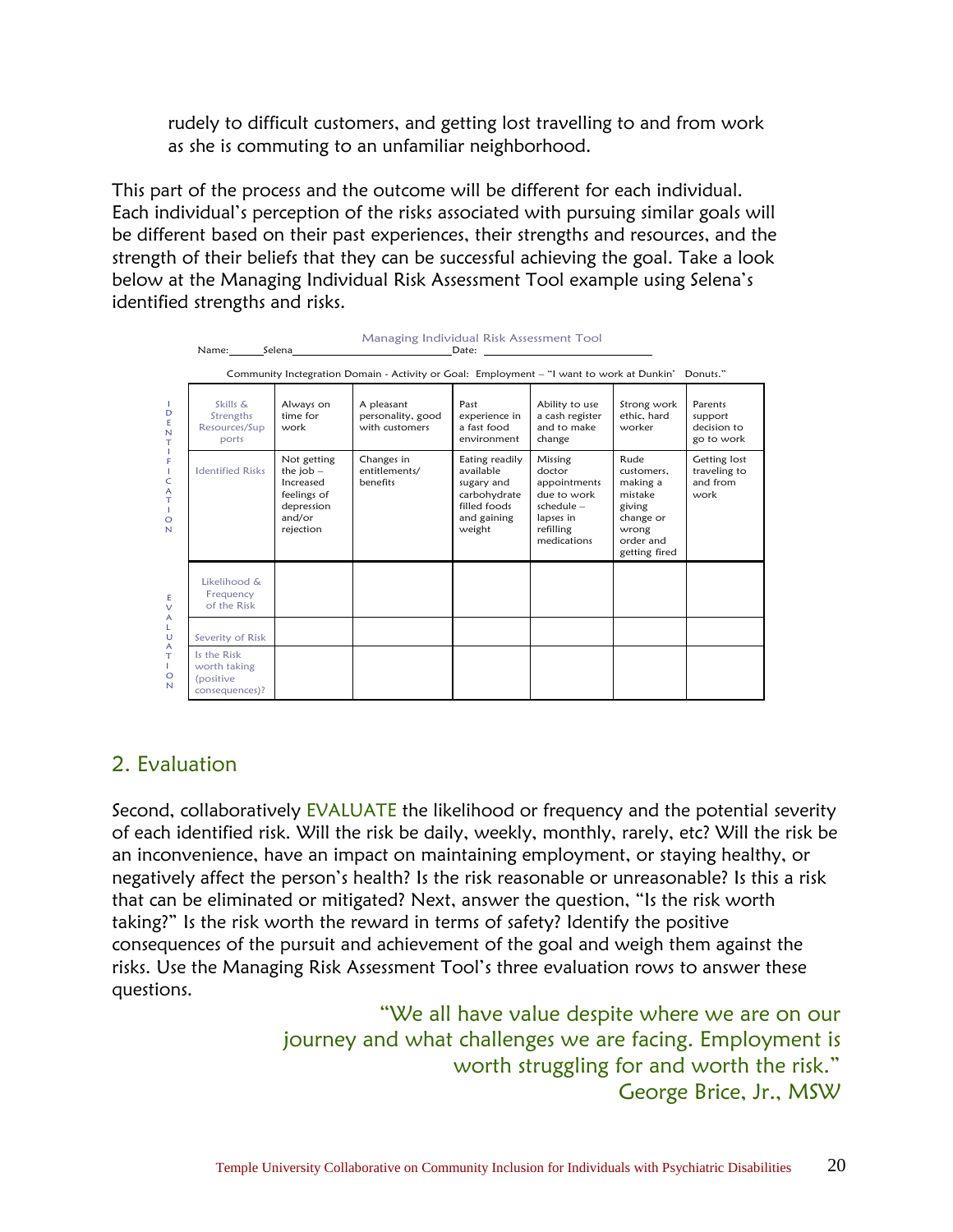Let's continue with our example of Selena going to work.

It is important that we work with Selena to identify and evaluate the level of risk presented above. In evaluating the risks, we must weigh the negatives against the skills, knowledge, and supports that Selena possesses as well as the other positive outcomes identified. When we delineate the risks and skills, we can clearly see how Selena's skills and knowledge (her positives) will help to mitigate some of the potential negative risks. For example, it is likely that from time to time Selena will be confronted by a rude customer. How severe is this risk for Selena? The severity is likely to be effected by whether or not she is working alone at the time of the confrontation and the skill set that she has to deal with the experience. In this case, the severity is most likely very low as Selena will not be alone while working behind the counter and when confronted by a rude customer, she can draw on her pleasant personality and the customer service skills she has developed from her previous employment in a fast food restaurant to manage the situation.

|                                                                                                                     | Name: Selena                                                      |                                                                                               |                                                                                                 | Managing Individual Risk Assessment Tool                                                       | Date:                                                                                             |                                                                                                      |                                                                                           |
|---------------------------------------------------------------------------------------------------------------------|-------------------------------------------------------------------|-----------------------------------------------------------------------------------------------|-------------------------------------------------------------------------------------------------|------------------------------------------------------------------------------------------------|---------------------------------------------------------------------------------------------------|------------------------------------------------------------------------------------------------------|-------------------------------------------------------------------------------------------|
|                                                                                                                     |                                                                   |                                                                                               | Community Inclusion Domain - Activity or Goal: Employment - "I want to work at Dunkin' Donuts." |                                                                                                |                                                                                                   |                                                                                                      |                                                                                           |
| п<br>D<br>E<br>N<br>T.<br>т<br>F<br>$\mathbf{L}$<br>c<br>А<br>T.<br>$\mathbf{L}$<br>O<br>N<br>E<br>$\mathbf v$<br>A | Skills &<br>Strengths<br>Resources/Supp<br>orts                   | Always on time<br>for work                                                                    | A pleasant<br>personality, good<br>with customers                                               | Past experience in<br>a fast food<br>environment                                               | Ability to use a<br>cash register and<br>to make change                                           | Strong work<br>ethic, hard<br>worker                                                                 | Parents support<br>decision to go to<br>work                                              |
|                                                                                                                     | <b>Identified Risks</b>                                           | Not getting the<br>iob - Increased<br>feelings of<br>depression<br>and/or rejection           | Changes in<br>entitlements/<br>benefits                                                         | Eating readily<br>available sugary<br>and carbohydrate<br>filled foods and<br>gaining weight   | Missing doctor<br>appointments<br>due to work<br>schedule - lapses<br>in refilling<br>medications | Rude customers.<br>making a<br>mistake giving<br>change or<br>wrong order<br>and getting fired       | <b>Getting</b> lost<br>traveling to and<br>from work                                      |
|                                                                                                                     | Likelihood &<br>Frequency<br>of the Risk                          | $High -$<br>economy is<br>struggling and<br>many others<br>could be<br>applying               | Likely as<br>earnings will<br>impact benefits<br>on a monthly<br>basis                          | The risk will be<br>there daily<br>when she is<br>scheduled to<br>work                         | Limited -sees<br>doctor every<br>3 months for<br>meds                                             | Somewhat<br>likelv.<br>potentially on<br>a daily basis                                               | $Low - Selena$<br>will learn the<br>travel route<br>back and<br>forth to<br>home.         |
| L<br>υ<br>A<br>T.<br>т.<br>$\circ$<br>N                                                                             | Severity of Risk                                                  | $Low - she$ has<br>not gotten<br>iobs in the<br>past and<br>knows it may<br>take some<br>time | $Low - will be$<br>provided<br>benefits<br>counseling                                           | High - Selena<br>has diabetes<br>and has to<br>strictly regulate<br>her diet                   | $Low - agency$<br>has flexible<br>appointment<br>hours                                            | Low to<br>Moderate -<br>has good<br>skills and<br>support when<br>working                            | $Low - Selena$<br>successfully<br>navigates<br>public<br>transportatio<br>n               |
|                                                                                                                     | Is the Risk<br>worth taking<br><i>(positive</i><br>consequences)? | $Yes - She$<br>recognizes the<br>benefits of<br>work and<br>wants to<br>work                  | $Yes - because$<br>overall Selena's<br>monthly income<br>will increase                          | $Yes - she has$<br>been successful<br>in the past and<br>will develop a<br>new support<br>plan | $Yes - there is$<br>little risk<br>involved                                                       | $Yes - positive$<br>experiences in<br>the past; will<br>increase her<br>customer<br>relations skills | $Yes - this will$<br>allow her to<br>work and<br>learn about<br>other sections<br>of town |

Below, our assessment tool example with Selena continues.

#### 3. Construction

The third step is to collaboratively CONSTRUCT an individual support plan to reduce risk and achieve the stated goal. Use the Community Integration Support Plan – Part 1 (included in the appendix) in this document to discuss, develop, and write a detailed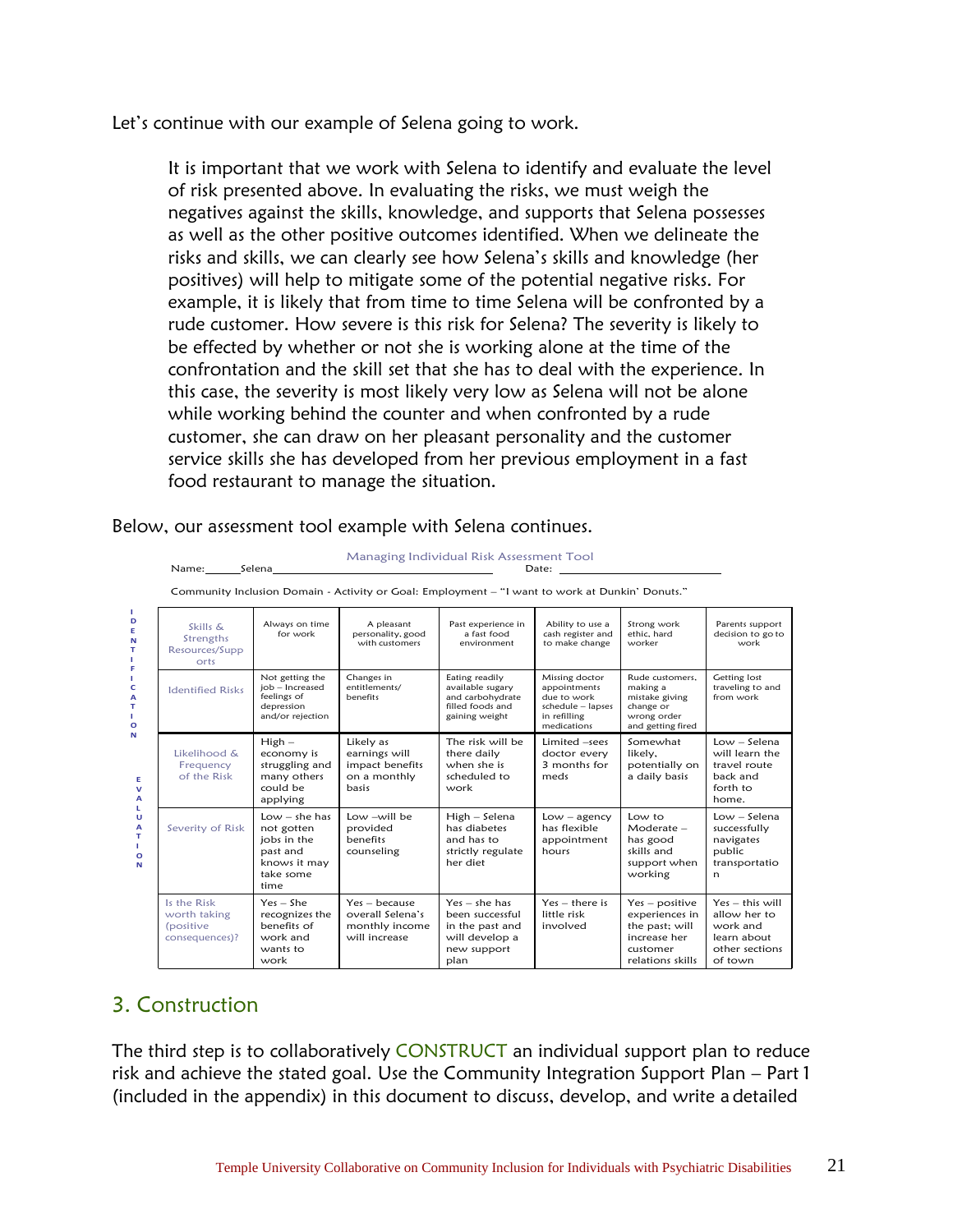step-by-step plan with the individual. Use the first three columns to review the identified risk(s), list the current strengths, resources, and supports the individual has, and then, identify the additional support hat is needed (if any). Next, develop a series of Action-Steps that will lead to reaching the goal. Help the individual to decide which action-steps will be taken based on reasonable risk. Remember, all goals can be worked on in the form of action steps and each action step met is an achievement on its own, whether or not the goal is eventually fully actualized. A key component to help keep the momentum moving forward toward the achievement of the goal is to identify the time frames in which each action step will take place. This allows both the individual and his or her supporters to evaluate and monitor progress. It is a way to measure progress toward the goal. Finally, be sure to include a review date to evaluate progress toward the goal.

The goal of the support plan is to mitigate or eliminate the risks identified. You can see that steps one and two in this process (identification and evaluation of the risks) are critical to the development of a comprehensive support plan. The more time and effort dedicated to this process, the greater the likelihood of success in effectively managing the potential risks.

Let's get back to our example with Selena.

Selena is now ready to construct her plan and outline the action steps that will help her to reach her goal. After a review of the risks and supports, Selena's action steps include applying for the job at Dunkin Donuts, talking to someone at the state-wide benefits planning organization funded by the Social Security Administration so she can get a better understanding as to how her new employment will impact her existing benefits. Additionally, the benefits planner can work with Selena to develop a strategy to report her earnings to SSA on a monthly basis. With the assistance of her case manager, Selena will take the time to learn how to use a calendar/planner. This tool will help her to schedule her work hours, other activities, and her doctor's appointments. Realistic time frames for when Selena will complete these tasks need to be identified, discussed, and agreed upon. Again, other identified risks can be addressed through the development of her individual support plan.

Now let's take a look at what Selena's Community Integration Support Plan – Part 1 might look like.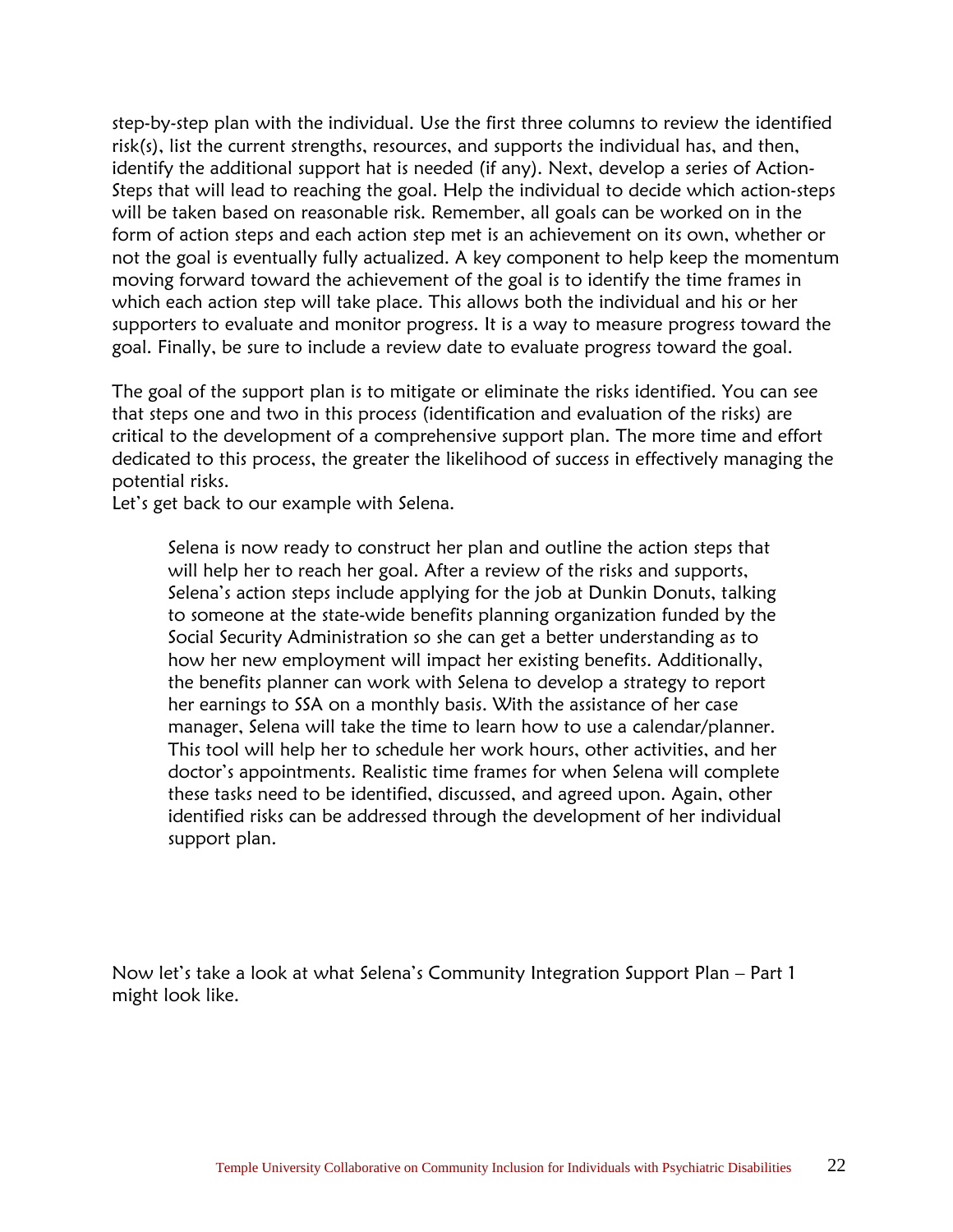#### Community Inclusion Support Plan – Part 1

| INGILIE. JLLLINA                                                                                                                   |                                                                                             | OUAI. I WAIII IU WUIK AI DUIIKIII DUIIUIS.                                                                             | Dale.                                                                                                                                                    |                                                   |
|------------------------------------------------------------------------------------------------------------------------------------|---------------------------------------------------------------------------------------------|------------------------------------------------------------------------------------------------------------------------|----------------------------------------------------------------------------------------------------------------------------------------------------------|---------------------------------------------------|
| Identified Risk(s)                                                                                                                 | Strengths/Resources<br>and Supports                                                         | <b>Additional Support</b><br>Needed                                                                                    | Action Steps & Time Frames                                                                                                                               | Review<br>Date                                    |
| Not getting the job $-$<br>Increased feelings of<br>depression and/or<br>rejection                                                 | Parents, case manager,<br>she knows what to<br>expect                                       | None identified at<br>present                                                                                          | 1. Apply for the job<br>2. Receive support from parents and<br>case manager when needed                                                                  | Monthly                                           |
| Changes in<br>entitlements/benefits                                                                                                | Has some idea how<br>work will impact<br>benefits based on past<br>experience               | Connection to SSA<br>benefits planner for<br>review                                                                    | 2. Selena will contact benefits<br>planner<br>2a. She will meet with planner<br>2b. Follow process for reporting<br>earnings                             | Monthly with<br>case manager<br>and/or<br>parents |
| Eating readily available<br>sugary/carbohydrate<br>filled foods and gaining<br>weight                                              | Has managed to keep<br>diabetes in check while<br>working in the past                       | New plan to maintain<br>diet and diabetes<br>management                                                                | 3. Meet with MD to evaluate<br>current status<br>3a. Develop plan with MD                                                                                | Monthly                                           |
| Missing doctor<br>appointments due to<br>work schedule - lapses in<br>refilling medications<br>and case management<br>appointments | Managed these in the<br>past while working;<br>parents; case manager                        | Needs tools to better<br>organize her schedule                                                                         | 6. Purchase calendar<br>6a. Meet with case manager, log all<br>appointments, work days, etc.                                                             | Within first<br>week of<br>employment             |
| Rude customers, making<br>a mistakes on the job<br>and getting fired                                                               | Experience using a cash<br>register; experience in<br>customer service                      | Understand policies &<br>procedures for correcting<br>mistakes at work                                                 | 5. Inquire at interview about<br>orientation period<br>5a. Learn procedures for correcting<br>mistakes & know who shift<br>supervisor is when working    | Within first<br>month of<br>employment            |
| Getting lost traveling to<br>and from work                                                                                         | Has traveled successfully<br>on public transportation<br>in the past/ parents will<br>help. | Parents agree to teach<br>Selena the public<br>transportation route and<br>travel with her on her<br>first day of work | 4. When job is secured, will travel<br>with parents at least 3 times to learn<br>route<br>4a. Practice at least one time on her<br>own before start date | Week before<br>job starts                         |

#### Name: SELENA Goal: "I want to work at Dunkin Donuts." Date:

#### But what if …?

But what if things do not go as planned? What if the individual has done all that he or she can do to anticipate untoward events and/or consequences, has developed a comprehensive support plan, and still something negative, seen or unforeseen, happens? This too is a contingency for which we need to prepare. Looking at our example with Selena, what might happen if she was unable to maintain her balanced diet because she began to eat too many sweets while at work?

Despite her best planning and attempt to maintain her diet, Selena begins to be tempted by the constant availability of fresh donuts while working and on breaks. She also begins to bring donuts home from work with her as an unanticipated perk of the job is a generous discount on purchasing donuts. Over the course of a number of weeks Selena starts to gain weight, stops her strict adherence to monitoring her blood sugar, misses a doctor appointment, and begins to feel the negative physical effects of these changes. Selena feels too ill on several occasions to attend work and when she does manage to go to work, the quality of her performance suffers. Selena's supervisor notices her increased absences, the frustration of co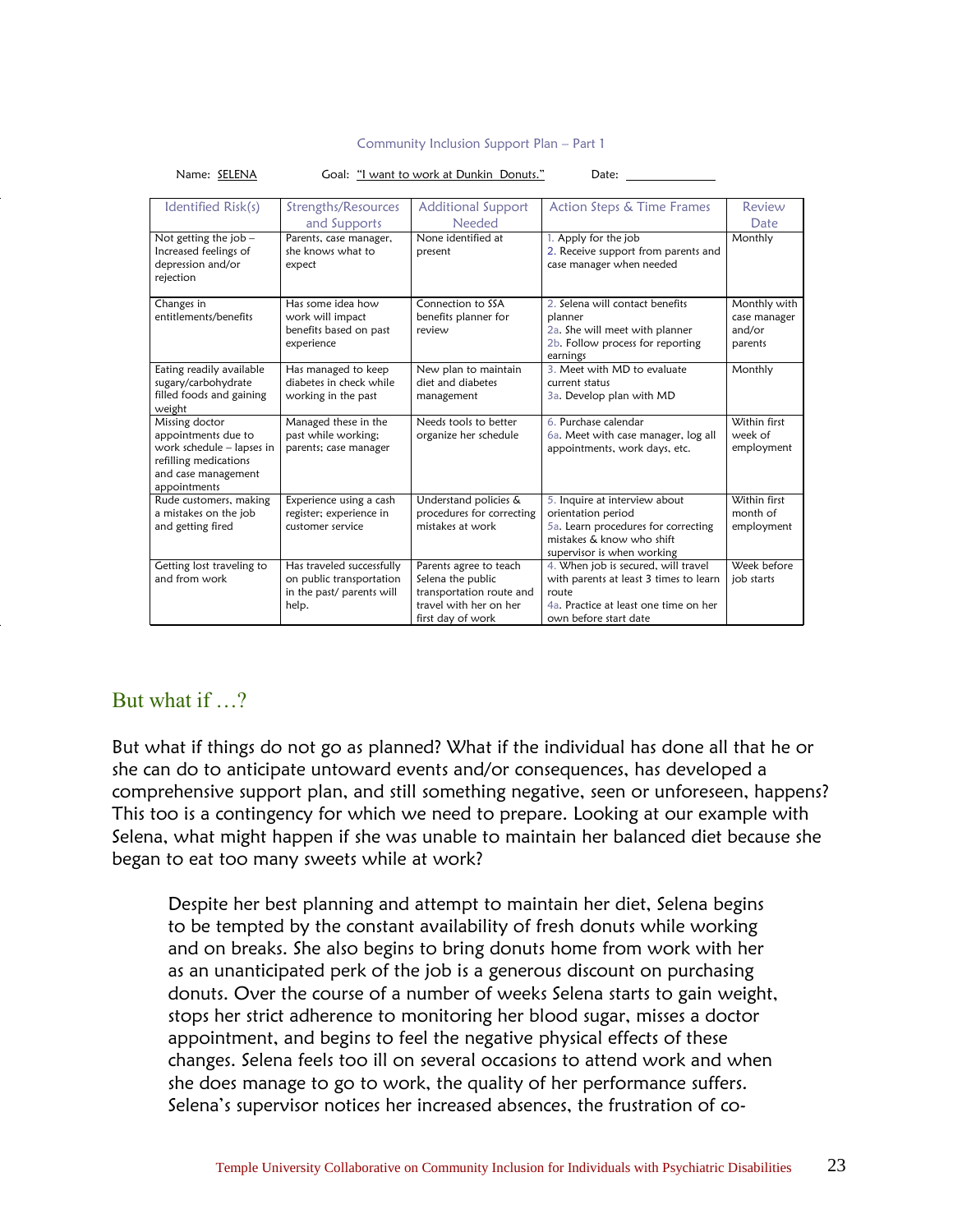workers who have to pick up the slack for Selena, and meets with her to discuss the negative impact this is having with the other employees and business in general. Her supervisor states that if her performance and absenteeism continue in this way he will have to fire her. Selena is embarrassed by all of this and storms out of the store telling her supervisor that she quits.

Unfortunately, for all of us - just like Selena - despite our best efforts and planning, we can still manage to lose control of things. Again, we cannot always anticipate and plan for all potential risks, but we can take the additional step in the support planning process and answer the "but what if" questions that could arise. If we take the identified risks individually we can develop potential crisis plans to address the "but what if" scenario if indeed it does happen. Use the Community Integration Support Plan – Part 2 (Contingency Plan) to develop this crisis plan (included in the appendix).

In Selena's example it is somewhat reasonable to think that we could have laid the groundwork for a crisis plan in the event of the scenario above happening even if we did not specifically see it unfolding in quite this way. The key components of Selena's crisis plan would include identifying the supports she can reach out to if things do not go as planned. This might include friends, family members, and staff members at the provider agency. The plan might look something like this:

| Name: SELENA                                                                             | Goal: "I want to work at Dunkin Donuts."<br>Date:                                    |                                                                                                                         |                                                                                                                                                                                                              |  |  |  |
|------------------------------------------------------------------------------------------|--------------------------------------------------------------------------------------|-------------------------------------------------------------------------------------------------------------------------|--------------------------------------------------------------------------------------------------------------------------------------------------------------------------------------------------------------|--|--|--|
| Identified Risk(s)                                                                       | "But What If"<br>Scenario                                                            | Identified Supports and<br><b>Resources</b>                                                                             | Crisis Plan and Action Steps                                                                                                                                                                                 |  |  |  |
| Eating readily<br>available<br>sugary/carbohydrate<br>filled foods and<br>gaining weight | Negative<br>physical<br>effects due to<br>poor diet and<br>monitoring of<br>diabetes | Friends, family members,<br>provider agency staff<br>Medical doctor<br>Other diabetes support group in<br>the community | 1. Reach out to supports for<br>assistance<br>2. Schedule medical appointment<br>3. Attend support group                                                                                                     |  |  |  |
|                                                                                          | Poor work<br>performance<br>leading to<br>being fired or<br>quitting                 | Friends, family members,<br>provider agency staff<br>SE job coach if she is connected<br>to SE program                  | 1. If still interested in job at DD,<br>either alone or with support make<br>contact with employer to talk<br>about what happened.<br>2. If job still available, negotiate<br>restart date and work schedule |  |  |  |
|                                                                                          | Minimal or<br>no connection<br>to supports<br>for period of<br>one month             | Friends, family members,<br>provider agency staff                                                                       | 1. Supporters make effort to<br>check-in with Selena<br>2. Supporters check-in with each<br>other                                                                                                            |  |  |  |

#### Community Inclusion Support Plan - Part 2 (Contingency Plan)

As you can see the plan also includes the steps that Selena can take to address the crisis, steps that her supporters can implement if they have no contact with her for a set time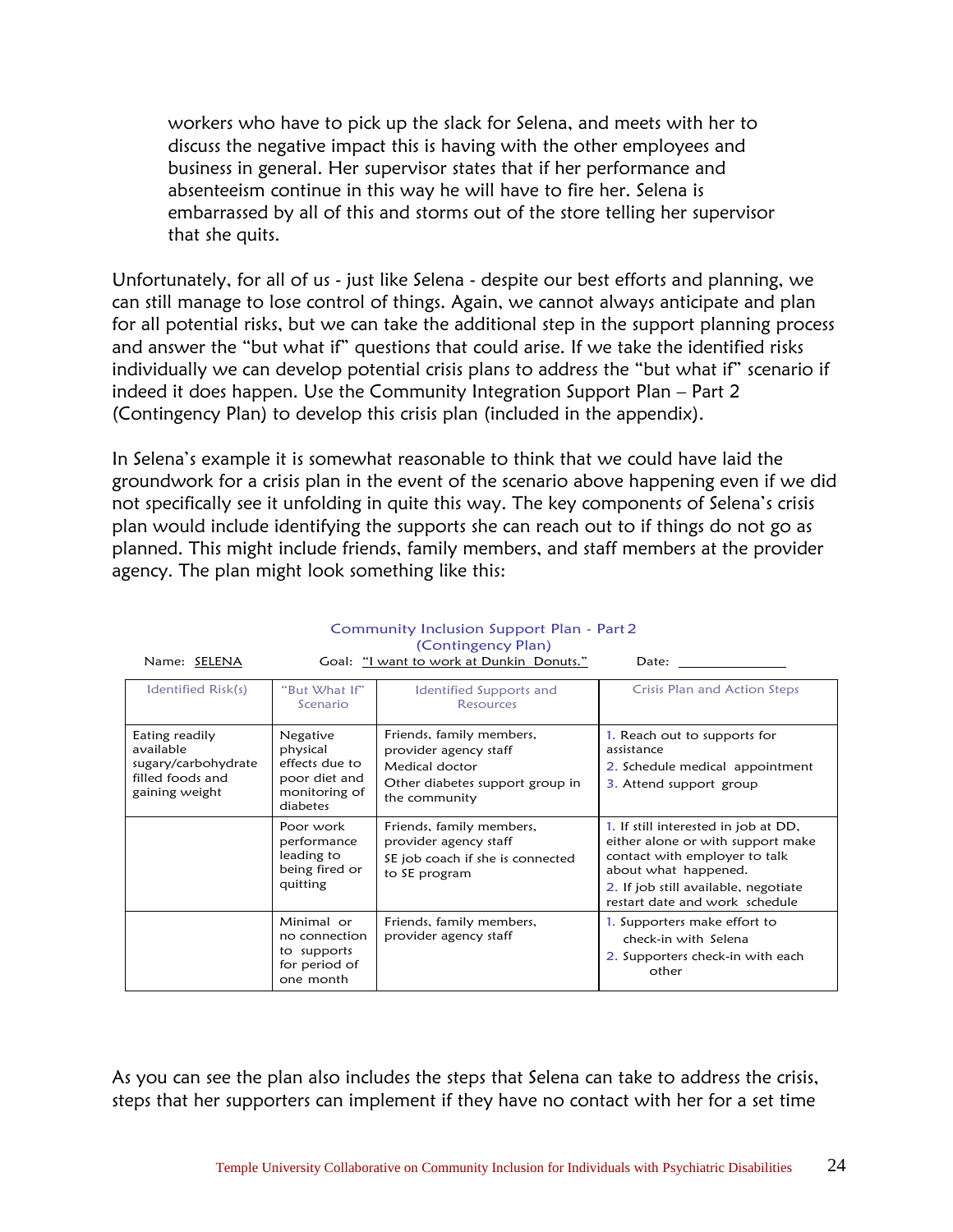period, and strategies that address both the issues of diabetes and the loss of her job. It is likely that some of these crisis plans will need to be developed during the initial stages of the crisis itself and may need to be adjusted as new and/or unforeseen circumstances arise. The point is, however, that if we assist individuals to plan ahead through the development of support and crisis plans, we can help mitigate potential risks and minimize the negative consequences if a crisis does occur. There are also a number of recovery-oriented self-help and wellness tools that are available to compliment the process of managing risk described in this document. Below, we briefly present two: the Wellness Recovery Action Plan (WRAP), developed by Mary Ellen Copeland (2001) and the Psychiatric Advance Directive.

#### Complementary Recovery and Wellness Tools

There is increasing evidence that utilizing self-management or self-help strategies enhance the recovery process for individuals living with psychiatric disabilities. There are many wellness and recovery supports/tools that persons in recovery can utilize in their pursuit of valued adult roles and increased participation in the community. The Wellness Recovery Action Plan, or WRAP as it is commonly known, is a structured, self-directed monitoring tool developed to promote individual empowerment and recovery. It is a self-help tool designed to help individuals living with mental illnesses identify and develop positive coping supports and responses to difficult thoughts, feelings, and behaviors that inhibit their wellness and recovery, and their ability to participate fully in community life (Copeland, 2001).

> WRAP is a "plan or a process for identifying the resources that each person has available to use for their recovery, and then using those tools to develop a guide for successful living that they feel will work for them." Mary Ellen Copeland, Ph.D.

Psychiatric Advance Directives (PADs) are legal documents written by the individual to ensure that their needs and treatment preferences are known during a crisis that may or may not lead to psychiatric hospitalization. During a mental health crisis, it is often difficult to think clearly and communicate important information, such as which treatments are helpful and which might cause harm, who should be notified and how to reach them, and what techniques might de-escalate an individual's crisis and hasten his or her recovery. PADs are especially important when a person needs to be hospitalized and is judged to lack the capacity to make decisions regarding his or her own mental health treatment. With specific information in hand, hospital or crisis response staff and treatment teams can minimize inappropriate, ineffective, coerced or involuntary treatment. A good example of a PAD is the Advanced Self-Advocacy Plan (ASAP), developed by the Temple University Collaborative.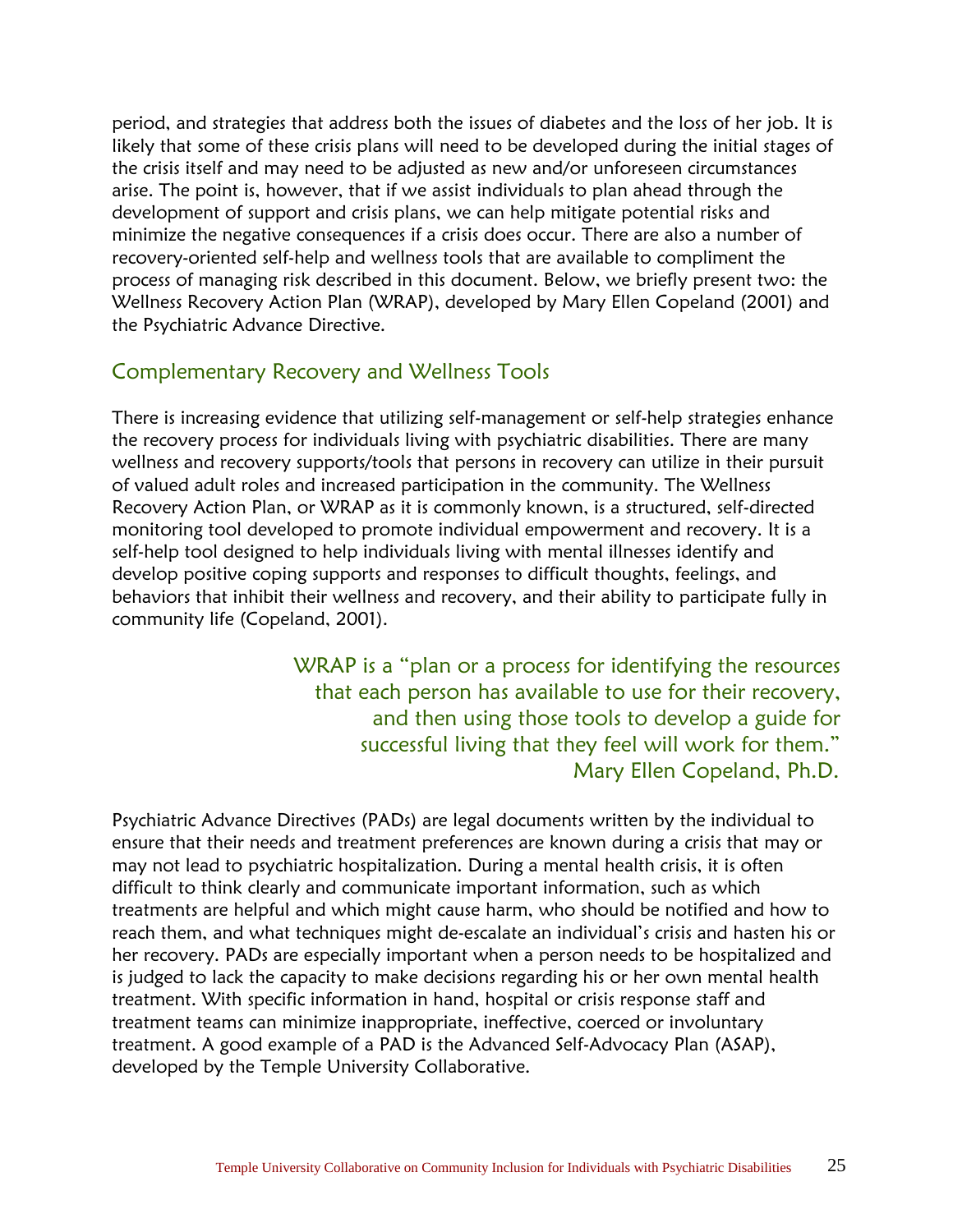These tools used individually or in tandem can help identify strategies, resources and supports in both pre and post-crisis periods. WRAP can be built around the goals that individuals are pursuing in the community integration domains and practice of the strategies identified in this plan can also help reduce the potential harm (if any) of associated risks both seen and unforeseen. Should a potential risk lead to psychiatric crisis and/or psychiatric hospitalization, the PAD will help identify how best to provide services to the individual at that time. Additional resources for developing and using WRAP and/or the PAD can be found in the reference section of this document.

#### 4. Implementation

Next, IMPLEMENT the agreed upon steps of the plan. Following the time frames laid out in the action steps, the individual will pursue the achievement of his or her goal.

What might this mean for Selena?

Selena and her case manager will use the support plan form as the starting point for the completion of each step – applying for the job, connecting with the Social Security benefits planners, etc. It is important to remember that when someone has a new goal, they are very excited about that goal. Sometimes that excitement can translate into a "now" mentality where the person wants to get all of the action steps accomplished immediately. Here then, it is our responsibility to talk with Selena to help her understand how and why things take a certain amount of time. If Selena understands some of the reasons why things take more time than she (or any of us) might like, she is less likely to get frustrated and lose motivation to work toward her goal. With the help of her case manager, Selena will use her new planner to schedule case management and medical appointments to correspond with the completion of action steps.

#### 5. Monitor and Review

The fifth step is to continually MONITOR and REVIEW progress to assess the effectiveness of each implemented Action-Step. Use the Community Integration Support Plan Review form (included in the appendix) to assess the action steps taken. Collaboratively review each step and note the progress made or the obstacles that prevented progress. When obstacles have prevented progress, explore what happened and make the necessary modifications for continued progress toward the goal and safety. Revise or add Action-Steps as necessary. Also, monitor to ensure that individual's rights are being protected. This is a process that will be ongoing as the person reaches the goal and moves on to other goals.

Let's take one more look at our example with Selena.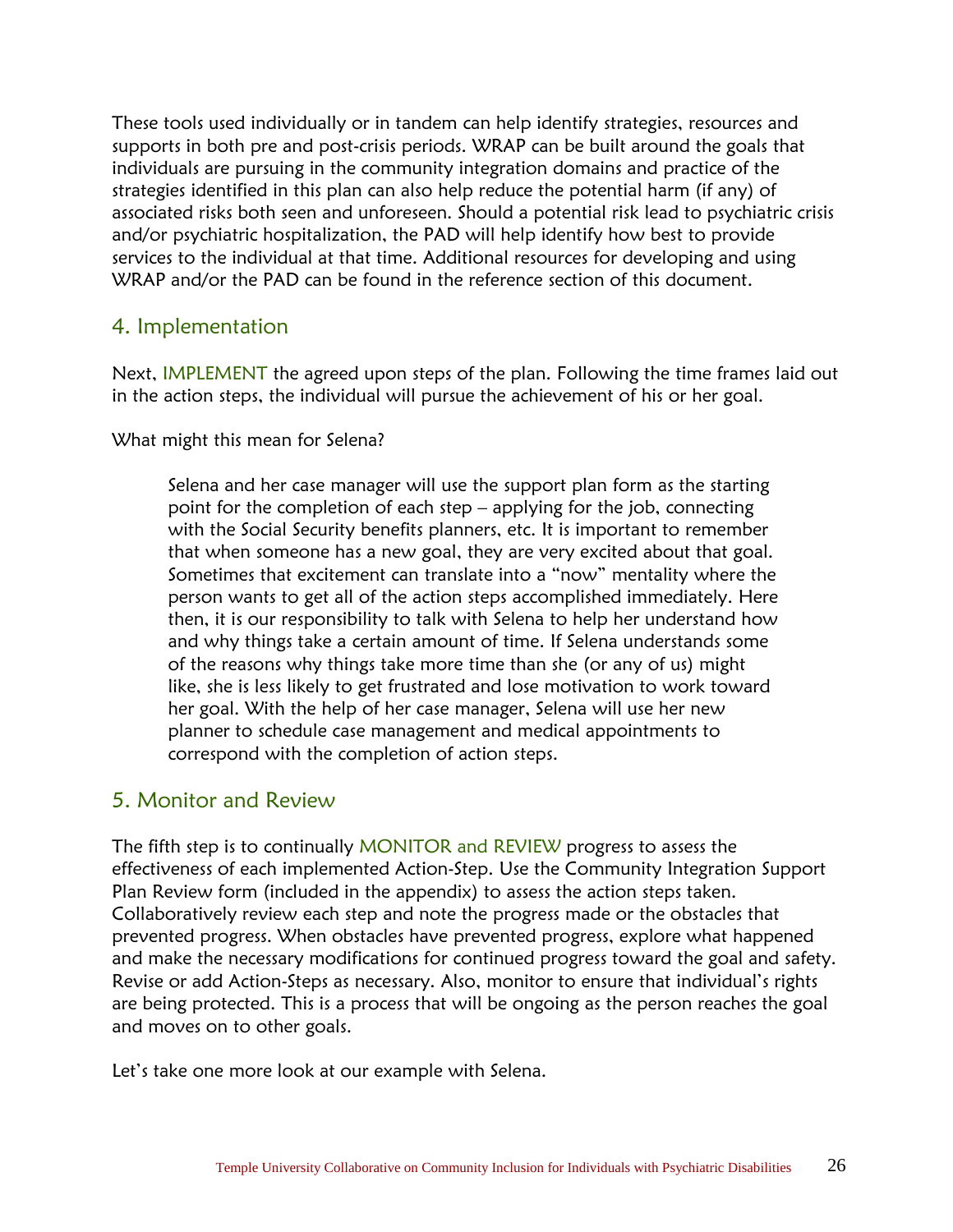At the designated review dates, all of the actions steps will be reviewed and discussed. If completed, Selena will be congratulated and that step will be crossed off of the list. If she was unable to complete a task, then the obstacles will be discussed and additional steps can be added or other means of accomplishing the steps can be listed. Remember, support plan is a living document. That is to say, as progress is either made or delayed, it will grow, shrink and change. This is to be expected. We want Selena to keep moving toward her goal and should support her in the ups and downs of the action plan.

Throughout the risk management process, it is important to remember that you are there to help the individual achieve his or her goal as safely as possible (Rose, 2006).

> "It is not 'choice' that one should fear, but the failure to offer 'informed choice' to those you support..." John Rose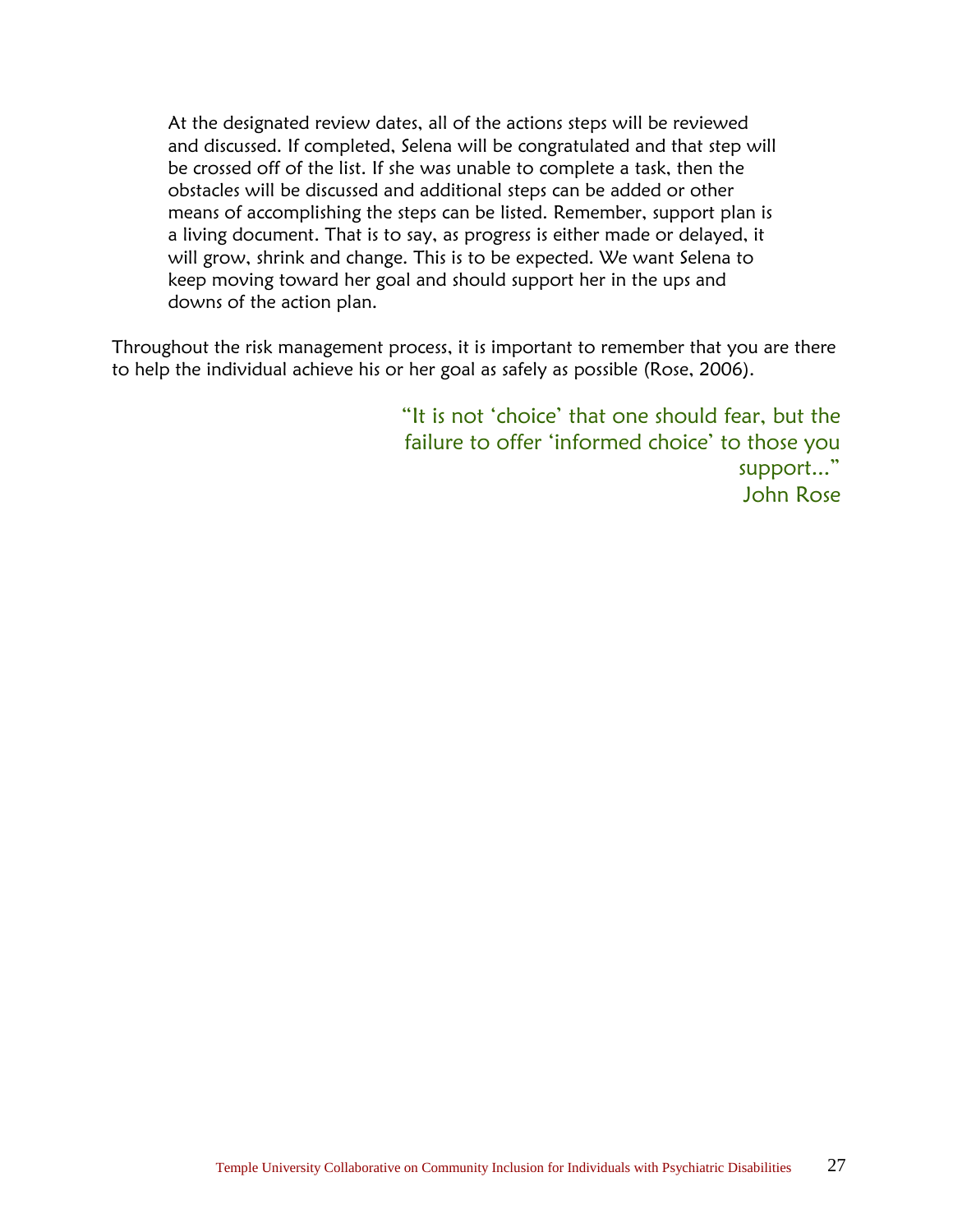## Chapter 4:

#### Community Integration and Managing Risk for the Agency or Organization

As noted above, an agency or program can never have absolute control over a situation, and cannot guarantee success in every endeavor. It can however, thoughtfully and thoroughly anticipate possible risks, plan ahead, and promote a safe environment while increasing opportunities for people with mental illnesses to participate more fully in the community. The adoption of a community integration framework and the promotion of opportunities for increased presence and participation in the community is not business as usual in the mental health system. Strong agency-wide and/or organizational leadership and support will be necessary for the successful implementation of a community integration framework.

> "While experience is the best teacher, it is usually from bad experience that we learn. The role of the provider and the individual's team is to identify those potentially 'bad experiences' as far as reasonable and to implement an individualized risk management plan." John Rose

There are also advantages to provider agencies and organizations that should drive the comprehensive implementation of a community integration framework in our mental health service delivery system today.

- 1. We know that first and foremost provider agencies/organizations are committed to the recovery, quality of life, safety, and welfare of the individuals to whom they provide service. The adoption and implementation of a community integration framework and its associated risk management processes clearly demonstrates that commitment to individuals served.
- 2. We know that some individuals in recovery and their family members alike verbalize legitimate concerns for the safety and wellbeing of themselves and their loved ones in response to the promotion of greater community presence and participation. The adoption and implementation of a community integration framework and its associated risk management processes clearly demonstrates that we understand and respect these fears and concerns and that we are willing to do all that we can to minimize these fears (risks) and increase the likelihood of success.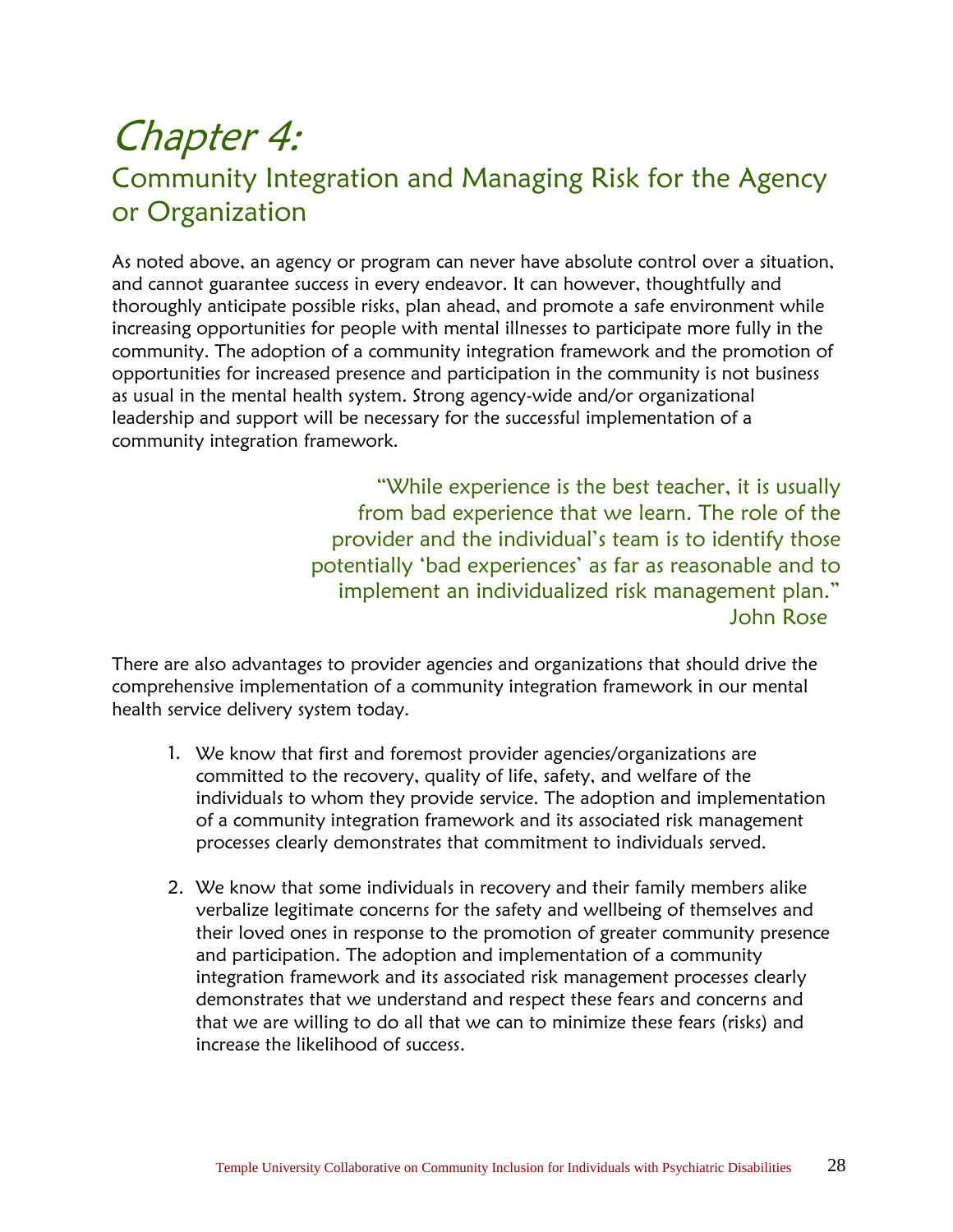3. We know that there are fears and concerns on the part of provider agencies, their staff members, and even the community at large (real or imagined) in response to the promotion of greater community presence and participation for individuals living with psychiatric disabilities. The adoption and implementation of a community integration framework and its associated risk management processes clearly demonstrates our willingness to stand up forthe rights of individuals living with psychiatric disabilities, and again, demonstrates that we are willing to do all that we can to support individuals in the pursuit of their goals and increase the likelihood of their success.

Below we outline four broad steps that can be taken at the agency/organizational level to increase the likelihood of success for persons in recovery as they pursue valued adult roles in the community integration domains of their choice, while also identifying, minimizing, and/or responding to the risks associated with increased participation, real or imagined, by individuals in recovery themselves, the agency, and the community atlarge.

#### 1. Adoption and Implementation

The first step is full adoption and implementation of a community integration framework, including the managing risk strategies described above, across the entire agency/organization – from the board room to direct service staff. Commitment at this level is critical if we are to really address the many institutional barriers that inhibit full access and participation in the community for individuals living with psychiatric disabilities. Community integration outcomes are everyone's responsibility. Agency and organizational mission statements, policies and procedures must reflect a real commitment to community integration and recovery. Staff must acknowledge and accept the principle that community integration demands that persons in recovery have every right to expect nothing less than that which individuals living without disabilities look forward to in their lives.

Success can only be assured if the entire agency is committed to following through on the processes and strategies described in this manuscript and the clear and ongoing documentation of what it is doing to demonstrate that you have thought critically and thoroughly about the issues and risks involved, collaboratively developed and implemented a support plan to mitigate and/or eliminate problems, and were prepared to act responsibly if things went awry.

Remember that the *Roadmap for Recovery* that we presented above can be used to help foster the adoption of a community integration framework. A quick review reminds us that the Roadmap can be used to:

1. Identify barriers that people face in each of the domains and develop strategies to address these barriers in the community;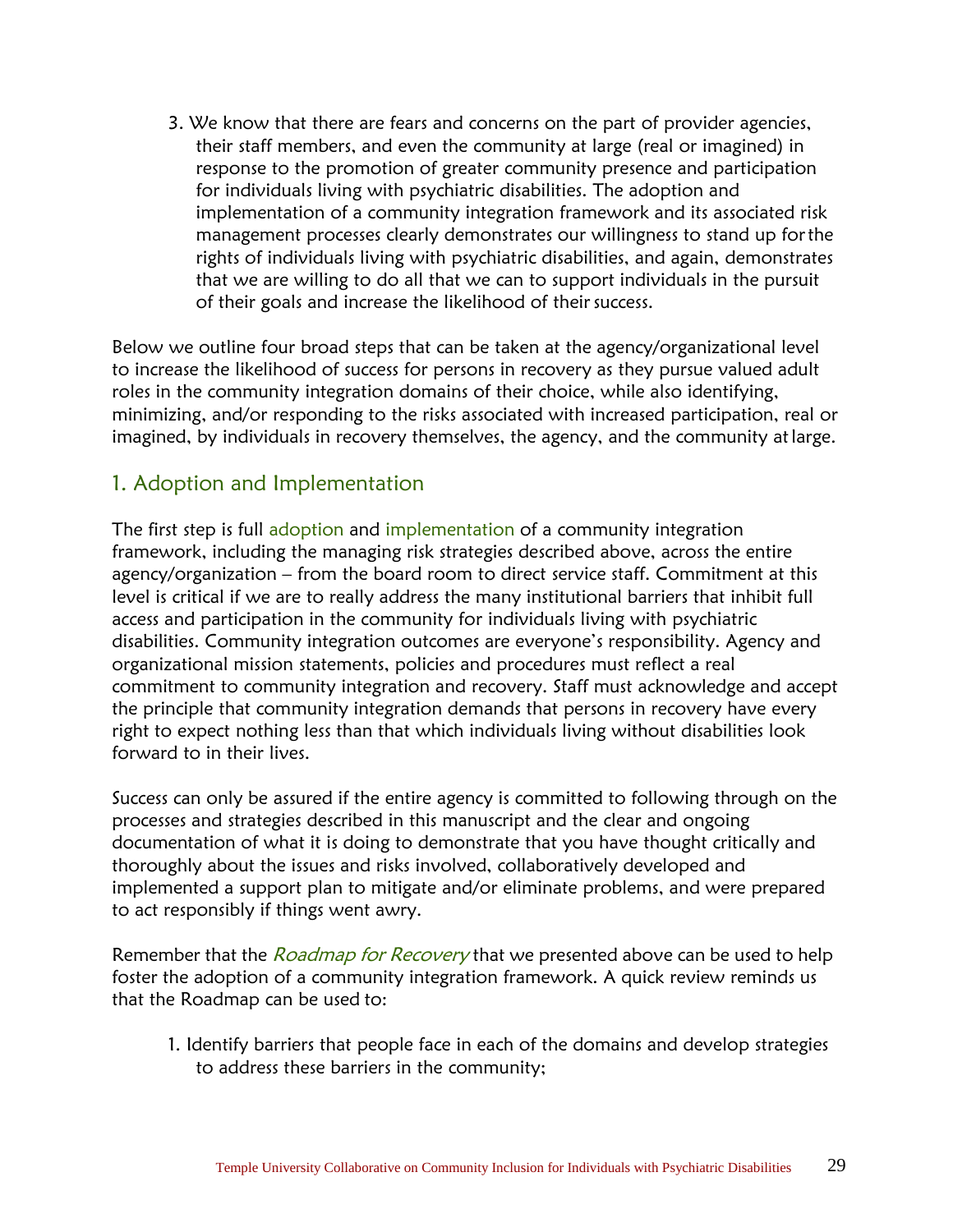- 2. Review the supports program's offer in each of the domains and consider how to fill some gaps in supporting people in areas where programs are not currently providing support;
- 3. Ensure that programs are offering the full range of supports, or utilizing already existing community supports, to increase the community integrationof the persons in recovery that they support; and
- 4. Identify barriers that a specific person in recovery experiences and develop strategies to address these barriers.

"At the heart of this document is the belief not only that disappointment is relatively rare, but also that effective planning – recognizing the risks involved and taking steps to better insure success and respond to the occasional failure – can make integration a reasonable and responsible goal."

#### 2. Training

Training will be an important component to the adoption and implementation of a community integration framework. Training needs to be broad-based, across the entire spectrum of the agency/organization, including persons in recovery, and their family members, receiving services. Training should encompass the principles and practices of community integration, implementation of community integration strategies, and the use of tools designed specifically to promote increased participation. Training should focus on the new expectations of staff and persons in recovery receiving services. This will include adopting a recovery-oriented approach, belief in recovery and the value of participating in adult roles in the community, understanding and supporting the dignity of risk, the utilization of strategies and tools to identify potential risks, and the ability to develop comprehensive support plans to address and respond to these risks when necessary.

#### 3. Education, Outreach, and Advocacy

In recovery-oriented systems of care service providers are called upon to wear many hats. Given the continued societal stigma and discrimination experienced by individuals living with mental illnesses, community education and outreach, as well as individual advocacy are also integral to the successful implementation of a community integration framework. Education to combat stigma, i.e., anti-stigma campaigns directed to community and religious leaders and organizations can be an important strategy to help mobilize increased support in the community. Outreach to community and religious groups will be necessary to promote integration and recruit volunteer mentors to help individuals needing one-to-one support to participate more fully in the community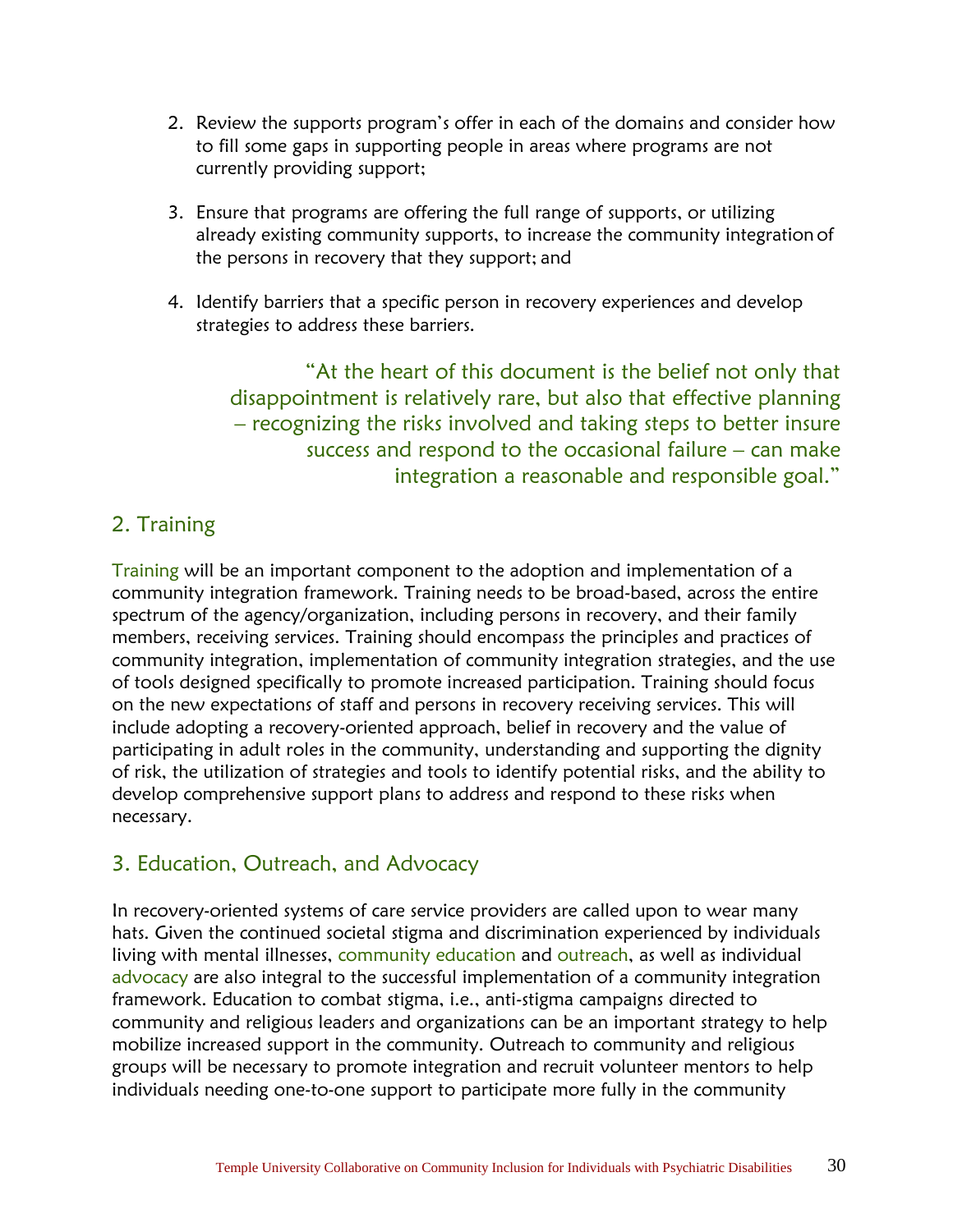activities/groups and/or religious communities of their choice. And of course, continued advocacy at the national, state, local, and individual level to eliminate stigma and discrimination and to honor and support the rights of all individuals living with disabilities must not be forgotten.

#### 4. Monitoring Outcomes and Record Keeping

Another important component in the adoption of a community integration framework is monitoring outcomes and record keeping. Program outcomes should move from more generic measures, e.g., days in the community, number of hospitalizations or crisis service contacts, compliance with medication regimens, etc., to measures that are developed collaboratively and reflect the positive subjective experience of growth and recovery of the individual. These might include measures of recovery, physical health and wellbeing, measures of increased presence and participation in the community (e.g., working, going to school, joining a gym, etc.), and satisfaction in numerous community integration domains.

Additionally, the agency/organization should keep track of the protocols utilized to identify and manage any risks associated with promoting opportunities for increased presence and participation in the community. Use the Community Integration Monitoring Tool (included in the appendix) to keep track of the process of managing risk described above. This will help you develop a record keeping system to document:

- 1. The identified risks thought to be possible;
- 2. The action steps planned and taken to minimize those risks;
- 3. What was planned if something did happen; and
- 4. If something did happen, what was done and what was the outcome.

We recommend that the agency/organization include this record keeping process in its training plan and that there is a periodic review of these records to see if there are adjustments that need to be made.

#### Conclusion

The mental health system has long held to the belief that serious mental illnesses are deteriorative diseases associated with poor prognosis and little hope for living a fulfilling life in the community. But today, we are in a new era of systems transformation; we have a new vision of recovery and participation in valued adult roles in the community for individuals living with psychiatric disabilities.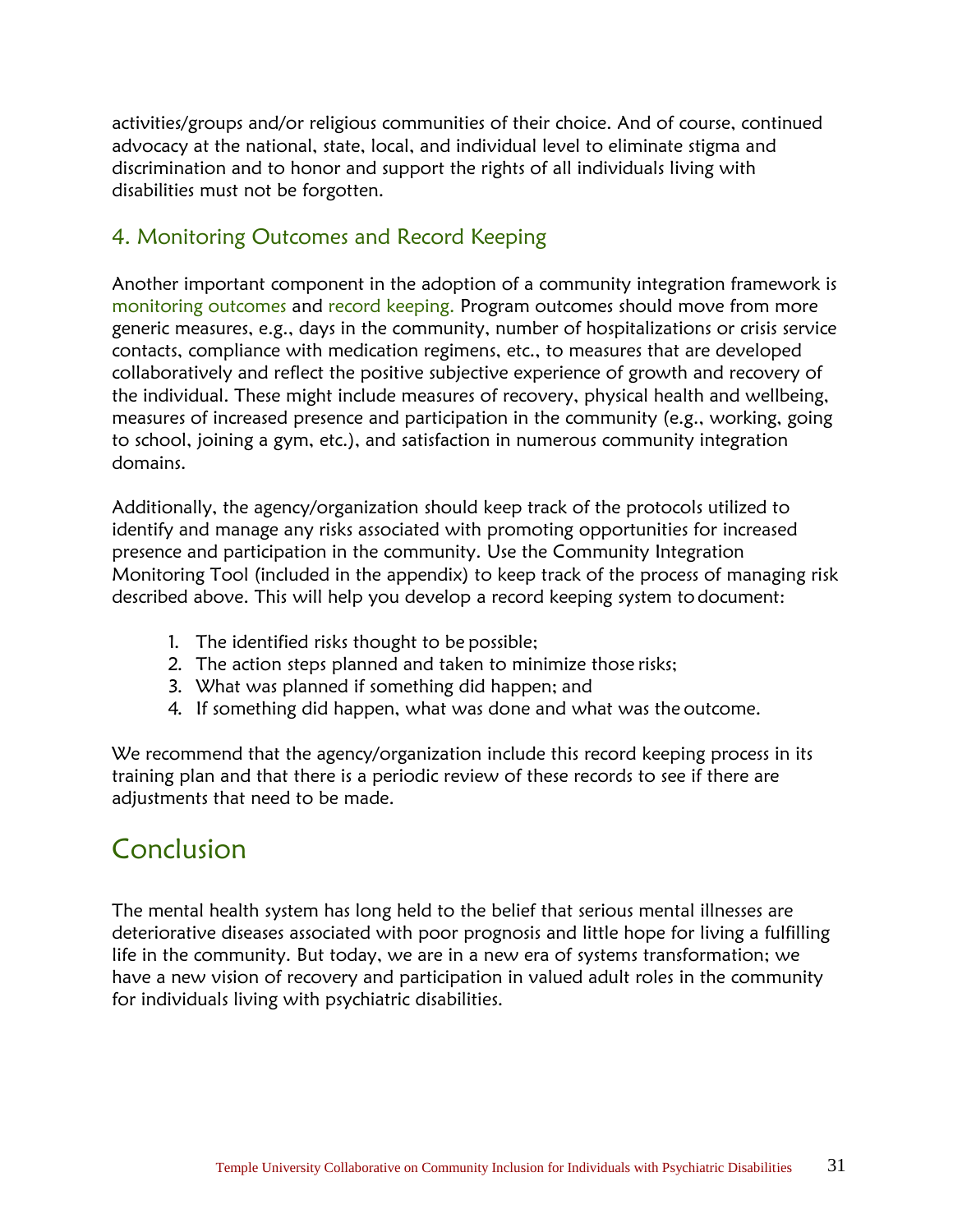"The community integration approach recognizes that many people with psychiatric disabilities have not participated in community life simply because of their disability: either the community has closed its doors or mental health systems have gone too farin providing alternative opportunities within the psychiatric milieu."

Recovery-oriented mental health systems, policies, practices and programs must be built on the principles, values and relational processes that promote and support individual recovery and community integration. This is the new cornerstone of our work and our relationships with each other. We are all human beings, here to witness our humanity in each other, and here to support each other to reach our fullest potential. For all of us, life is a journey of healing and transformation where we seek to live a meaningful life in community with each other while all the time striving to achieve our potential. This is the transformation that we seek.

The purpose of this guide has been two-fold:

- 1. To assist mental health providers in supporting individuals living with psychiatric disabilities to pursue valued adult roles in the community, that is to say, to adopt a community integration framework to guide service provision; and
- 2. To provide a strategy or template for use in identifying and managing the potential risk persons in recovery may experience as a result of their increased presence and participation in the community.

This might seem like tedious practice; but it is competent and comprehensive practice that all mental health provider organizations should be striving towards in this recoveryoriented service delivery era. To address and reverse decades of mental health practice that separated individuals from their families and communities and inhibited individuals from participating fully (if at all) in the communities of their choice, requires competent and comprehensive practice. There is a moral and legal imperative compelling usforward in this pursuit - righting these wrongs is an issue of justice. Risk and integration are opposite sides of the same coin; and as demonstrated in this guide, both can be respected, nurtured, and fused together to welcome home to community those who have been excluded for so many years.

> "We don't have to lose another generation to <sup>a</sup> life outside of the mainstream, if we act now – in our practice, programs, and policies-topromote community integration." Richard Baron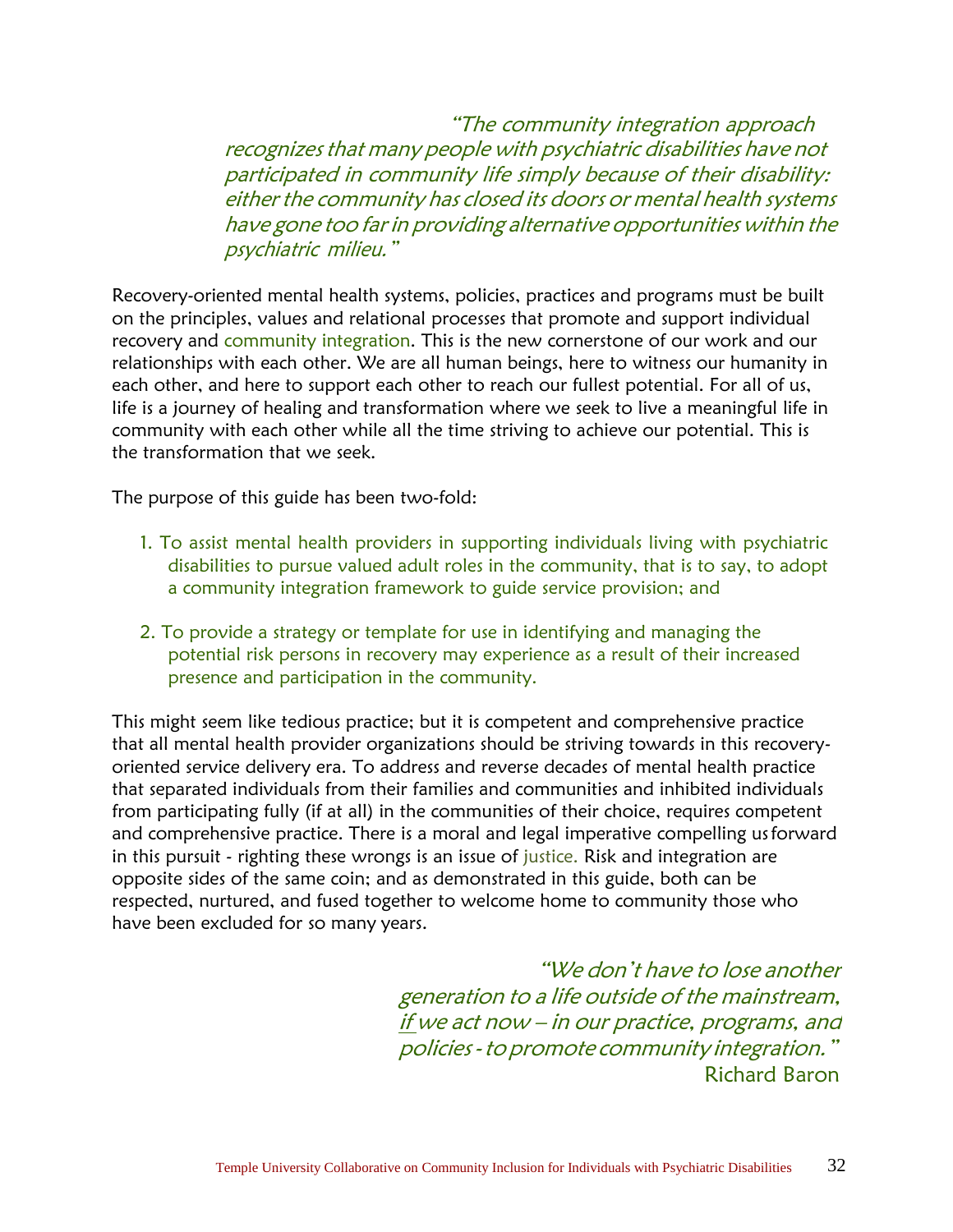## Chapter 5: Examples of Community Integration in Practice

In this section we take a look at examples of community integration in real world practice settings throughout a sampling of the community integration domains identified in this manuscript. For each example presented, we first describe the domain involved and the individual's chosen goal in that domain. Second, we review the strengths and resources the individual has to support the pursuit of the goal. Third, we identify the potential risks involved in pursuing the goal as well as evaluate the frequency and severity that the risks pose. Fourth, we develop a brief support plan to mitigate or eliminate the risks identified, and finally, we explore a potential "but what if scenario" detailing a plan to intervene in the potential crisis.

These examples are presented in brief narrative form without the use of the individual and organizational risk assessment/management tools provided in the appendices. Wedo suggest, however, that as you read through the scenarios below, that you utilize the assessment/management tools by filling in the information provided in the narrative (and perhaps adding additional information as you see fit). This exercise will provide you with the opportunity to become familiar with the assessment/management tools and increase the likelihood of your effective use of the tools as you begin to incorporate them into your daily practice with the individuals to whom you provide service. Finally, we also recommend that you choose two additional community integration domains not explored in this section and complete the same exercise, walking through the process of using the assessment/management tools based on someone with whom you currently work. Do this with a colleague and have a robust discussion of all the issues involved, as again, this exercise will help you to become more familiar with and comfortable using the instruments in your daily practice.

#### An Important Note:

As detailed above in chapter three, the goal of the support plan is to mitigate or eliminate the risks identified. We know that the first two steps in the process identification and evaluation of the risks - are critical to the development of a comprehensive support plan. The more time and effort dedicated to this process, the greater the likelihood of success in the chosen endeavor. We cannot emphasize this point enough. So why, then, do we suggest exploring a "but what if scenario?" We certainly do not believe that an adverse consequence will be the prominent outcome for individuals as they move to more actively participate in the community. We know that with the right supports and resources people can and will be successful. But we know too that some individuals will struggle, there will be some miss-steps - and in those limited instances where things do go poorly, we want to be sure that we have a plan to intervene swiftly to support individuals and to minimize any potential harm.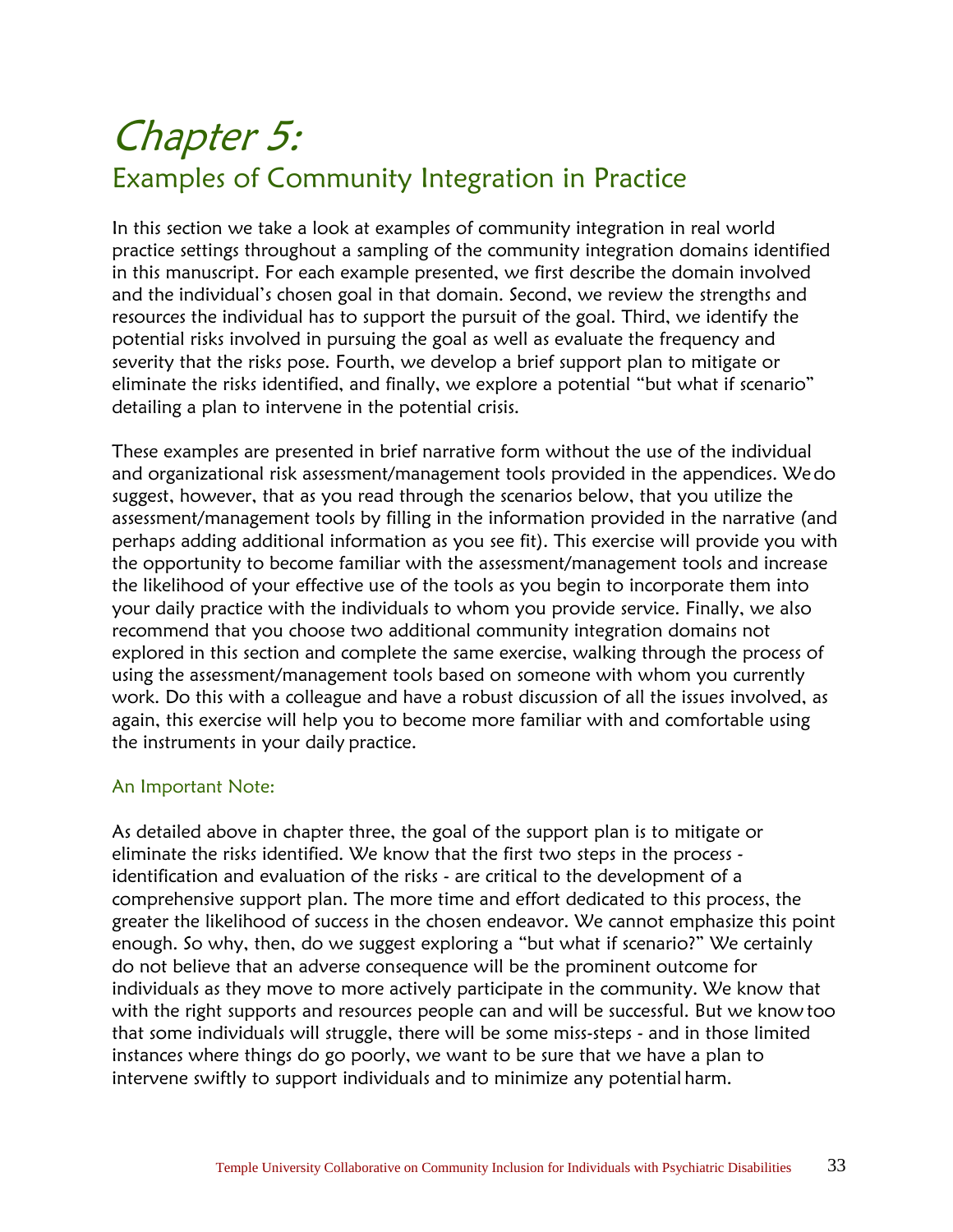#### Example 1

Community Integration Domain: Civic Involvement

Community Integration Goal: Ricardo wants to volunteer with a local political campaign canvassing nearby neighborhoods about local political issues.

Skills/Strengths/Resources/Supports: Ricardo holds a Bachelor's Degree in Political Science; he is articulate about and keeps up with local politics; he has a positive therapeutic relationship with the members of the ACT (assertive community treatment) team who provide services to him; he shares an apartment with two peers with whom he gets along with well; he has recently been participating in a Wellness Recovery Action Plan (WRAP) group and is in the process of developing his own WRAP.

Identified Risks: Rejection – Ricardo is afraid that if others find out that he is living with a psychiatric disability they may reject him or be fearful of him; Withdrawal and isolation – in the past when Ricardo has experienced rejection/discrimination in the community he has tended to withdraw to himself and isolate in his room; Increase in depression and/or other symptoms related to his psychiatric disability often leading to hospitalization withdrawal and isolation from his daily routines and supports in the past has tended to lead to an increase in distressing symptoms with which he has had difficulty.

Likelihood/Frequency and Severity of the Risks: The frequency and severity of the risk of rejection is potentially low as it is somewhat predicated on Ricardo's disclosure of his psychiatric disability. He has had both positive and negative experiences in the past disclosing his psychiatric disability to individuals he has met in the community and he has worked with staff members on the ACT team to develop stronger boundaries for himself when it comes to self-disclosure. The severity of the risk then seems to be dependent on his ability to maintain those boundaries and his assessment of the situation he finds himself in should he choose to disclose.

Support Plan: Ricardo's support plan could include action steps that he could take after each day of volunteer work to check in with a supporter and process the experience. Of particular importance may be to talk about the interpersonal relationships that he is developing (if any) and the topics of conversation, including a discussion of the potential disclosure of his psychiatric disability. He can also use the strategies (action plans) that he has developed in his WRAP to deal with his withdrawal and isolation should he experience some type of rejection.

But What If … Ricardo has been volunteering on Saturdays now for a few weeks and has been paired as a volunteer with Joanne, a student at a local community college. On this particular week, while waiting to be picked up by the volunteer coordinator after a couple hours of canvassing, he and Joanne begin to talk a bit more about their personal lives. Feeling comfortable with Joanne, Ricardo shares that he has been in the hospital on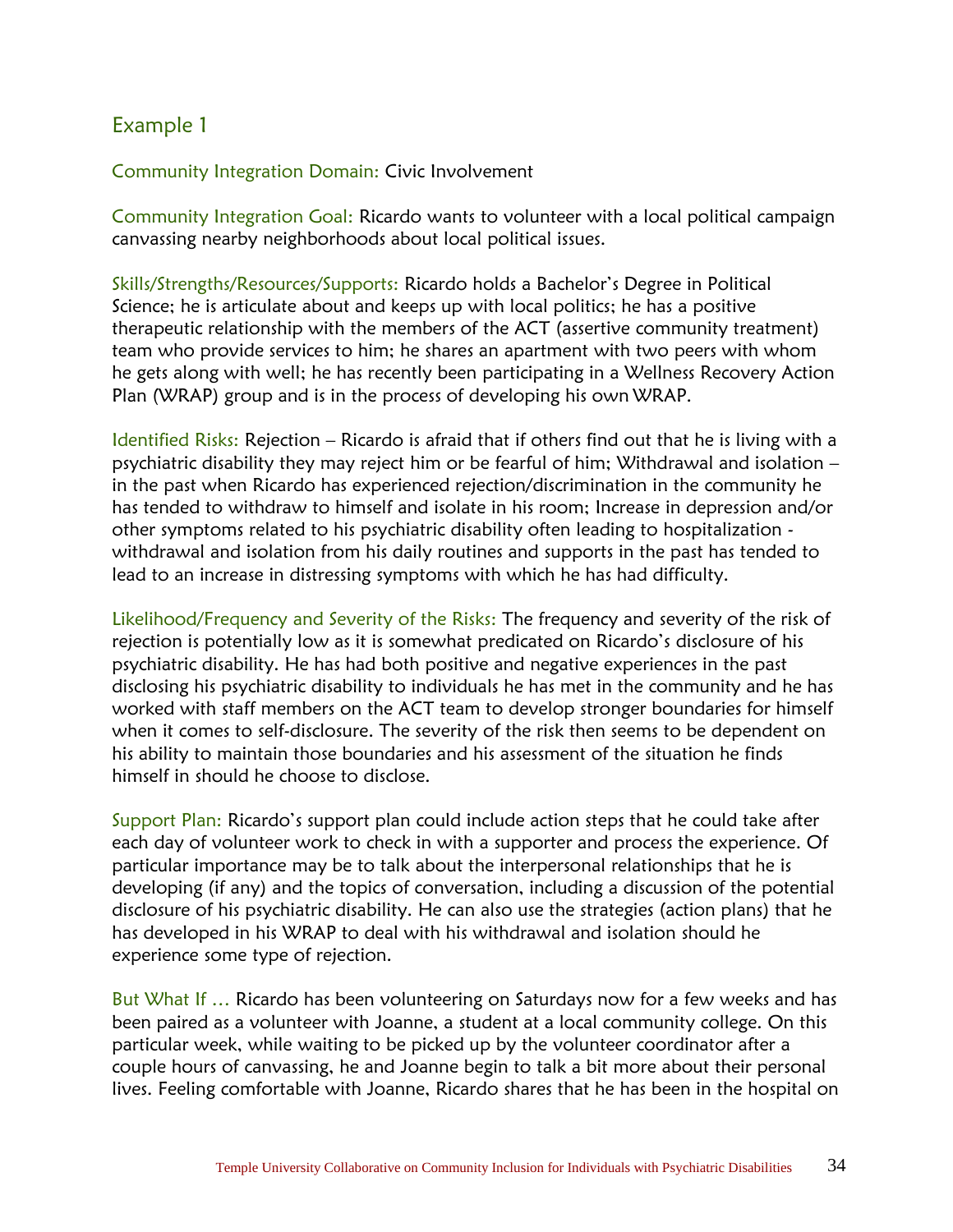a number of occasions as he is living with a mental illness. Seeming genuinely interested, Joanne asks what his diagnosis is. He discloses that he lives with a diagnosis of schizophrenia and that presently he is not working but receiving mental health services from an assertive community treatment team. Joanne is noticeably quiet after that and soon their ride appears to take them back to the campaign headquarters.

The following week when he arrives to volunteer, he is met by the volunteer coordinator. It seems that Joanne has called to say that she would not be available to volunteer today because she is extremely uncomfortable now being alone with Ricardo. Additionally, other volunteers have indicated their unwillingness to canvass with him due to his mental illness. Ricardo doesn't understand how all the volunteers now know about his psychiatric disability. The volunteer coordinator apologizes to Ricardo as he informs him that he will no longer be able to volunteer on the campaign. Ricardo leaves feeling rejected and depressed. He heads home not knowing what he is going to do. Once at home Ricardo continues to feel worse and isolates in his room for several days. He is unresponsive to his roommates' attempts to check in with him.

Contingency Plan: If the above described scenario were to occur the contingency plan could include Ricardo's roommates contacting the ACT team after three days of Ricardo isolating in his room. Ricardo has identified that in situations like this he would like John, a team member with whom Ricardo feels a close relationship, to be the one to make a home visit. Once at the house, John will attempt to engage Ricardo in a conversation about how he's feeling and what steps he could take to reach out to others to begin to decrease his isolation and depression. John will also encourage Ricardo to attend his WRAP group and offer support by offering to provide transportation or companionship to the group. Ricardo and John will negotiate a plan to meet in the community within the next two days. Additionally, Ricardo will identify steps that he will take with in the next couple of days to decrease his isolation and connect with his support system.

#### Example 2

Community Integration Domain: Housing/Independent Living

Community Integration Goal: Anna wants to move out of the boarding home where she is living and move into an apartment so she can live independently.

Skills/Strengths/Resources/Supports: Anna has been working part-time now for over a year and has saved up enough money for a deposit on her own apartment; Anna has been working with her case manager and board and care provider on taking her medication as prescribed independently as it helps her stay focused and successful at her job; Anna's sister lives in the apartment complex where Anna wants to live and they have a good relationship; Anna has developed good financial budgeting skills.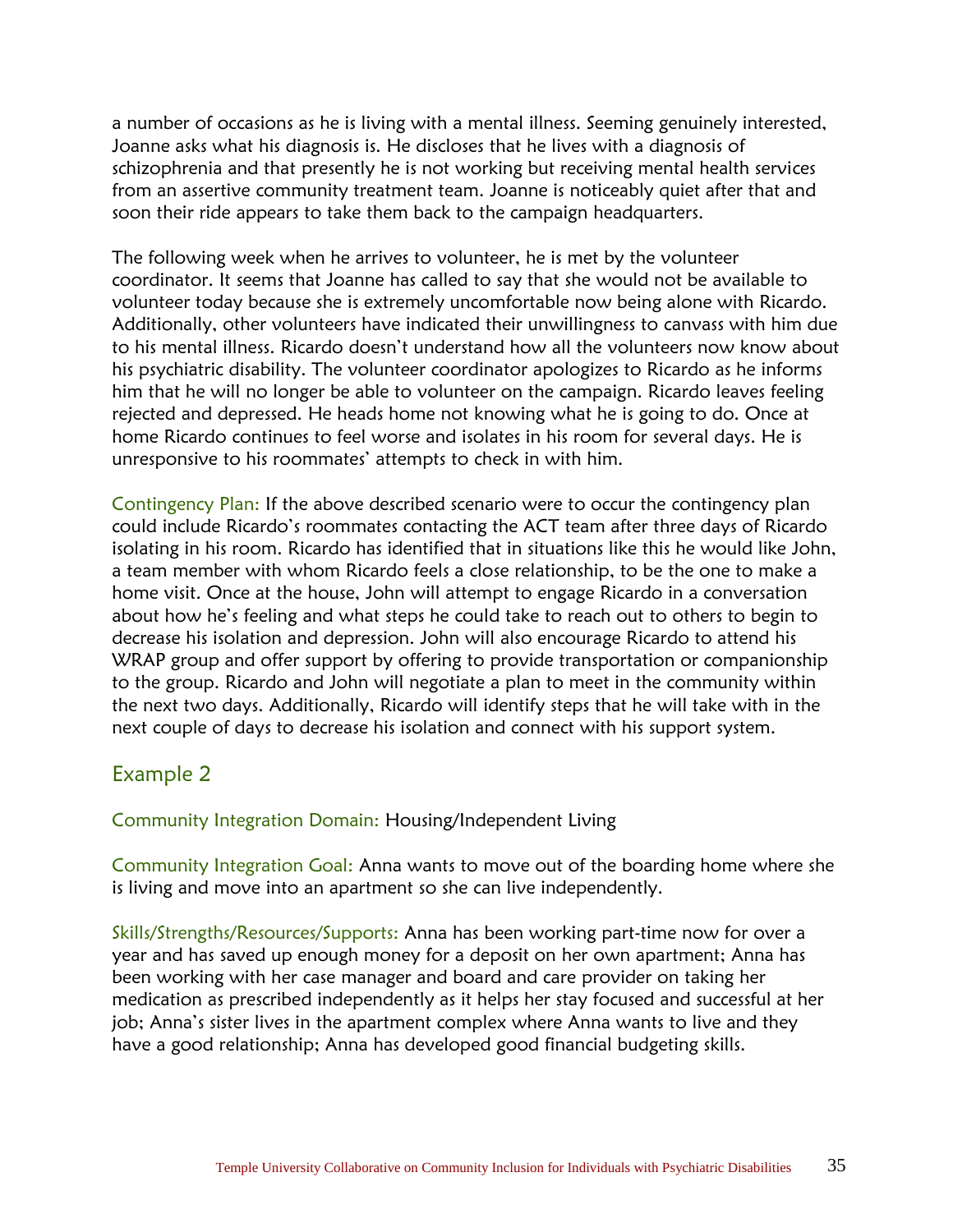Identified Risks: Failure - this will be Anna's first experience living alone and she fears she may be lonely and scared at times and not be able to handle living alone; Lapses in taking medications - in the past under stress she has gone off her medication and this has led to periods where she experienced vast mood swings and erratic changes in her behavior.

Likelihood/Frequency and Severity of the Risks: The likelihood that Anna will feel lonely at times is high though the frequency and severity of the risk is medium as her sister also lives in the apartment complex. The likelihood that she will experience lapses in taking her medications also appears to be high and based on past experiences; the severity could be assessed as high.

Support Plan: Anna's support plan might include identifying friends at work that she could invite over to her apartment for socializing, scheduling a regular get together with her sister, and looking into social activities in the community in which she might be interested in participating. Anna can continue to use the medication monitoring tool from the boarding home that she has found helpful. She will chart her daily medication usage and review it with her sister weekly for the first three months she is living independently.

But What If … After living independently for nine months, Anna decides to stop taking her medication. After a couple of weeks she begins to act erratically. She stops showing up for work, she empties her bank account and goes on a shopping spree at the local mall. She is unable to sleep and stays up through the night playing loud music. She does not respond to her neighbors' requests to turn down her music and she is not able to pay her rent. As a result of her inability to pay rent and the numerous complaints to the apartment management by her neighbors, Anna is evicted and becomes homeless.

Contingency Plan: Despite efforts to predict potential risks of Anna's independent living, her becoming homeless was an unforeseen negative consequence of the risks that had been identified. If the above described scenario were to occur the contingency plan could include Anna's sister contacting the provider organization where Anna receives services to notify them of the eviction and subsequent homelessness. The agency could refer Anna to their homeless outreach division. The homeless outreach staff would engage Anna and discusses with her the options for available crisis housing, including the possibility of short term hospitalization to restart a medication regimen and regain a sense of control. Anna might determine that a brief hospitalization is probably the best strategy for her and asks for support to access that option. During the period of Anna's hospitalization the provider agency would work with the hospital and other community supports to identify a residential option that Anna is comfortable with upondischarge.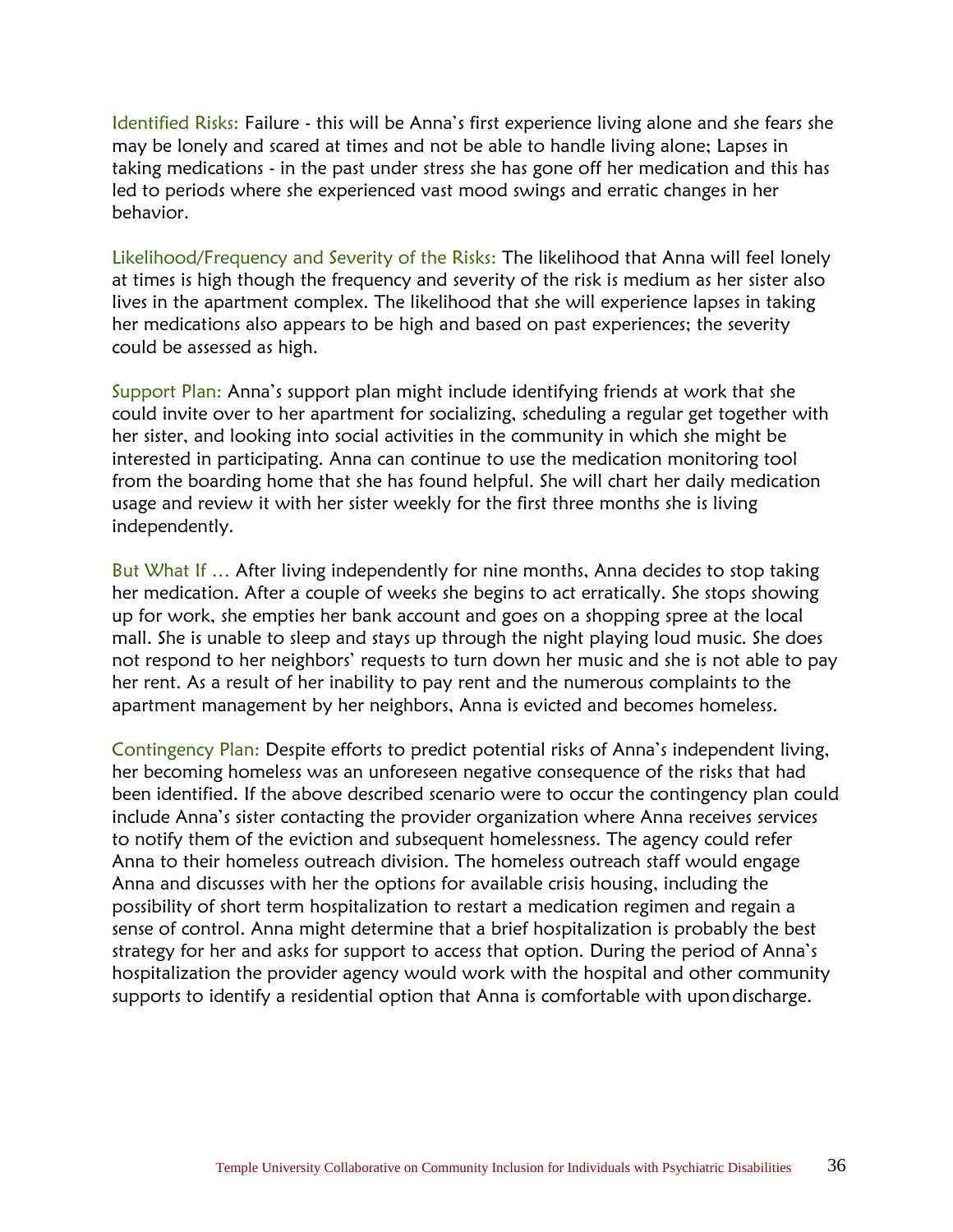#### Example 3

Community Integration Domain: Education

Community Integration Goal: Tony wants to return to trade school to complete coursework to be an air conditioning and refrigeration (AC&R) service technician.

Skills/Strengths/Resources/Supports: Tony's brother currently works in the AC&R field and occasionally has Tony assist him on the job; Tony has been accepted in a training program at a local trade school and has been approved for financial aid through the state Vocational Rehabilitation office; he has also applied to receive supported education services from the organization where he currently attends outpatient therapy; he is highly motivated to go to school.

Identified Risks: Dangerous Consequences – Tony has a co-occurring alcohol abuse problem and when he drinks he often gets into fights; Tony has a tendency to drink more when he is experiencing higher levels of stress.

Likelihood/Frequency and Severity of the Risks: Currently the likelihood and severity for dangerous consequences is low as Tony has been participating in his program's cooccurring treatment and has been abstinent from alcohol for the past six months.

Support Plan: Tony's support plan might include attending AA meetings in the community several times a week, as well as attending his treatment's evening aftercare program. Tony will also meet with his supported education counselor to identify needed academic supports and/or accommodations. Together Tony and his counselor will work on time management and study skills in an attempt to keep Tony's stress levels low as he begins his school experience.

But What If … Tony has successfully completed the in-class portion of his training program and has begun his paid internship. Tony's school experience has been positive thus far and he has maintained his sobriety and connection with his treatment supports. Upon receiving his first paycheck Tony is invited by his fellow students to celebrate at a local bar. Tony feels confident in his ability to maintain his sobriety in this situation and decides he will go along. After declining several drinks Tony decides he will have just one drink. After the first drink Tony continues to drink more with the encouragement of his peers. Eventually Tony ends up in a heated argument with one of his classmates, a fight ensues, the police are called, and Tony is arrested for drunk and disorderly conduct. After being processed at the local police station, Tony calls his brother to bail him out of jail.

Contingency Plan: If the above described scenario were to occur the contingency plan could include that Tony and his brother contact his therapist from the co-occurring program to let him know about the situation that has occurred. Tony's therapist could invite Tony, his brother, and the supported education specialist to a meeting to develop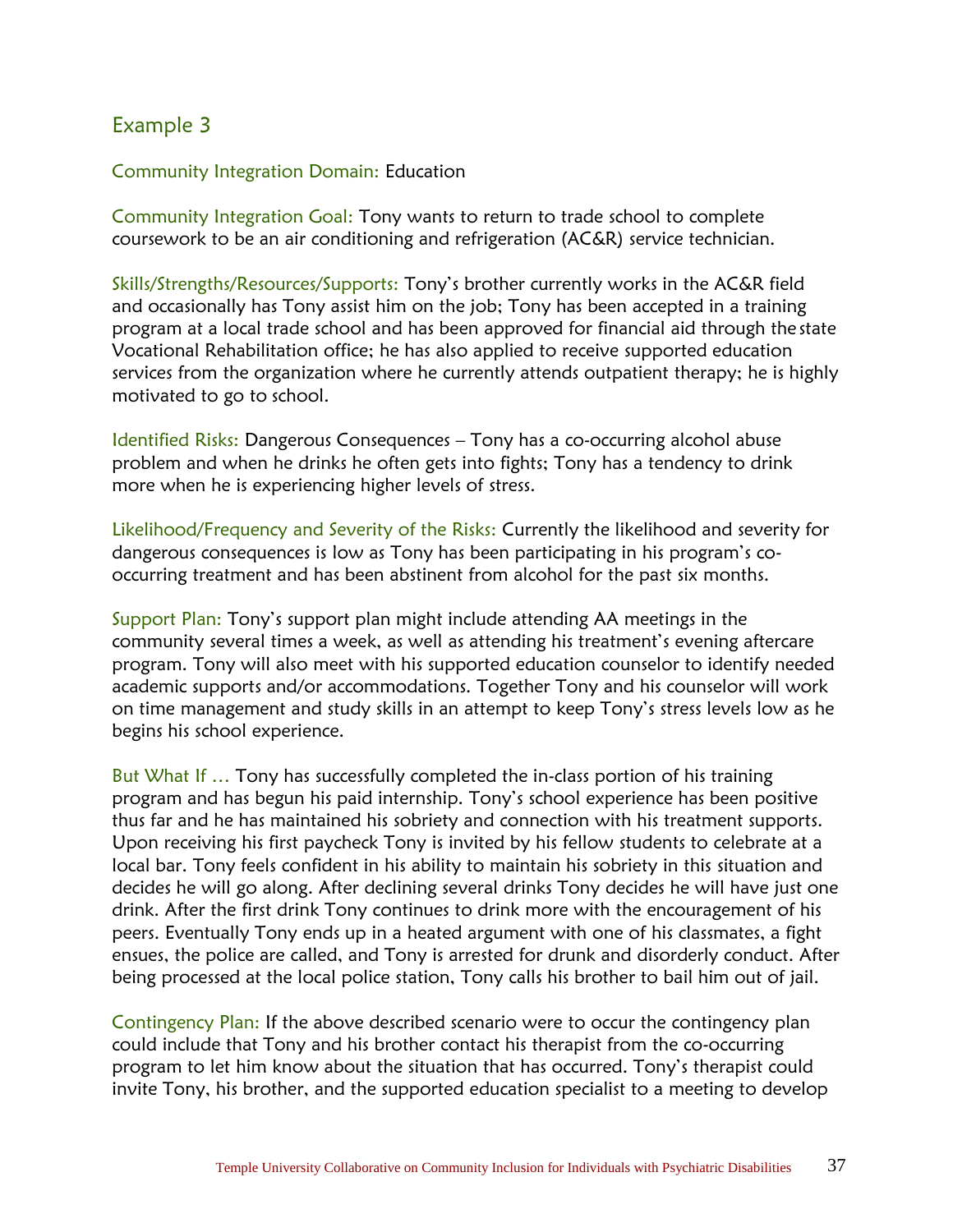a plan. At the meeting they would review what happened at the bar, discuss the precipitants to Tony's drinking, and what led to the fight. Then they could identify strategies to mediate the potential negative consequences that may occur as a result of Tony's behavior. For example, the program's court liaison could contact the local police department to find out the status of Tony's case and the potential legal dispositions. Additionally, Tony's supported education counselor would contact the internship placement coordinator to discuss the ramifications of Tony's actions. Tony could continue to engage in regular AA meetings and the evening aftercare program.

#### Example 4

Community Integration Domain: Spirituality/Religion

Community Integration Goal: Rebecca wants to participate in her faith community. She was raised Catholic and would like to begin attending services on Sundays at the local Catholic parish.

Skills/Strengths/Resources/Supports: Rebecca clearly verbalizes her desire to attend church services; she has good communication and social skills; the residential program where she lives is willing to provide her with transportation to church if needed.

Identified Risks: Agency Embarrassment – Rebecca's treatment program has done outreach to local faith communities to develop a mentor program in which parishioners would accompany program participants who are newly attending services; Rebecca has previously had experiences where she has believed that she was Mary, the mother of Jesus; the agency supports Rebecca's goal but has concerns that she may become religiously preoccupied and behave erratically during services, reflecting badly on the agency.

Likelihood/Frequency and Severity of the Risks: The likelihood and severity of Rebecca behaving erratically during worship services is moderate.

Support Plan: Rebecca's support plan may include the scheduling of a meeting between the church mentor, Rebecca, and her case manager. During this meeting the church mentor and Rebecca can get to know each other and discuss supports that would be helpful for Rebecca to participate fully in worship services. Rebecca will meet weekly with her case manager to discuss her experiences with worship services and monitor her thoughts related to being the mother of Jesus. Rebecca will also utilize cognitive behavioral techniques (CBT) that she and her therapist have been using to challenge religiously preoccupied thoughts.

But What If … Rebecca begins to attend worship services with her mentor on a weekly basis. She finds church very meaningful and sees it as a positive step in her recovery. After attending for a number of weeks, Rebecca decides she would like to begin attending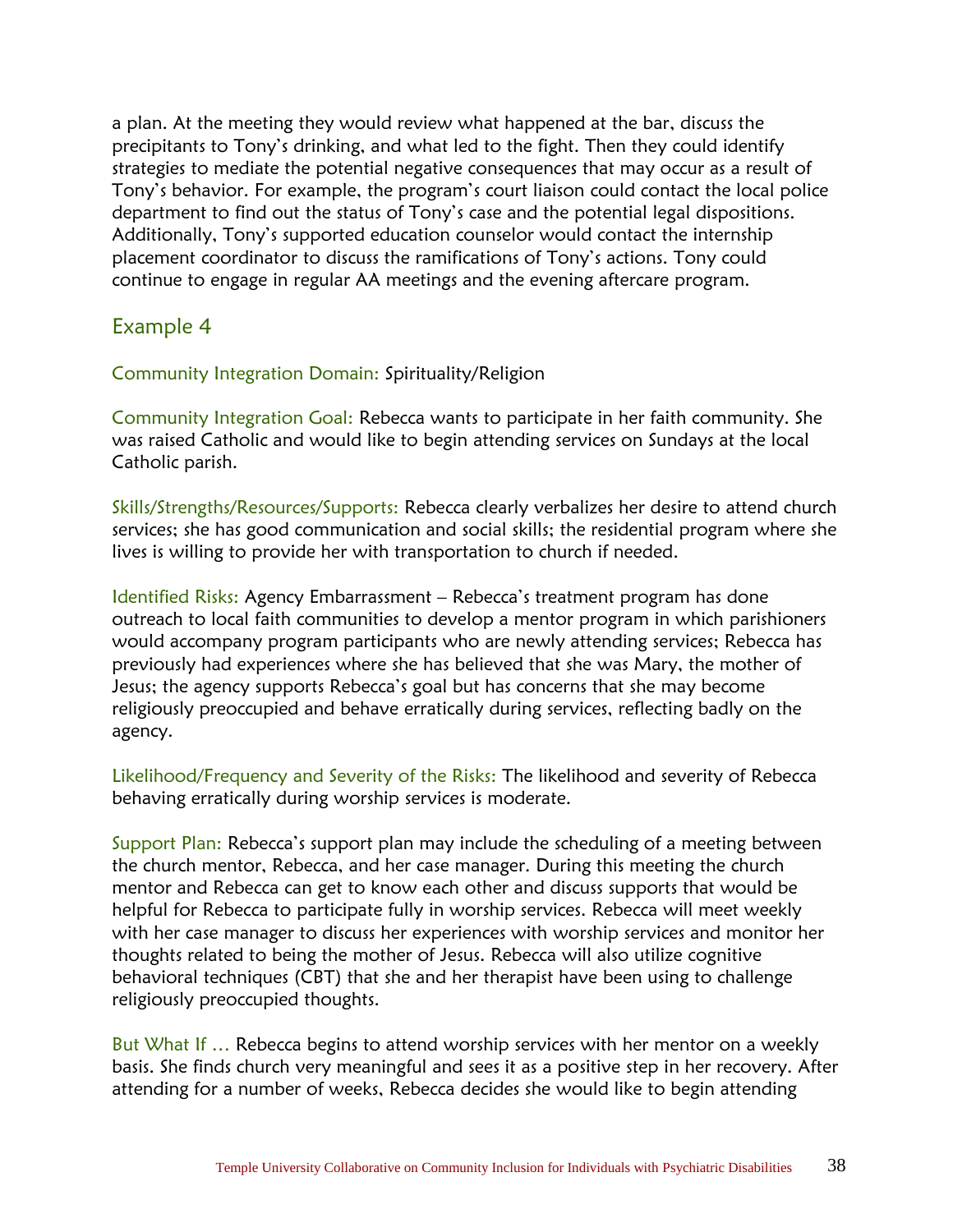services daily on her own. Rebecca attends daily services for a couple of weeks when she begins to be preoccupied with thoughts of being the mother of Jesus. After a Sunday service Rebecca attends the coffee hour in the church basement. During the coffee hour Rebecca gets the attention of everyone in the room and announces that she has exciting news and proclaims that she is the mother of Jesus. Her church mentor approaches her and attempts to redirect the attention away from Rebecca who becomes agitated by this and feels that people don't believe her. Rebecca continues to assert her claim and finally states that if anyone doesn't believe her they can call her psychiatrist at the community mental health agency and he will tell them it's true. The following day the pastor of the church and the mentor ask to schedule a meeting with Rebecca's treatment team.

Contingency Plan: Having considered that this type of situation might occur, the treatment team welcomes the opportunity to meet with the church leaders. The treatment team is prepared to educate the church leaders about psychiatric disabilities and its associated stigma and discrimination, as well as offer to provide educational programs about mental illnesses to the parishioners. Additionally, the agency offers to develop a formal mentorship program with the church in which volunteer mentors will receive orientation, training, and ongoing support for their work.

#### Conclusion

We have been making the point throughout this document that community integration demands that we encourage persons in recovery to expect nothing less than that which individuals living without disabilities look forward to in their lives. We hope that these scenarios, though brief, have served to give you greater insight and understanding into the importance of the support planning process so that this integration and integration does indeed become a reality for more and more individuals living with psychiatric disabilities in the community. We hope too that they help demonstrate our belief that not only will disappointment be relatively rare, but also that effective planning – recognizing the risks involved and taking steps to better insure success and respond to the occasional disappointment – will make integration a reasonable and responsible goal.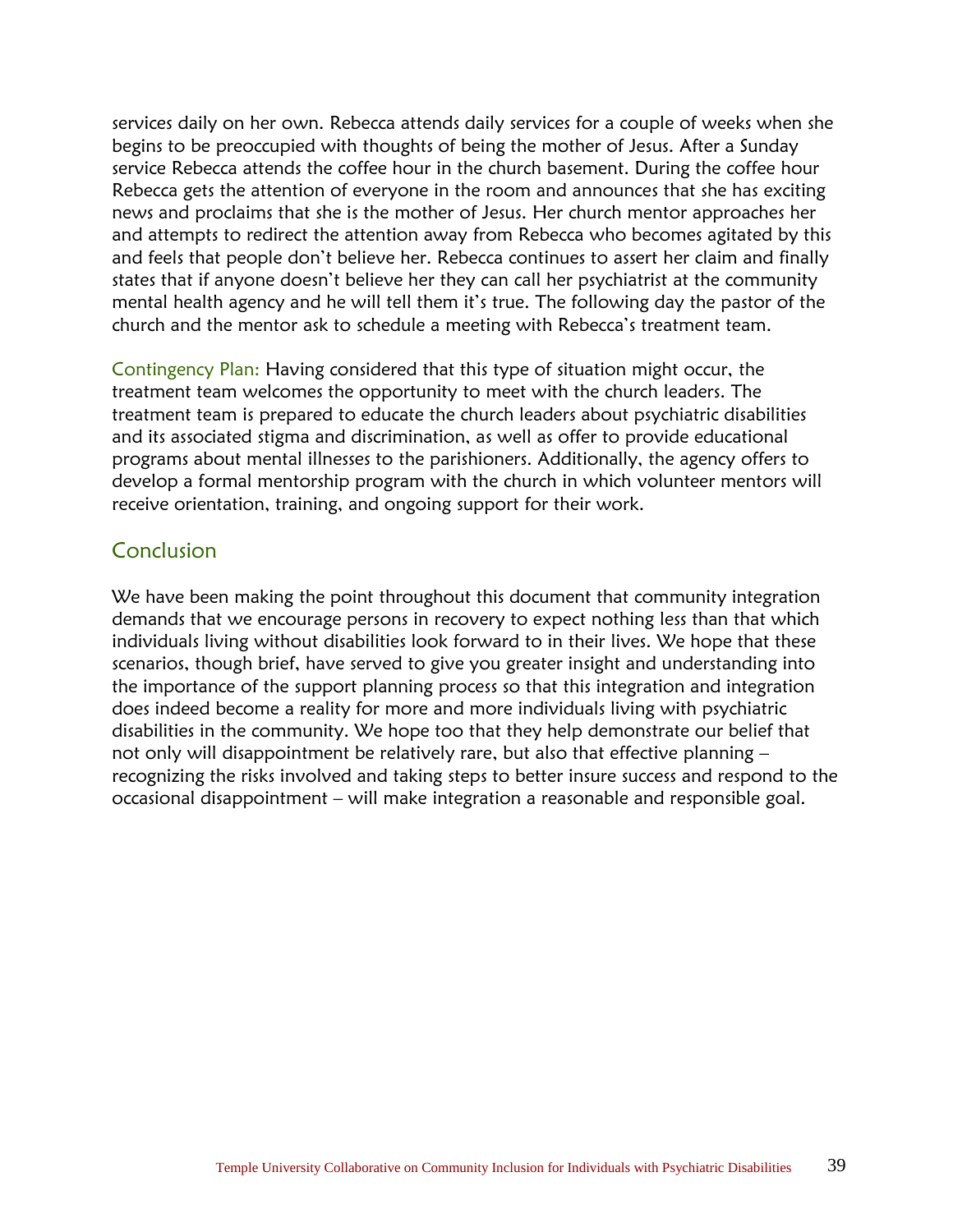# APPENDICES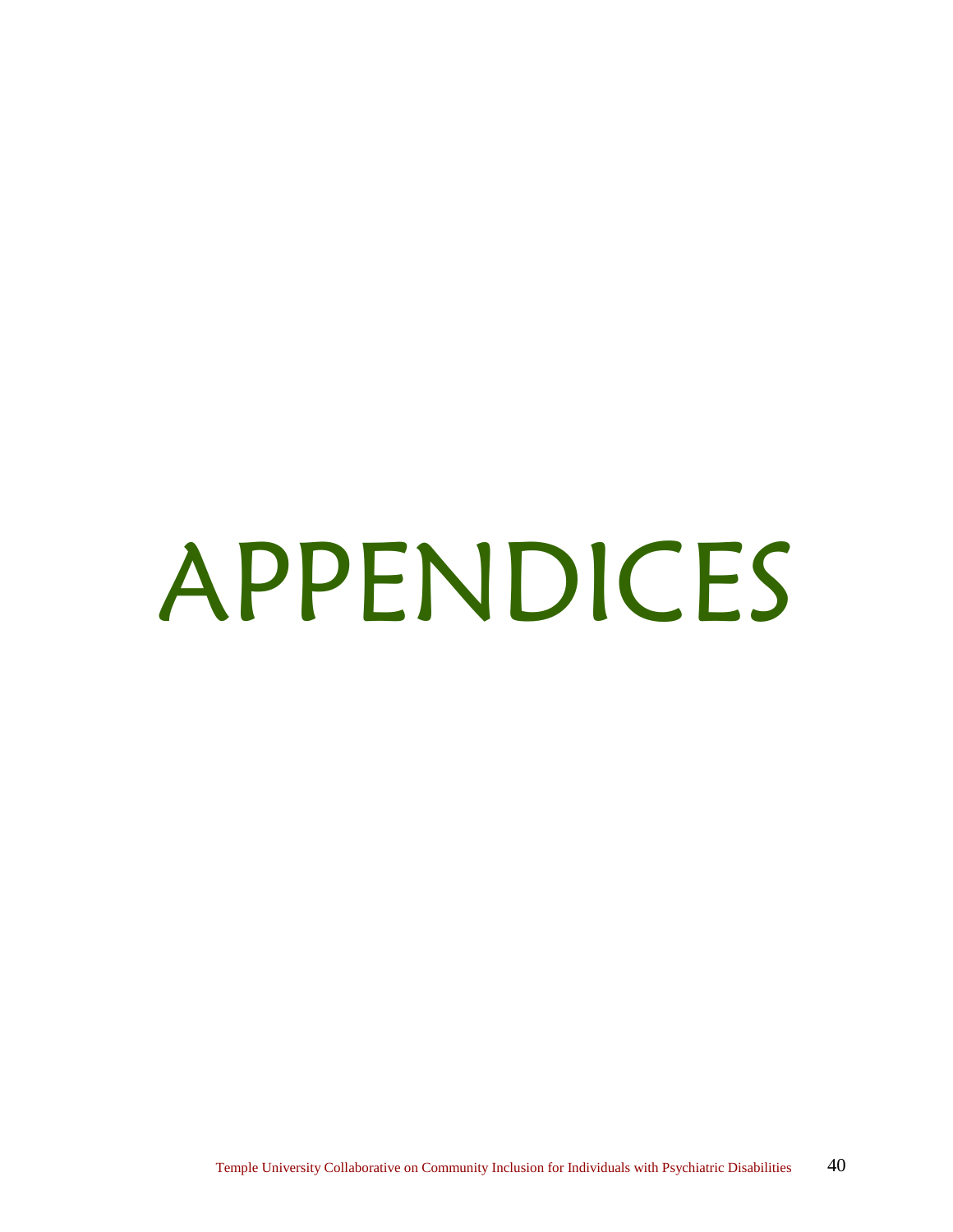Temple University Collaborative on Community Inclusion Managing Individual Risk Assessment Tool

| Skills & Strengths<br>Resources/Supports                |  |
|---------------------------------------------------------|--|
|                                                         |  |
| <b>Identified Risks</b>                                 |  |
|                                                         |  |
|                                                         |  |
| Likelihood &                                            |  |
| Frequency<br>of the Risk                                |  |
|                                                         |  |
| Severity of Risk                                        |  |
|                                                         |  |
|                                                         |  |
| Is the Risk worth<br>taking (positive<br>consequences)? |  |
|                                                         |  |

**E V A L U A T I O N**

**I D E N T I F I C A T I O N**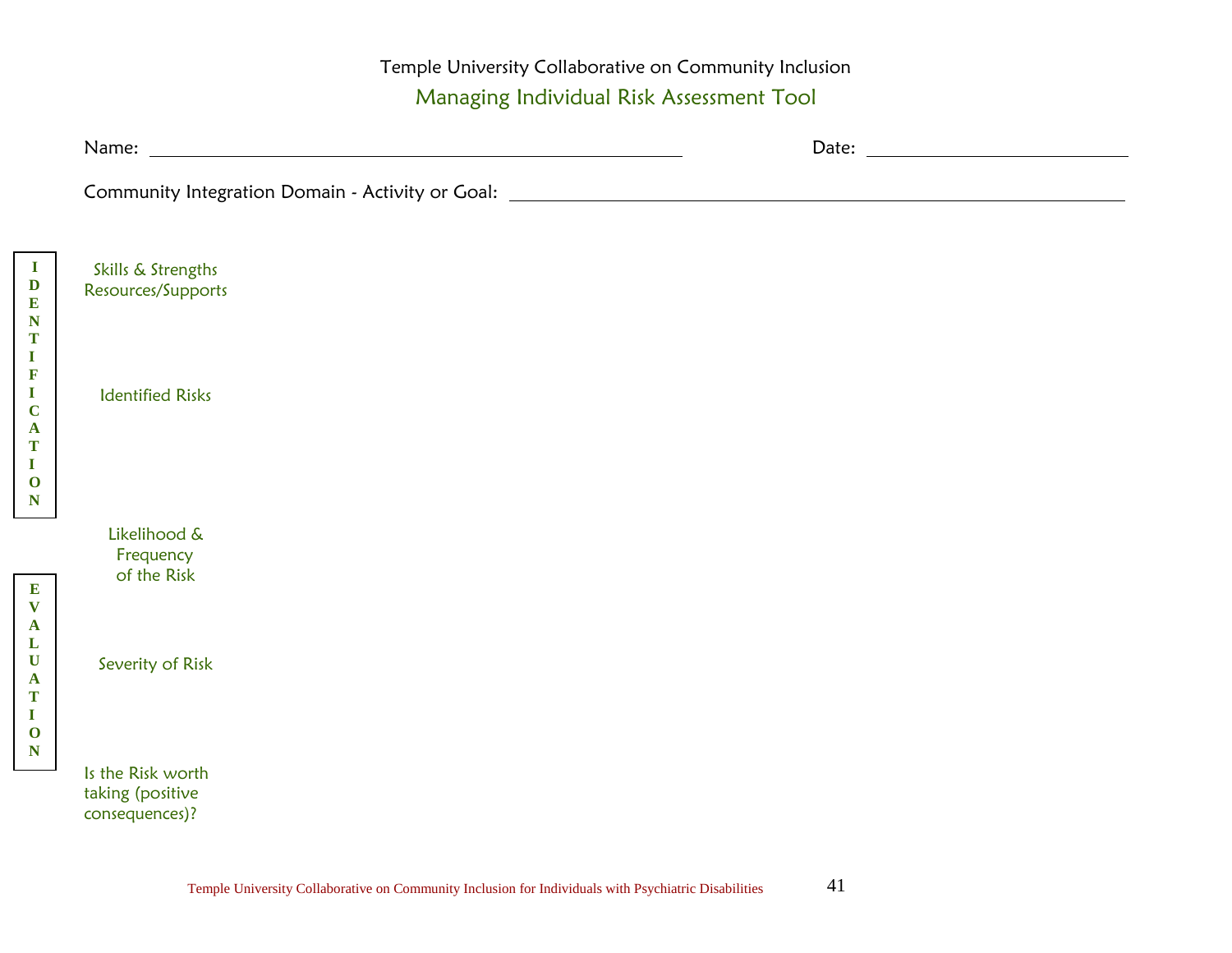#### Temple University Collaborative on Community Inclusion Community Integration Support Plan - Part 1

|                    |                                     |                                     | Date: $\frac{1}{\sqrt{1-\frac{1}{2}}\sqrt{1-\frac{1}{2}}\left(1-\frac{1}{2}\right)}$ |                |
|--------------------|-------------------------------------|-------------------------------------|--------------------------------------------------------------------------------------|----------------|
| Identified Risk(s) | Strengths/Resources<br>and Supports | <b>Additional Support</b><br>Needed | <b>Action Steps &amp; Time Frames</b>                                                | Review<br>Date |
|                    |                                     |                                     | 1.                                                                                   |                |
|                    |                                     |                                     |                                                                                      |                |
|                    |                                     |                                     | 2.                                                                                   |                |
|                    |                                     |                                     |                                                                                      |                |
|                    |                                     |                                     | 3.                                                                                   |                |
|                    |                                     |                                     |                                                                                      |                |
|                    |                                     |                                     | 4.                                                                                   |                |
|                    |                                     |                                     |                                                                                      |                |
|                    |                                     |                                     | 5.                                                                                   |                |
|                    |                                     |                                     |                                                                                      |                |
|                    |                                     |                                     | 6.                                                                                   |                |
|                    |                                     |                                     |                                                                                      |                |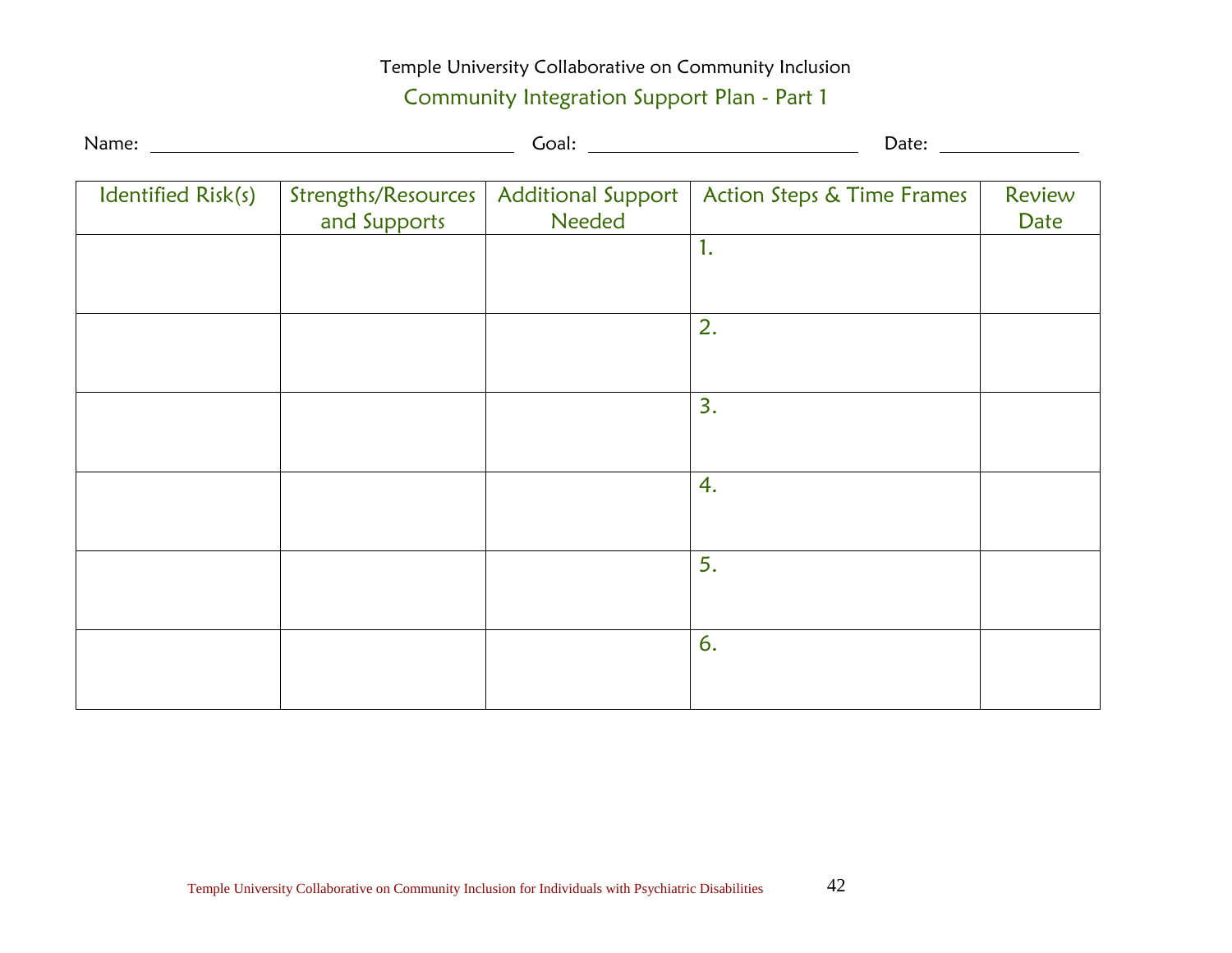#### Temple University Collaborative on Community Inclusion

#### Community Integration Support Plan - Part 2 (Contingency Plan)

| Identified<br>Risk(s) | "But What If"<br>Scenario | Identified Supports and<br>Resources | <b>Crisis Plan and Action Steps</b> |  |
|-----------------------|---------------------------|--------------------------------------|-------------------------------------|--|
|                       |                           |                                      |                                     |  |
|                       |                           |                                      |                                     |  |
|                       |                           |                                      |                                     |  |
|                       |                           |                                      |                                     |  |
|                       |                           |                                      |                                     |  |
|                       |                           |                                      |                                     |  |
|                       |                           |                                      |                                     |  |
|                       |                           |                                      |                                     |  |
|                       |                           |                                      |                                     |  |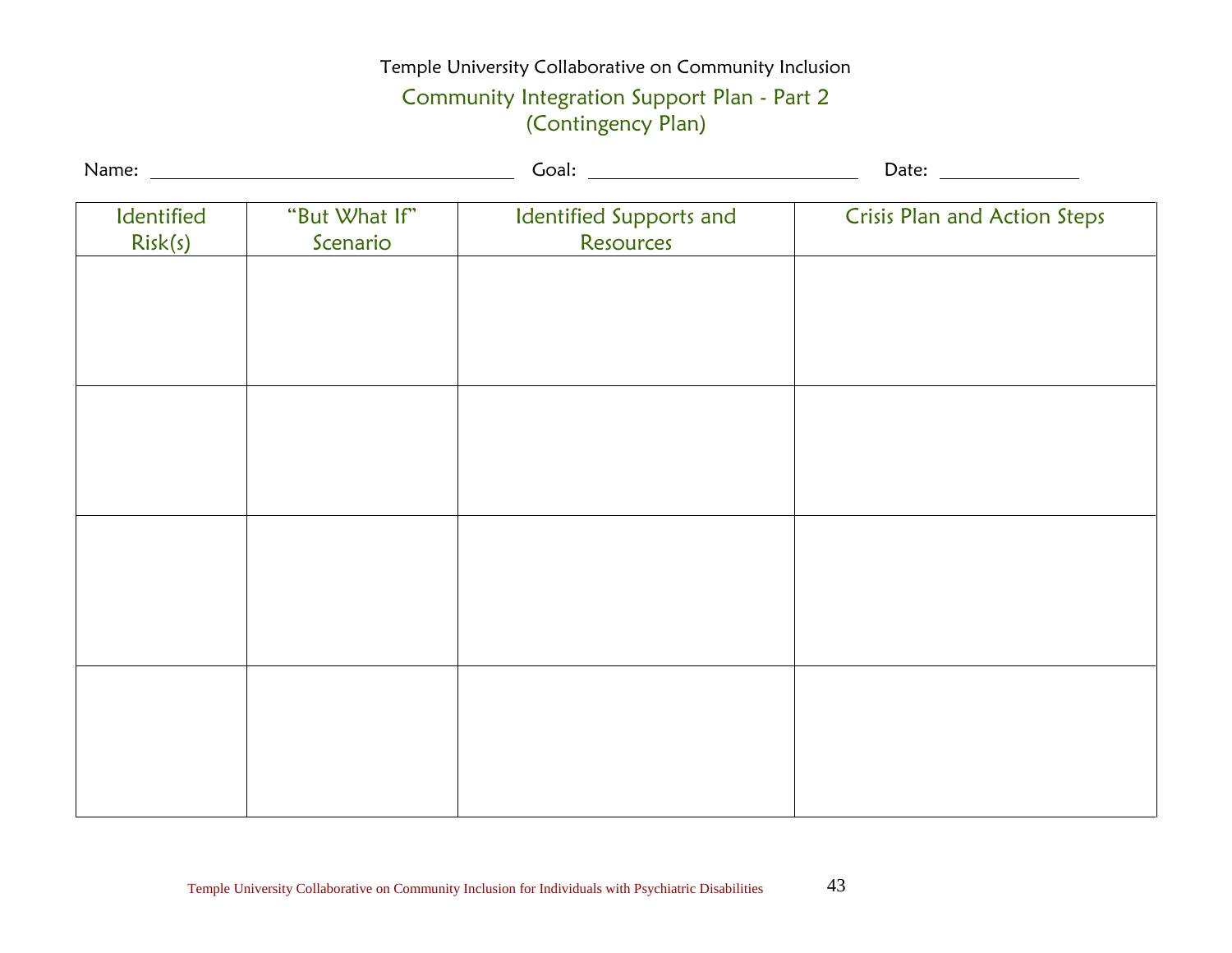#### Temple University Collaborative on Community Inclusion Community Integration Support Plan Review

|                                                    |                       |                     |                              |                                    | Date: $\frac{1}{\sqrt{1-\frac{1}{2}}\sqrt{1-\frac{1}{2}}\sqrt{1-\frac{1}{2}}\sqrt{1-\frac{1}{2}}\sqrt{1-\frac{1}{2}}\sqrt{1-\frac{1}{2}}\sqrt{1-\frac{1}{2}}\sqrt{1-\frac{1}{2}}\sqrt{1-\frac{1}{2}}\sqrt{1-\frac{1}{2}}\sqrt{1-\frac{1}{2}}\sqrt{1-\frac{1}{2}}\sqrt{1-\frac{1}{2}}\sqrt{1-\frac{1}{2}}\sqrt{1-\frac{1}{2}}\sqrt{1-\frac{1}{2}}\sqrt{1-\frac{1}{2}}\sqrt{1-\frac{1}{2}}\sqrt{1-\frac{1}{2}}$ |
|----------------------------------------------------|-----------------------|---------------------|------------------------------|------------------------------------|---------------------------------------------------------------------------------------------------------------------------------------------------------------------------------------------------------------------------------------------------------------------------------------------------------------------------------------------------------------------------------------------------------------|
| <b>Identified Risk &amp;</b><br><b>Action Step</b> | <b>What Happened?</b> | <b>What Worked?</b> | <b>What Did Not</b><br>Work? | <b>What Was</b><br><b>Learned?</b> | <b>Next Steps: Adjust</b><br><b>Or Add Action</b><br><b>Steps? Try Again?</b>                                                                                                                                                                                                                                                                                                                                 |
| $\mathbf{1}$ .                                     |                       |                     |                              |                                    |                                                                                                                                                                                                                                                                                                                                                                                                               |
| 2.                                                 |                       |                     |                              |                                    |                                                                                                                                                                                                                                                                                                                                                                                                               |
| 3.                                                 |                       |                     |                              |                                    |                                                                                                                                                                                                                                                                                                                                                                                                               |
| 4.                                                 |                       |                     |                              |                                    |                                                                                                                                                                                                                                                                                                                                                                                                               |
| 5.                                                 |                       |                     |                              |                                    |                                                                                                                                                                                                                                                                                                                                                                                                               |
| 6.                                                 |                       |                     |                              |                                    |                                                                                                                                                                                                                                                                                                                                                                                                               |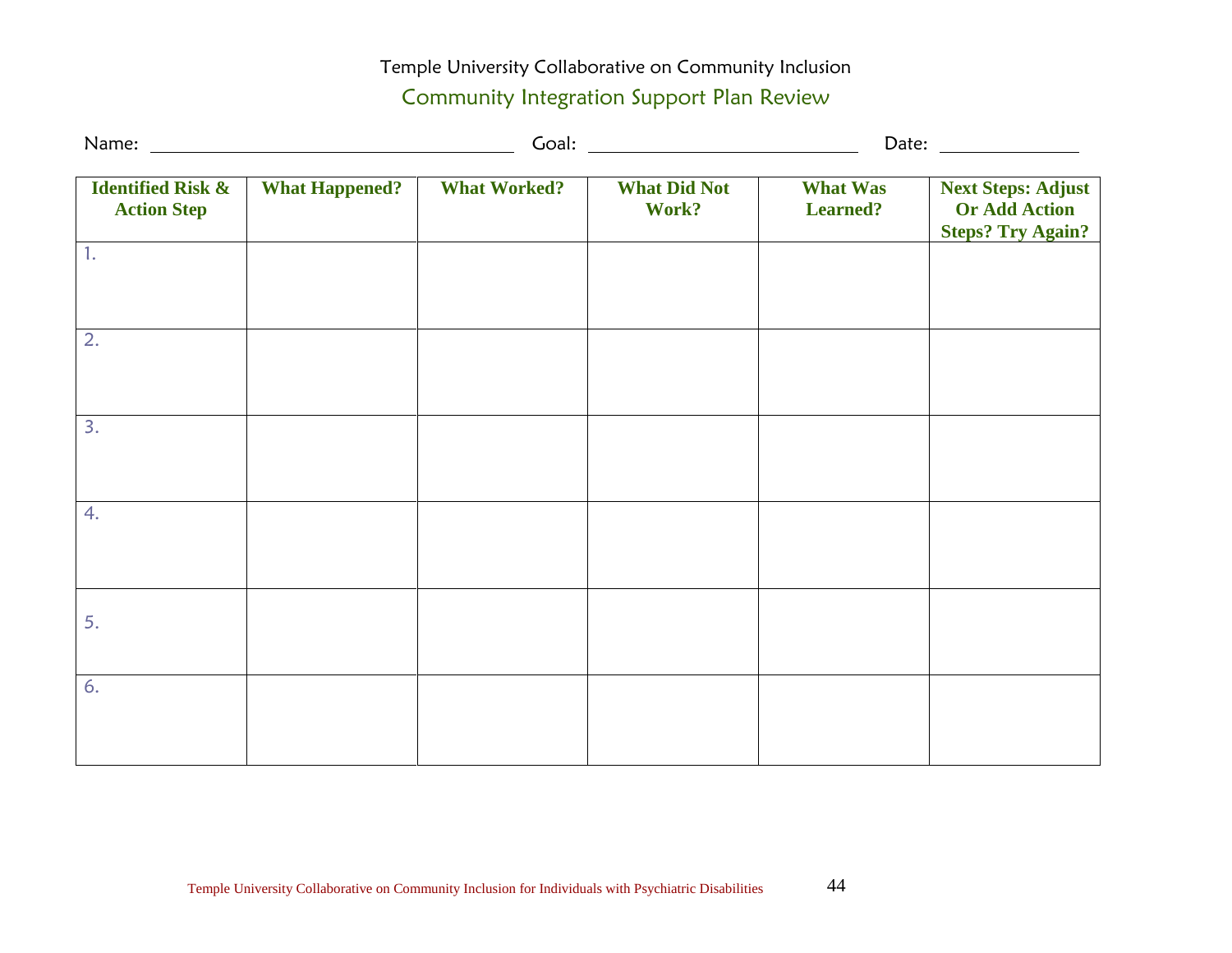#### Temple University Collaborative on Community Inclusion

#### Community Integration Monitoring Tool

| Name: | Date of Initial Plan: | Date Action Taken (if needed): |
|-------|-----------------------|--------------------------------|
|       |                       |                                |

| Community                 | <b>Identified Risks</b> | Plan to Minimize Risks | <b>Action Taken If</b> | Outcome |
|---------------------------|-------------------------|------------------------|------------------------|---------|
| <b>Integration Domain</b> |                         |                        | Needed                 |         |
|                           |                         |                        |                        |         |
|                           |                         |                        |                        |         |
|                           |                         |                        |                        |         |
|                           |                         |                        |                        |         |
|                           |                         |                        |                        |         |
|                           |                         |                        |                        |         |
|                           |                         |                        |                        |         |
|                           |                         |                        |                        |         |
|                           |                         |                        |                        |         |
|                           |                         |                        |                        |         |
|                           |                         |                        |                        |         |
|                           |                         |                        |                        |         |
|                           |                         |                        |                        |         |
|                           |                         |                        |                        |         |
|                           |                         |                        |                        |         |
|                           |                         |                        |                        |         |
|                           |                         |                        |                        |         |
|                           |                         |                        |                        |         |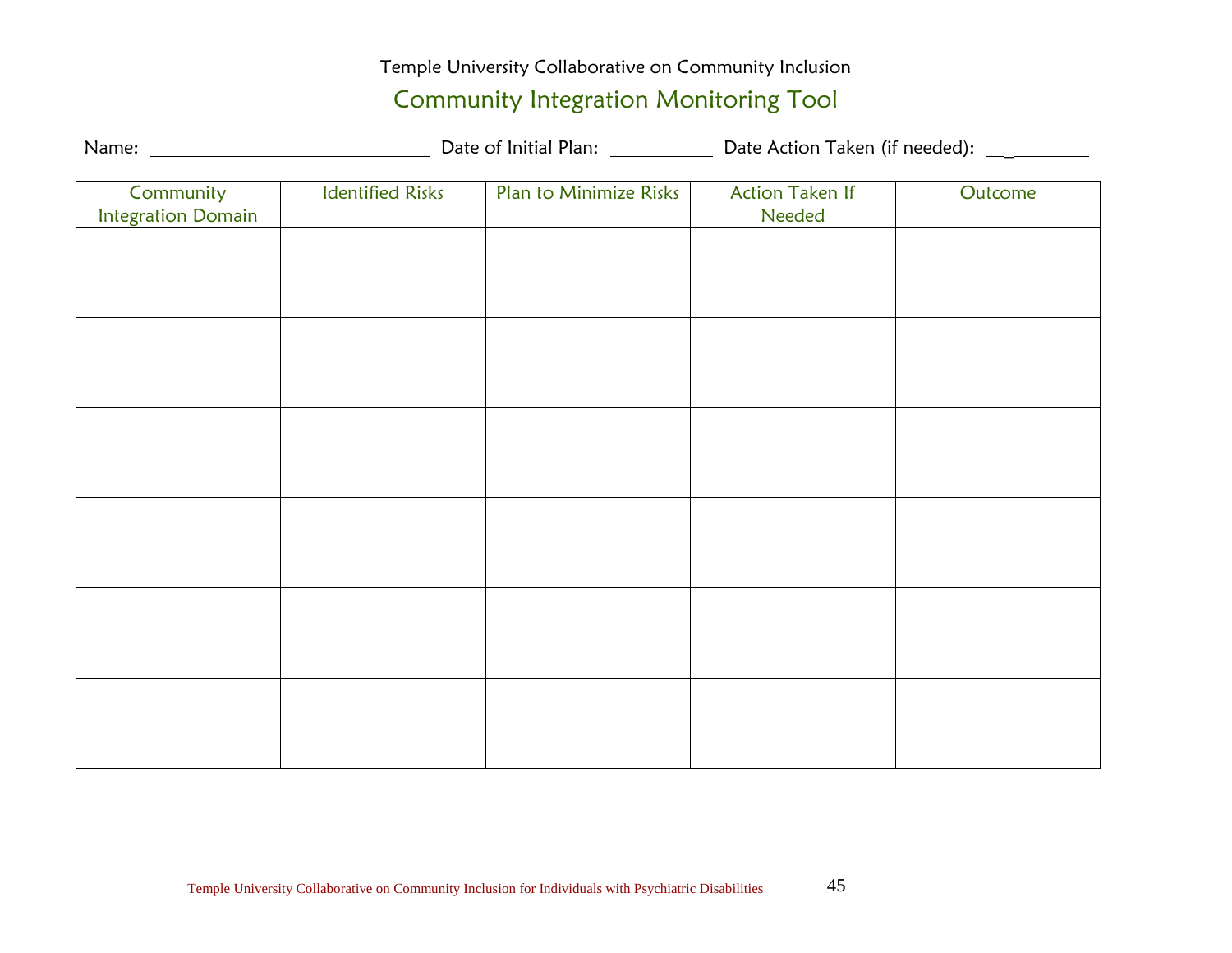#### References

Albert, M., Becker, T., McCrone, P., & Thornicroft, G. (1998). Social networks and mental health service utilization - A literature review. International Journal of Social Psychiatry, 44, 248-266.

Americans with Disabilities Act of 1990, Pub. L. No. 101-336, 104 Stat. 328 (1990).

- Anthony, W.A (1993). Recovery from mental illness. The guiding vision of the mental health service system in the 1990's. Psychosocial Rehabilitation Journal, 16(4), 11-23.
- Anthony, W. A. (2000). A recovery oriented service system: Setting some system level standards. Psychiatric Rehabilitation Journal, 42(2), 159-168.
- Baron, R.C., & Salzer, M.S. (2002). Accounting for unemployment among people with mental illness. Behavioral Sciences and the Law, 20, 585-99.
- Becker, D. R., & Drake, R. E. (2003). A working life for people with severe mental illness. New York: Oxford University Press.
- Bond, G.R. (2004). Supported employment: Evidence for an evidence-based practice. Psychiatric Rehabilitation Journal, 27, 345-357.
- Borge, L., Martinsen, E., Ruud, T., Watne, O., & Friis, S. (1999). Quality of life, loneliness, and social contact among long term psychiatric patients. Psychiatric Services, 50, 81-84.
- Carling, P.J. (1990). Major mental illness, housing and supports: The promise of community integration. American Psychologist, 45, 969-975.
- Copeland, M. E. (2004). Self-determination in mental health recovery: Tacking back our lives. In J. Jonikas, & J. Cook (Eds.), *UIC NRTC's National Self-determination and* Psychiatric Disability Invitational Conference: Conference Papers(pp. 68-82). Chicago, IL: UIC National Training and Psychiatric Disability Center.
- Copeland, M. E. (2001). Wellness Recovery Action Plan: A system for monitoring, reducing and eliminating uncomfortable or dangerous physical symptoms and emotional feelings. In C. Brown (Ed), Recovery and wellness: Models of hope and empowerment for people with mental illness. New York, N.Y.: Hawthorn Press.
- Corrigan, P., McCorkle, B., Schell, B., & Kidder, K. (2003). Religion and spirituality in the lives of people with serious mental illness. Community Mental Health Journal, 39, 487-499.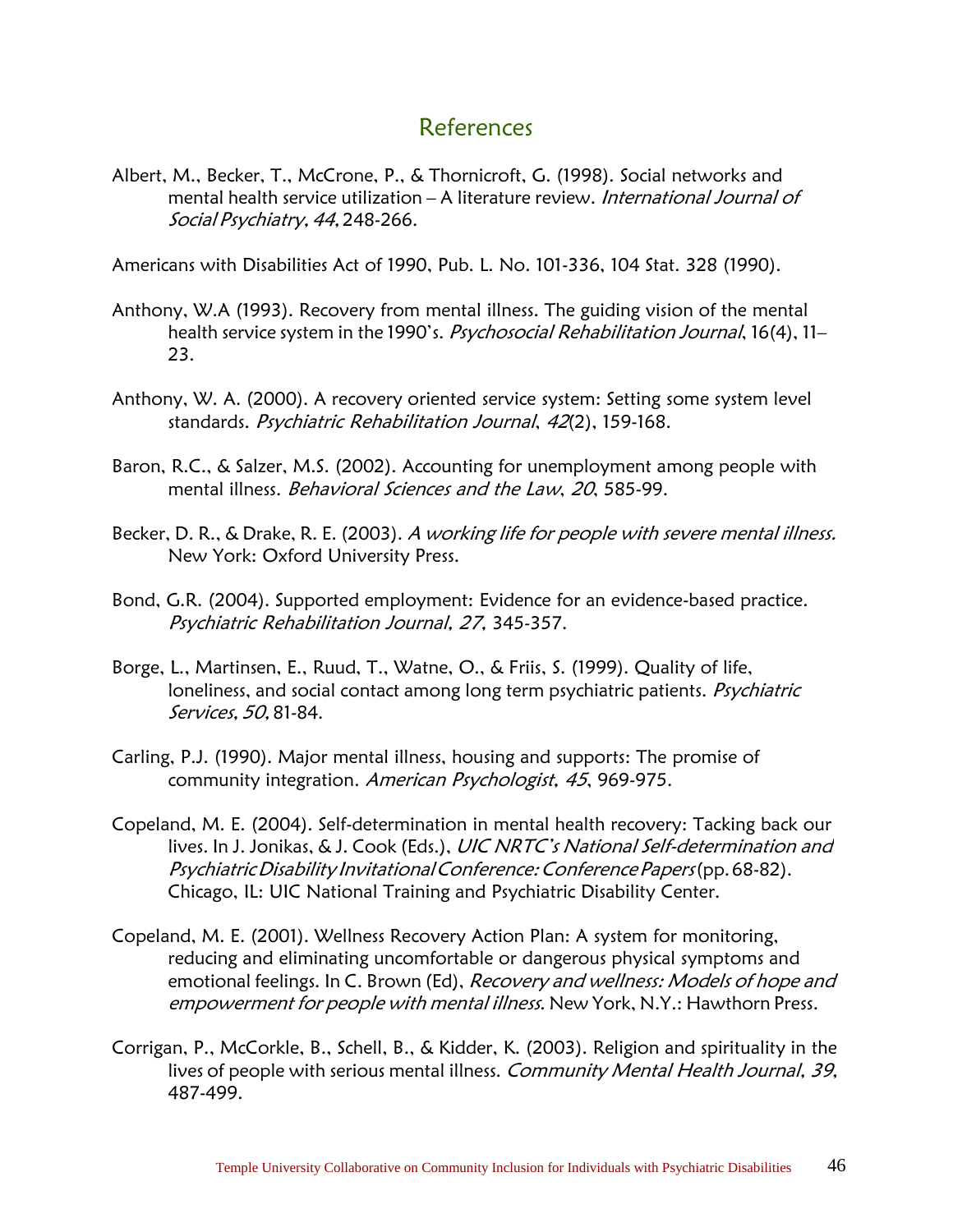- Corrigan, P.W., & Phelan, S.M. (2004). Social support and recovery in people with serious mental illnesses. Community Mental Health Journal, 40, 513-523.
- Crowther, R.E., Marshall, M., Bond, G.R., & Huxley, P. (2001). Helping people with severe mental illness to obtain work: Systematic review. British Medical Journal, 322, 204-208.
- Daumit, G.L., Goldberg, R.W., Anthony, C., Dickerson, F., Brown, C.H., Kreyenbuhl, J., et al. (2005). Physical activity patterns in adults with severe mental illness. Journal of Nervous and Mental Disease,193, 641-646.
- Davidson, L., Shahar, G., Lawless, M.S., Sells, D., & Tondora, J. (2006). Play, pleasure, and other positive life events: Non-specific factors in recovery from mental illness? Psychiatry: Interpersonal and Biological Processes, 69, 151-163.
- Dear, M.J., & Wolch, J.R. (1987). Landscapes of despair: From deinstitutionalization to homelessness. Princeton, NJ: Princeton University Press.
- Deegan, P.E. (1996). Recovery as a journey of the heart. *Psychiatric Rehabilitation* Journal, 19(3), 91-97.
- Department of Health and Human Services (DHHS). (2003). President's New Freedom Commission on Mental Health. Achieving the promise: Transforming mental health care in america. Final report. (DHHS Publication No. SMA-03-3832, Rockville, MD: Author.
- Department of Health, National Risk Management Programme. (2007). Best practice in managing risk. Retrieved from [http://webarchive.nationalarchives.gov.uk/+/www.dh.gov.uk/en/Publicationsands](http://webarchive.nationalarchives.gov.uk/%2B/www.dh.gov.uk/en/Publicationsandstatistics/Publications/PublicationsPolicyAndGuidance/DH_076511) [tatistics/Publications/PublicationsPolicyAndGuidance/DH\\_076511](http://webarchive.nationalarchives.gov.uk/%2B/www.dh.gov.uk/en/Publicationsandstatistics/Publications/PublicationsPolicyAndGuidance/DH_076511)
- Druss, B., & von Esenwein, S. (2006). Improving general medical care of persons with mental and addictive disorders: Systematic review. General Hospital Psychiatry, 28, 145-153.
- Ellis, N., Crone, D., Davey, R., & Grogan, S. (2007). Exercise interventions as an adjunct therapy for psychosis: A critical review. British Journal of Clinical Psychiatry, 46, 95-111.
- Fallot, R.D. (2001). Spirituality and religion in psychiatric rehabilitation and recovery from mental illness. International Review of Psychiatry, 13, 110-116.
- Gartner, J.D. (1996). Religious commitment, mental health, and prosocial behavior: A review of the empirical literature. In Religion and the Clinical Practice of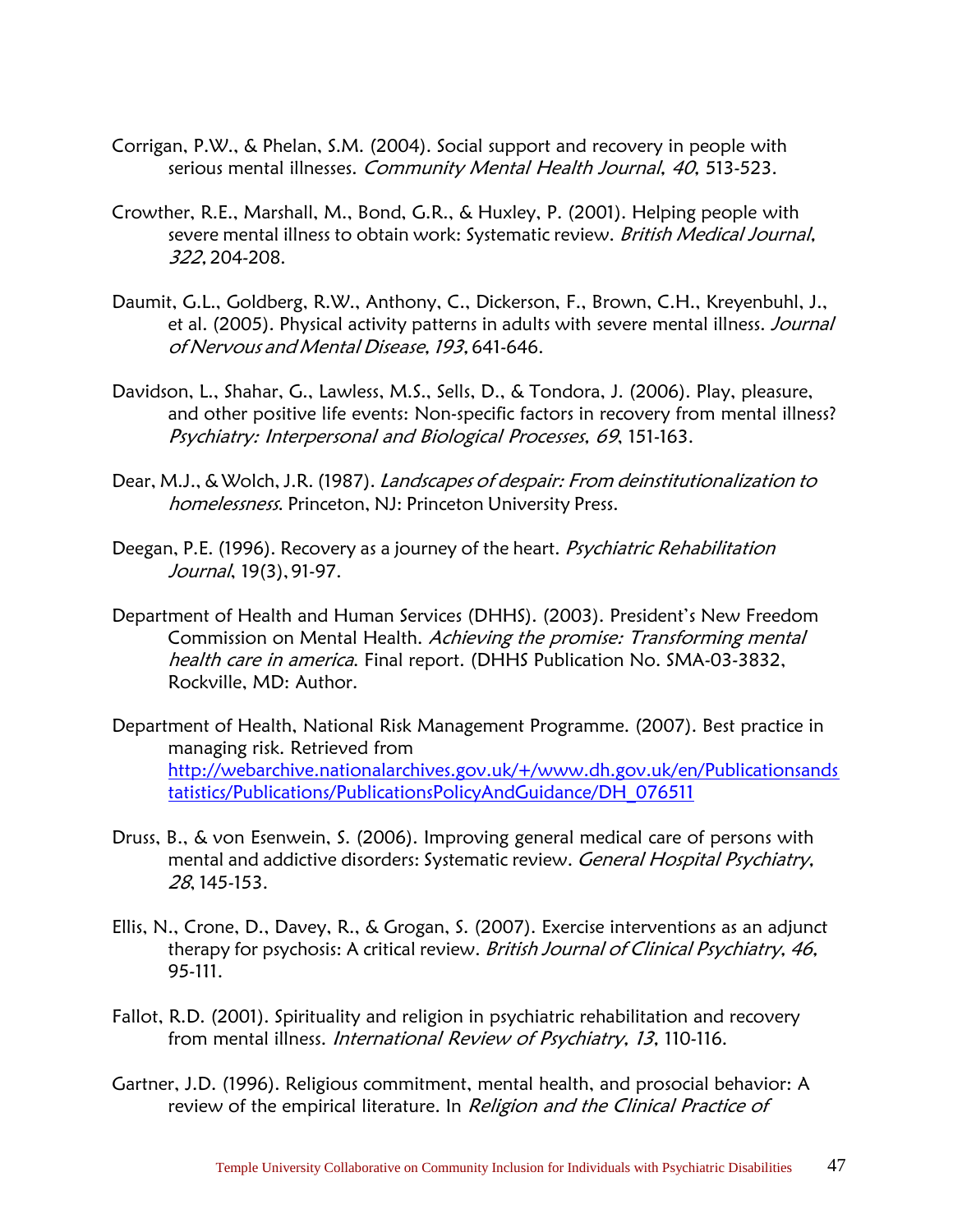Psychology, edited by E. Shafranske, 187-214. Washington, D.C.: American Psychological Association.

- Gill, K.J., Murphy, A.S., Zechner, M.R., Swarbrick, M., & Spagnolo, A.B. (2009). Comorbid psychiatric and medical disorders: Challenges and strategies. Journal of Rehabilitation,75(3),32-40.
- Goodwin, R. (2003). Association between physical activity and mental disorders among adults in the United States. Preventative Medicine, 36, 698-703.
- Green, A., Canuso, C., Brenner, M., & Wojcik, J. (2003) Detection and management of co-morbidity in patients with schizophrenia. Psychiatric Clinics of North America, 26(1), 115-39.
- Holmes-Eber, P., & Riger, S. (1990). Hospitalization and the composition of mental patients' social networks. Schizophrenia Bulletin, 16, 157-164.
- Kelly, D.L., Boggs, D.L., & Conley, R.R. (2007). Reaching for wellness in schizophrenia. Psychiatric Clinics of North America, 30, 453-479.
- Kessler, R.C., Foster, C.L., Saunders, W.B., & Stang, P.E. (1995). Social consequences of psychiatric disorders, I: Educational attainment. American Journal of Psychiatry, 152, 1026-1032.
- Lambert, T., Velakoulis, D., & Pantelis, C. (2003). Medical co-morbidity in schizophrenia. Medical Journal, 178, 67-70.
- Langan, J., & Lindow, V. (2004). Living with risk: Mental health service user involvement in risk assessment and management. Bristol, UK: Policy Press.
- Lehman, A.F., Goldberg, R., Dixon, L.B., McNary, S., Postrado, L., Hackman, A., & McDonnell, K. (2002). Improving employment outcomes for persons with severe mental illness. Archives of General Psychiatry, 59, 165-172.
- Lyons, C. (n.d.). Self-determination: Dignity of risk. Retrieved from [www.mnddc.org/parallels2/one/video08/dignityofRisk.html.](http://www.mnddc.org/parallels2/one/video08/dignityofRisk.html)
- Manderscheid, R. & del Vecchio, P. (2008). Moving toward solutions: Responses to the crisis of premature death. International Journal of Mental Health, 37(2), 3-7.
- Megivern, D., Pellerito, S., & Mowbray, C.T. (2003). Barriers to higher education for individuals with psychiatric disabilities. Psychiatric Rehabilitation Journal, 26, 217-231.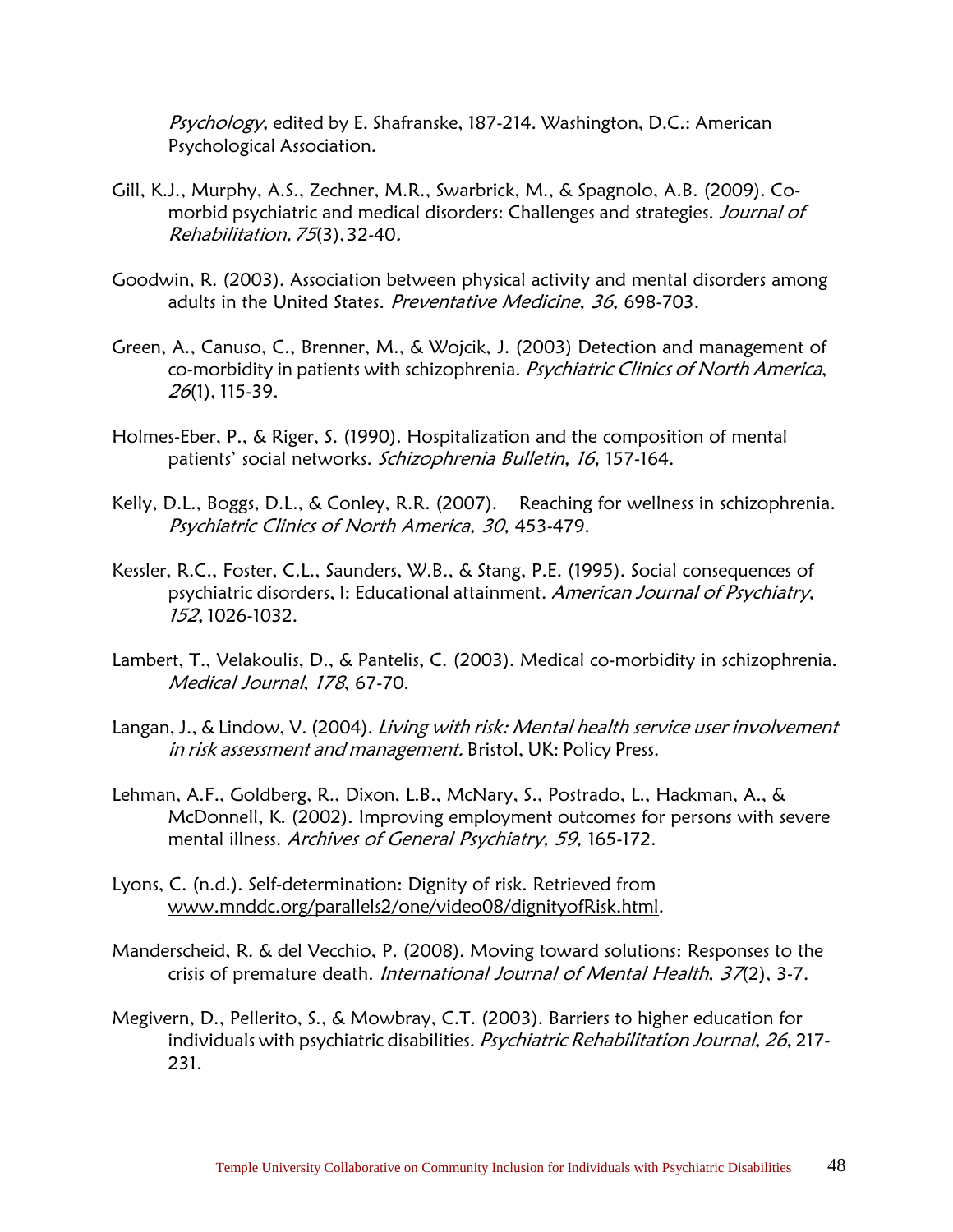- Metraux, S., Caplan, J.M., Klugman, D., & Hadley, T.R. (2007). Assessing residential segregation among Medicaid recipients with psychiatric disability in Philadelphia. Journal of Community Psychology, 32, 239-255.
- Mowbray, C.T., Oyserman, D., Bybee, D., MacFarlane, P., & Rueda-Riedle, A. (2001). Life circumstances of mothers with serious mental illness. Psychiatric Rehabilitation Journal, 25,114-123.
- Mueser, K.T., Becker, D.R., & Wolfe, R. (2001). Supported employment, job preferences, job tenure and satisfaction. Journal of Mental Health, 10, 411-417.
- Mueser, K.T., Clark, R.E., Haines, M., Drake, R.E., McHugo, G.J., Bond, G.R., et al. (2004). The Hartford study of supported employment for persons with severe mental illness. Journal of Consulting and Clinical Psychology, 72, 479-490.
- Murphy, A.A., Mullen, M.G., & Spagnolo, A.B. (2005). Enhancing individual placement and support: Promoting job tenure by integrating natural supports and Supported Education. American Journal of Psychiatric Rehabilitation, 8, 37-61.
- Nasrallah, H. A., Meyer, J. M., Goff, D. C., McEvoy, J. P., Davis, S. M., Stroup, T., et al. (2006). Low rates of treatment for hypertension, dyslipidemia and diabetes in schizophrenia: Data from the CATIE schizophrenia trial sample at baseline. Schizophrenia Research, 6(1-3), 15-22.
- Nicholson, J., Biebel, K., Williams, V., & Katz-Leavy, J. (2004). Prevalence of parenthood among adults with severe mental illness. In R.W. Manderscheid and M.J. Henderson (Eds.), Mental health, United States, 2002. Rockville, MD: U.S. Department of Health and Human Services, Substance Abuse and Mental Health Services Administration, Center for Mental Health Services.

Olmstead v. L.C., 527 U.S. 581 (1999).

- Parks, J.M., Solomon, P., Mandell, D.S. (2004). Involvement in the child welfare system among mothers with serious mental illness. Psychiatric Services, 57 (4), 493-497.
- Parks, J., Svendsen, D., Singer, P., Foti, M.E., & Mauer, B. (2006, October). Morbidity and mortality in people with serious mental illness [Technical Report]. Retrieved June 12, 2007 from [http://www.nasmhpd.org/general\\_files/publications/med\\_directors\\_pubs/Technica](http://www.nasmhpd.org/general_files/publications/med_directors_pubs/Technical%20Report%20on%20Morbidity%20and%20Mortaility%20-%20Final%2011-06.pdf) [l%20Report%20on%20Morbidity%20and%20Mortaility%20-%20Final%2011-](http://www.nasmhpd.org/general_files/publications/med_directors_pubs/Technical%20Report%20on%20Morbidity%20and%20Mortaility%20-%20Final%2011-06.pdf) [06.pdf](http://www.nasmhpd.org/general_files/publications/med_directors_pubs/Technical%20Report%20on%20Morbidity%20and%20Mortaility%20-%20Final%2011-06.pdf)
- Perske, R. (1981). Hope for the families: New directions for parents for persons with retardation or other disabilities. Nashville, TN: Abingdon Press.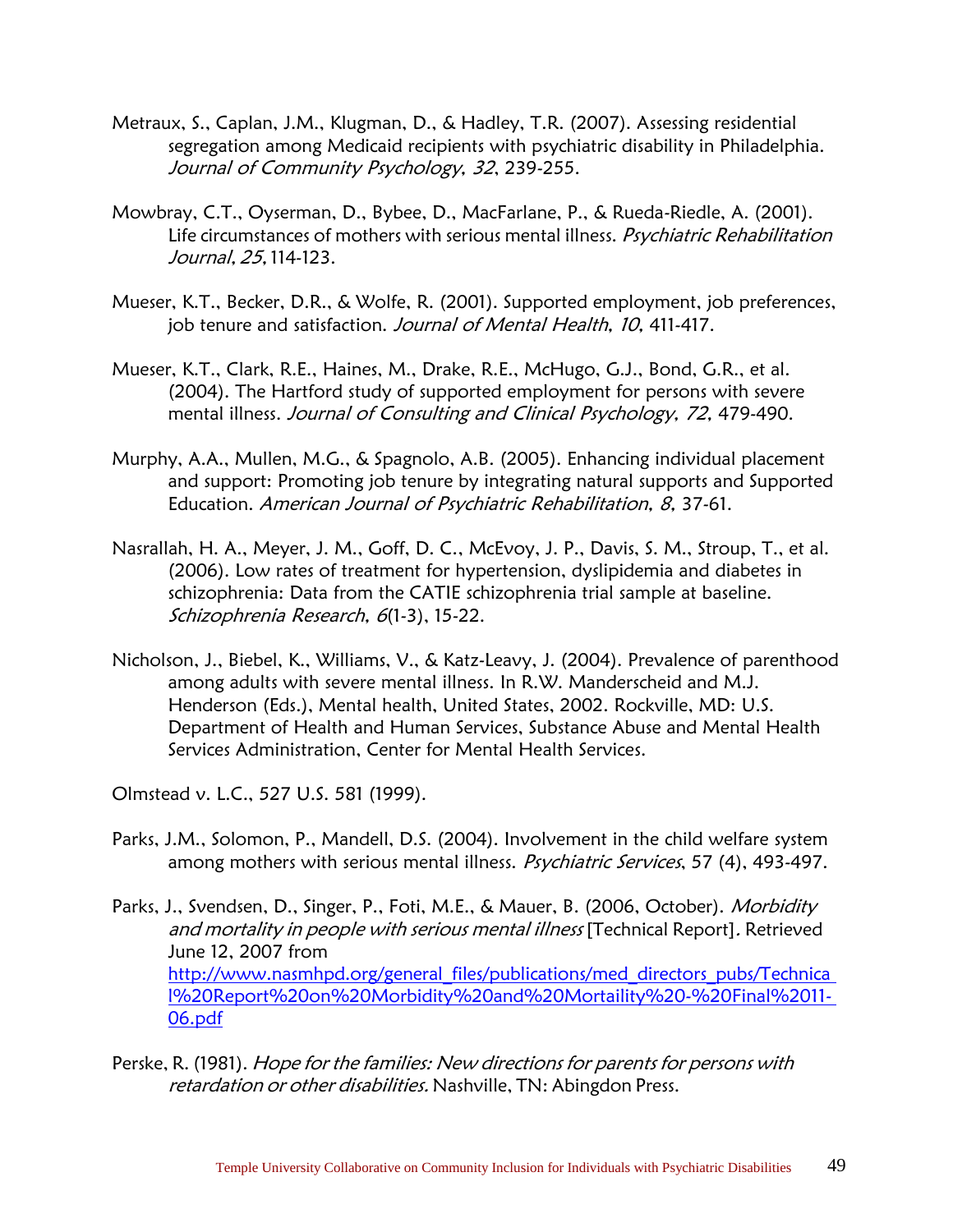- Petryshen, P.M., Hawkins, J.D., & Fronchak, T. (2001). An evaluation of the social recreational component of a community mental health program. Psychiatric Rehabilitation Journal, 24 (3), 293-298.
- Rose, J. (2006). Individual Risk Management Planning. In Salzer, M. S., & Baron, R. C. Promoting Community Integration: Increasing the Presence and Participation of People with Psychiatric and Developmental Disabilities in Community Life. Philadelphia, Pa: Temple University Collaborative on Community Inclusion. Available online at [http://www.tucollaborative.org.](http://www.tucollaborative.org/)
- Rudnick, A. (2005). Psychiatric leisure rehabilitation: Conceptualization and illustration. Psychiatric Rehabilitation Journal, 29 (1), 63 – 65.
- Salzer, M.S. (2006). Introduction. In M.S. Salzer (ed.), Psychiatric Rehabilitation Skills in Practice: A CPRP Preparation and Skills Workbook. Columbia, MD.: United States Psychiatric Rehabilitation Association.
- Salzer, M. S., & Baron, R. C. (2006). Promoting Community Integration: Increasing the Presence and Participation of People with Psychiatric and Developmental Disabilities in Community Life. Philadelphia, Pa: Temple University Collaborative on Community Inclusion. Available online at [http://www.tucollaborative.org.](http://www.tucollaborative.org/)
- Salzer, M., & Baron, R. (2009). Employment programming: Addressing prevailing barriers to competitive work. Policy Brief developed for the Center for Behavior Health Services & Criminal Justice.
- Schumaker, J.F. (Ed.) (1992). *Religion and mental health*. Oxford: Oxford University Press.
- Sells, D., Borg, M., Marin, I., Mezzina, R., Topor, A., & Davidson, L. (2006). Arenas of recovery for persons with severe mental illness. American Journal of Psychiatric Rehabilitation, 9, 3-16.
- Stodden, R.A., & Dowrick, P.W. (2000). Postsecondary education and employment of adults with disabilities. American Rehabilitation, 24, 19-23.
- Stuart, H. (2003). Violence and mental illness: an overview. World Psychiatry, 2(2), 121-124.
- Texas Center for Disability Studies. (n.d.). The true meaning of the dignity of risk: Health, safety and liability. Retrieved from [http://tcds.edb.utexas.edu/TSDPT/T%20Nerney%20Handouts.htm.](http://tcds.edb.utexas.edu/TSDPT/T%20Nerney%20Handouts.htm)
- Unger, K. (1999). Handbook on Supported Education. Baltimore, MD: Brooks Publishing Company.